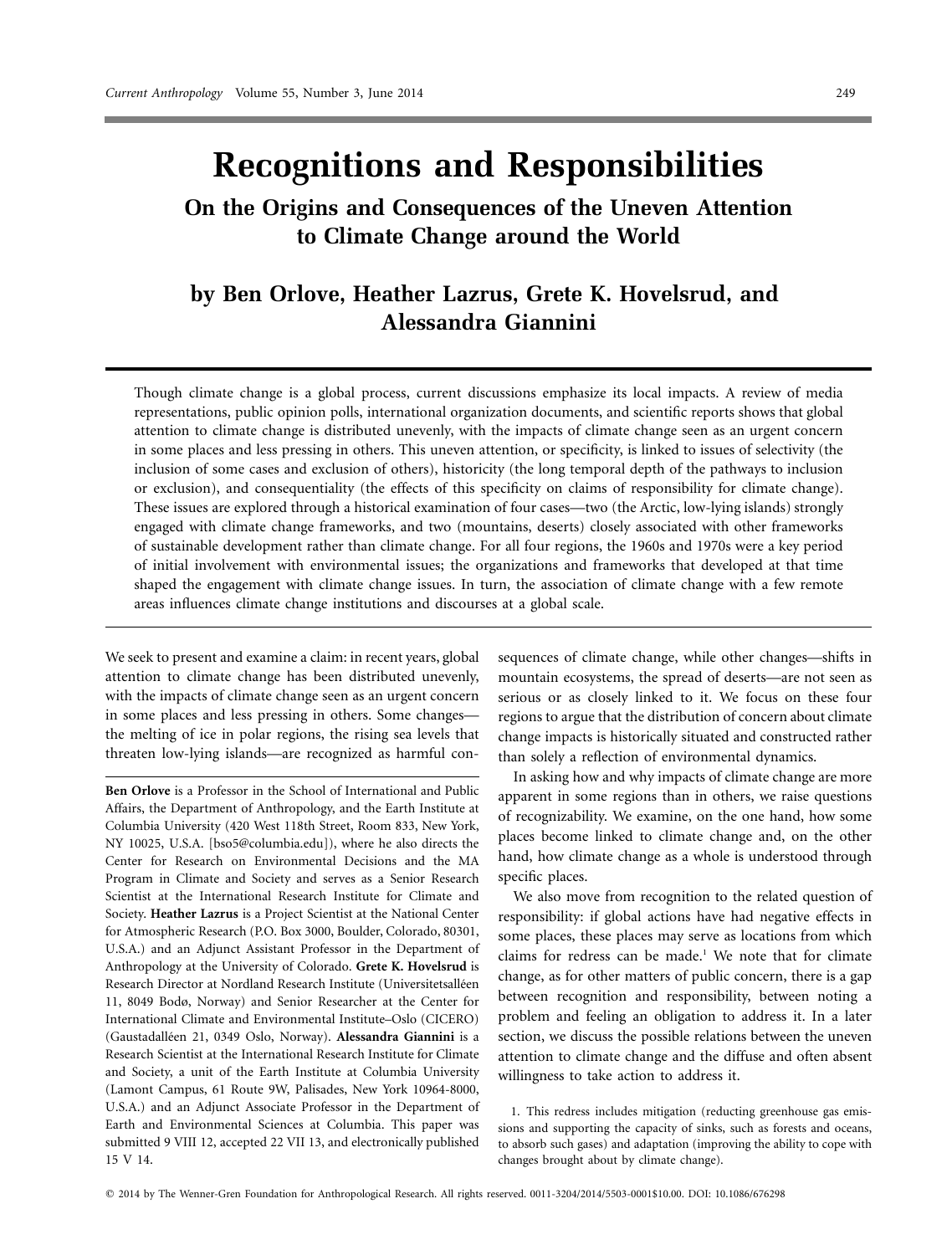To speak of recognition is to speak not only of frameworks that render places visible and intelligible but also of people and organizations that recognize. We locate these individual and collective recognizers in what Castells calls the "global public sphere" (2008). He argues that this sphere is the site of the elements of public opinion and social engagement that have extended to a global scale and that address global institutions, markets, and migration patterns. This global public sphere is concretized in discussions in global media and is expressed through transnational social movements, nonstate organizations, and forms of cultural expression. We note affinities as well with Ulrich Beck's work (1999), which discusses the global scale of risk discussions and governance in an era of international trade, new forms of technology and monitoring, and shifting forms of violence. In addition to considering the global public sphere in general, we discuss two specific institutions, also global in scale but with narrower participation and scope of action: the international domain of science—which uses data and models to detect natural phenomena, including climate change, and to offer predictions about them—and the international entities known as intergovernmental organizations, composed of member states that meet to address global issues, including climate change. These two institutions have a broadly reciprocal relation. Science lies largely on the side of recognition, though funding and other forms of support for scientific research on climate change reflect the sense of responsibility to address climate change. Science can observe and describe climate change and offer projections of future change. It does not take steps to address climate change, though it can evaluate the effectiveness of proposed plans of action, including those developed by intergovernmental organizations. Conversely, intergovernmental organizations center on the side of responsibility, though they remain engaged with the science of climate change; they play an important role in framing discussion of climate change adaptation, including establishing priorities for adaptation and constructing systems to finance adaptation (Orlove 2009). These organizations strive to establish agreements to address climate change, such as the Kyoto Protocol. They generally do not conduct scientific research, though they can support research institutionally and financially and draw heavily on it. These intergovernmental organizations overlap with other organizations in the global public sphere; they provide contexts in which states negotiate with one another and NGOs make statements, and they are covered extensively in global media.

Our first and most important claim notes the specificity of places associated with climate change in the global public sphere. This claim is a contested one. Others emphasize the globality and unity of climate change. Gupta (1998) and others describe how globally unifying discourses of environmentalism and sustainability are used to inspire action around the world but result in erasing important cultural, economic, and political differences. Demeritt's influential article (2001) stresses the global scale of climate change and the importance

of general circulation models within the geosciences for framing the problem. Jasanoff states that "climate change . . . can be linked to a place, but that place is the whole Earth." She continues, "ideas of belonging and stewardship can develop on a planetary scale: the slogan 'think globally, act locally' affirms both the possibility and the promise of connecting global issues back to more personal scales of meaning. Yet . . . the idea of the Earth as a single place is itself contingent on particular histories of exploration and dominance" (2010: 241). These views resonate strongly in the present moment in anthropology, in which an attention to universalisms (human rights, science, development, etc.) has replaced an earlier interest in globalization (Tsing 2004).

However, several lines of evidence point to the association of climate change with specific places, especially the Arctic and low-lying islands. Public opinion polls in the United States and elsewhere (Leiserowitz 2005; Lorenzoni et al. 2006; Reynolds et al. 2010) show that people, when asked about climate change, express knowledge and concern about melting ice and sea level rise at islands and coasts. References to climate change impacts in specific places, such as the low-lying island nation of Tuvalu, in advocacy, popular, and scientific material serve to provide evidence for climate change (Farbotko and Lazrus 2012). Visual images, especially of polar bears and melting ice, and also of floods and threatened islands, also appear frequently in newspapers (Smith and Joffe 2009) and in NGO publications (Manzo 2010) as evidence of climate change and have been featured in cartoons and on the covers of leading magazines to illustrate the topic. Though other images are widely circulated to show environmental problems, they are less tightly linked to climate change. Pandas and tigers, unlike polar bears, are understood to be the victims of deforestation or hunting. Images of water scarcity, such as cracked mud or young girls carrying heavy water containers, are associated with a general water crisis, tied more to growing populations and demand than to climate change.

In suggesting that the globality of anthropogenic climate change is constructed and contested, we acknowledge the planetary scale of climate change (Latour 2004). Greenhouse gas emissions diffuse through the atmosphere and alter the balance between the solar energy reaching the earth and the energy radiating back out into space, so that efforts to address climate change must include the coordinated efforts of many, if not all, nations. We also recognize that many consequences of climate change, such as pressures on food production, are worldwide in scale.<sup>2</sup> Nonetheless, we argue that specific places,

2. We note that climate change is a complex process and that it interacts with other environmental changes, as well as with economic and social changes. Even the processes that appear most directly and exclusively tied to climate change are associated with other dynamics. For example, sea level rise is unevenly distributed around the globe because of the effects of ocean circulation and isostatic shifts in land levels. It is also influenced by human land use practices that affect the stability of coastal landforms and that alter the deposition of silt in river deltas. Other processes that are often attributed to climate change, such as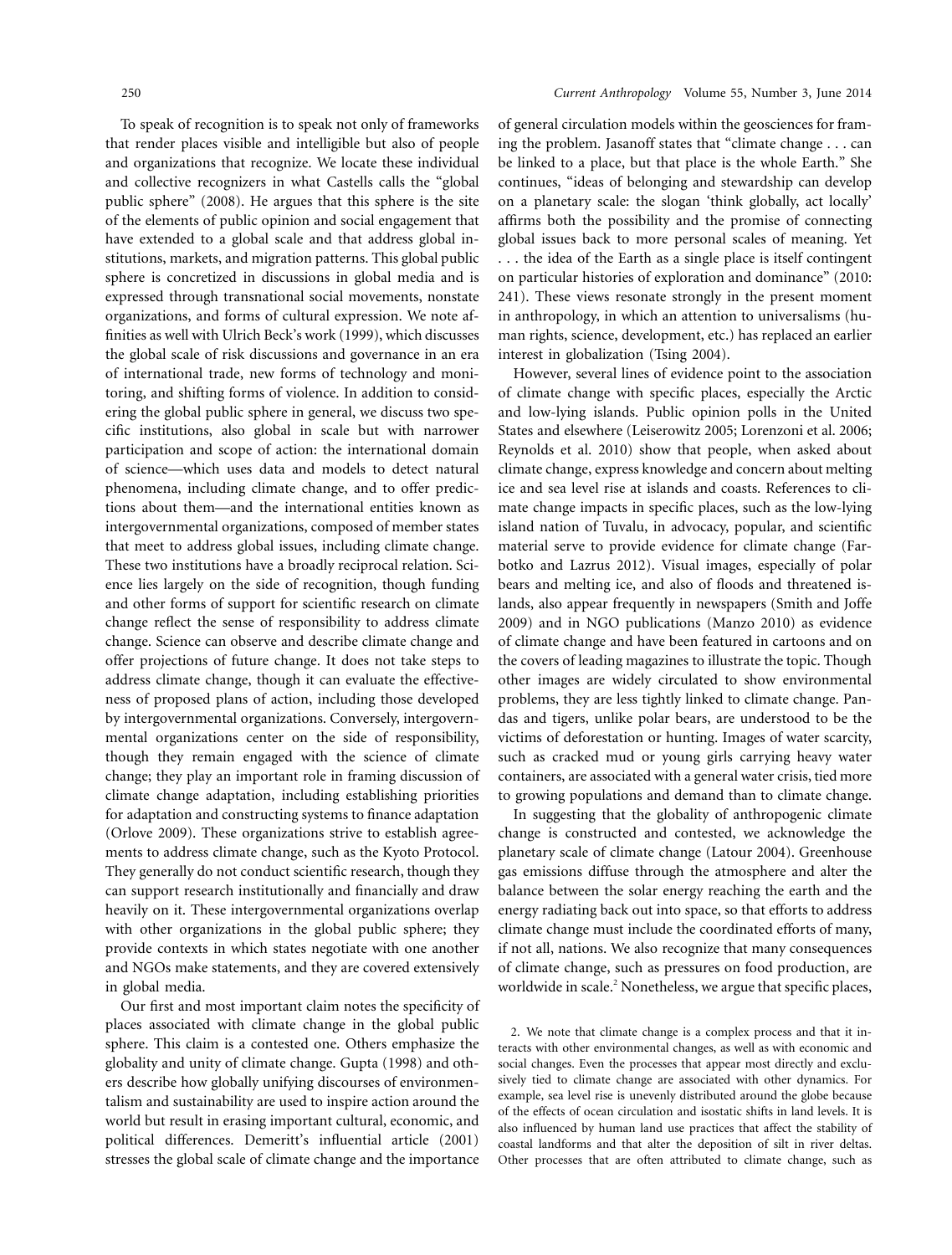rather than the planet as a whole, are emphasized in public understandings and debates about climate change.

## Key Questions

This specificity—the association of climate change with particular places—raises three questions, which can be called the *selectivity* question, the *historicity* question, and the *consequentiality* question. The first of these, the selectivity question, emphasizes the partial and somewhat arbitrary nature of this set of places. It asks whether other places could have been selected and whether the places that were selected could have been bounded or defined differently (Latour 2004). This selectivity question may be answered in the positive. We contrast the Arctic and low-lying islands, which receive a great deal of attention as sites of climate change impacts, with mountains and deserts, which figure less prominently in discussions of climate change.3 We note the highly specific boundaries of these areas. Within the Arctic and sub-Arctic, sea ice and adjacent coastal areas are the most important focus of concern, with some attention going to the tundra and permafrost, and relatively less devoted to boreal forests, though all these zones are highly sensitive to climate change (Hovelsrud et al. 2011). Low-lying islands form only a small portion of coastal regions that are threatened by sea level rise, but the public pays more attention to island nations such as Tuvalu and the Maldives than to densely populated deltas of rivers such as the Nile, the Brahmaputra-Ganges, the Mekong, and the Mississippi (Ericson et al. 2006). Similarly, one portion of mountain regions, namely, the glaciers at high elevations, is discussed more extensively than the grasslands and forests in middle-elevation regions, which also face serious impacts.

The selectivity question is a variant of familiar constructivist arguments, emphasizing the social and cultural factors that shape knowledge (Hacking 1999). Constructivist arguments often have a shallow temporal depth, since they examine the social interactions through which scientists engage with each other and with wider social circles. This shallow temporal depth has been reinforced by developments in the history and philosophy of science that follows Kuhn's work on paradigm shifts, Lakatos's notion of progressive scientific programs, Feyerabend's diverse exploration of scientific change, and Laudan's discussion of research traditions. In recent decades, actor-network theory researchers have extended these interactions to include nonhuman entities, but they continue the

short time contexts of ethnographic research. By contrast, our work has led us to consider a great temporal depth and leads us to the second of our three questions, the historicity question. In this vein, we join other anthropologists who call for deep historical readings of recent entanglements between local peoples and global discourses and institutions, such as the accounts of disputes over land rights and environmental management in Mexico (Matthews 2011), Central Africa (Hardin 2011), and Papua New Guinea (West 2006); this work, like ours, shows the influence of political ecology and other approaches with long time horizons.

The histories of the four cases share important characteristics, despite particular features that might appear to render them entirely distinct. We wish to underscore the following points, each corresponding to a specific historical period. First, each of the encounters between Europe and the four regions—the Arctic, islands, mountains, and deserts—has a long history, which began before the major European expansion and even before the Age of Discovery, conventionally associated with the fifteenth century, which saw Columbus's landfall in America at its close. Second, the regions were the targets of colonial attention for material reasons (whether directly for the extraction of economically important resources or indirectly for geopolitical and strategic motives), but the regions, and their indigenous inhabitants, also appealed deeply to the cultural imagination of colonial travelers and scientists and of the colonial public at large; both these material and cultural forces contribute to the positioning of the regions in relation to climate change. Third, in the postwar period, the regions (some as newly independent nations, some as regions of older nations) gained visibility as key exemplars of environmental discourses and projects. Two (deserts, mountains) emerged as leading examples of environmental fragility, understood as destructive land use practices on a local scale; two (the Arctic, low-lying islands) emerged as examples of global environmental injustice, understood as pollution or resource exploitation on a global scale. The latter regions, building on identities and organizations that crystallized in the first decades of the postwar period, became closely associated with climate change, while the former, retaining a concern with local land use, did not and instead remained associated with sustainable development, an environmental framework that, though linked to climate change, is different from it in significant ways. We examine this contrast more fully in the discussion, in which we explore the third and last of our core questions, the consequentiality question. Following a brief overview of major climate change conferences and organizations and some of the central features of sustainable development, we will examine the specificity of place in climate change work and the first two of our three key questions—selectivity, historicity, and consequentiality in relation to the four regions of the Arctic, low-lying islands, mountains, and deserts, parsing out the trajectories behind attention to sustainable development and climate change. Each section begins with a discussion of the early encounters

changes in vegetation and hydrology, are similarly tied to other dynamics. Nonetheless, the processes remain strongly associated with climate change, produced by increasing greenhouse gas concentrations. In a similar vein, we note other environmental problems—loss of biodiversity, contamination of water and air—have causes separate from climate change, though they can be exacerbated by climate change.

<sup>3.</sup> As we discuss in greater detail in later sections, mountains and deserts are more commonly examined through other frameworks of environmental degradation, particularly those associated with sustainable development.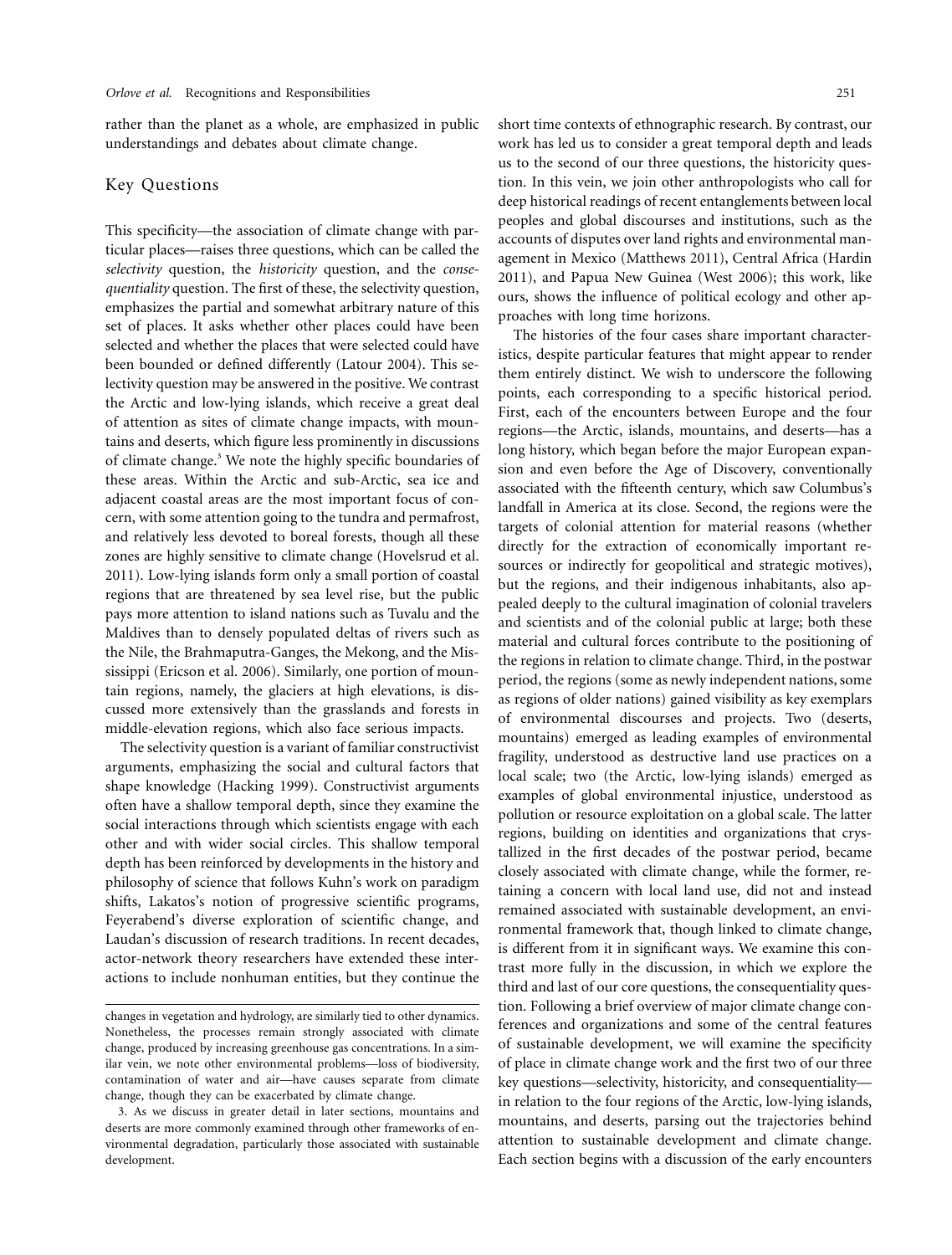with particular places in the regions, demonstrating the roles of the regions in global processes and public awareness. The question of consequentiality is discussed more extensively in the final section.

*Climate change organizations and sustainable development features*.—The ideas of climate change and sustainable development are both relatively old, the former dating to the late nineteenth century, when scientists traced the links among atmospheric carbon dioxide concentrations, radiation, and global temperatures (Weart 2003), and the latter to the late eighteenth and early nineteenth centuries, when developments in the study of soils and agriculture directed attention to the cycling of nutrients and to the possibility of permanent soil degradation (Warde 2011). Supported by global environmental movements in the 1970s, climate change and sustainable development both achieved great prominence as explanatory and policy frameworks in the late 1980s, the former with a focus on greenhouse gases and their consequences, the latter with a broader scope of environmental and social systems.

The Stockholm Conference (the United Nations Conference on the Human Environment) of 1972 was the first major environmental conference held by the United Nations, building on broad environmental social movements worldwide and the spirit of transformation and renewal of the 1960s. It was associated with the establishment of the United Nations Environmental Programme (UNEP) in the same year. It was followed 20 years later by the Earth Summit of 1992. These two summits have been crucial in shaping international debates about environmental issues, including sustainable development and climate change. They overlap with major climate organizations. The first is the Intergovernmental Panel on Climate Change (IPCC), organized in 1988 by the UNEP and the World Meteorological Organization. It is nominally independent of the UN. It reviews scientific studies of climate, and produces major reports, called Assessment Reports, every 5 years or so, which discuss observational data of changes that have already occurred, projections of anticipated future changes, projected impacts of such changes on people and the environment, and analyses of adaptation and mitigation policies, with a strong focus on the twenty-first century. These reports represent scientific consensus and are fundamental references for climate research and policy development by international organizations and nation-states. Their emphasis on the year 2100 as the outer limit of projections and policies contains the hope that greenhouse gas emissions will have declined sharply by that year, but also limits discussion of more remote futures. We follow the convention of referring to them by their acronyms: FAR for the First Assessment Report (1990), SAR for the second (1995), TAR for the third (2001), AR4 for the fourth (2007), and AR5 for the fifth (2014). The UN established a convention on climate at the Rio Summit in 1992. It is known as the United Nations Framework Convention on Climate Change (UNFCCC). The convention holds annual Conferences of Parties, known by their acronym COP, where major issues are discussed, many NGOs and international organizations hold side events, and media coverage is extensive. The UNFCCC gave rise to the Kyoto Protocol, established in 1997. It was hoped that the Kyoto Protocol would lead to effective action in two areas: mitigation (the reduction of greenhouse gases that contribute to climate change) and adaptation (coping with present and future changes). Initially scheduled to expire in 2012, it was extended till 2020. A legally binding agreement to include all UNFCCC nations is scheduled to be prepared by 2015 and to be enacted in 2020.

The 1972 Stockholm and 1992 Rio Summits also overlap with sustainable development as a framework for guiding policy and collective action. The term emerged from the World Commission on Environment and Development (1987), a body that operated from 1983 to 1987, when it issued its report *Our Common Future*, generally known as the Brundtland Report, after its head. It emphasized key elements of sustainable development, particularly its definition as "development that meets the needs of the present without compromising the ability of future generations to meet their own needs" and its emphasis on economic growth, social equity and environmental protection. Its great generality gives it wide scope, covering water, energy, biodiversity, agriculture and other systems, but also can diffuse its focus and make it difficult to assess and implement. The concept of sustainable development was highlighted in *Agenda 21* (UN 1992), the key document from the Rio Summit of 1992, and provided the central theme of the third summit, the 2012 United Nations Conference on Sustainable Development, also known as the second Rio Summit.

### The Arctic

The remote regions of high latitudes, settled millennia ago by hunter-gatherers, were the subject of ancient myth but little visited by outsiders until the Viking expansion from southern Scandinavia in the ninth and tenth centuries. As a result of this movement, European settlements were established in northern Scandinavia, Iceland, and Greenland. This expansion brought far northern regions and their products, such as fish, furs, and ivory, into closer contact with Europe. There was retreat and abandonment of Viking settlements in the northernmost regions, in particular Greenland, following a shift to colder climates during the Little Ice Age, population declines after the Black Death, and competition of African ivory.

With the growth of trade in the early modern period, European powers competed to discover sea routes from Europe to Asia, across the top of North America through the Northwest Passage, and over Europe and Siberia in the Northeast Passage.4 The Dutch reached Svalbard north of Norway in 1596. Russians, traveling close to the northern shore of Asia,

<sup>4.</sup> Currently, a more commonly used term for this is the "Northern Sea Route."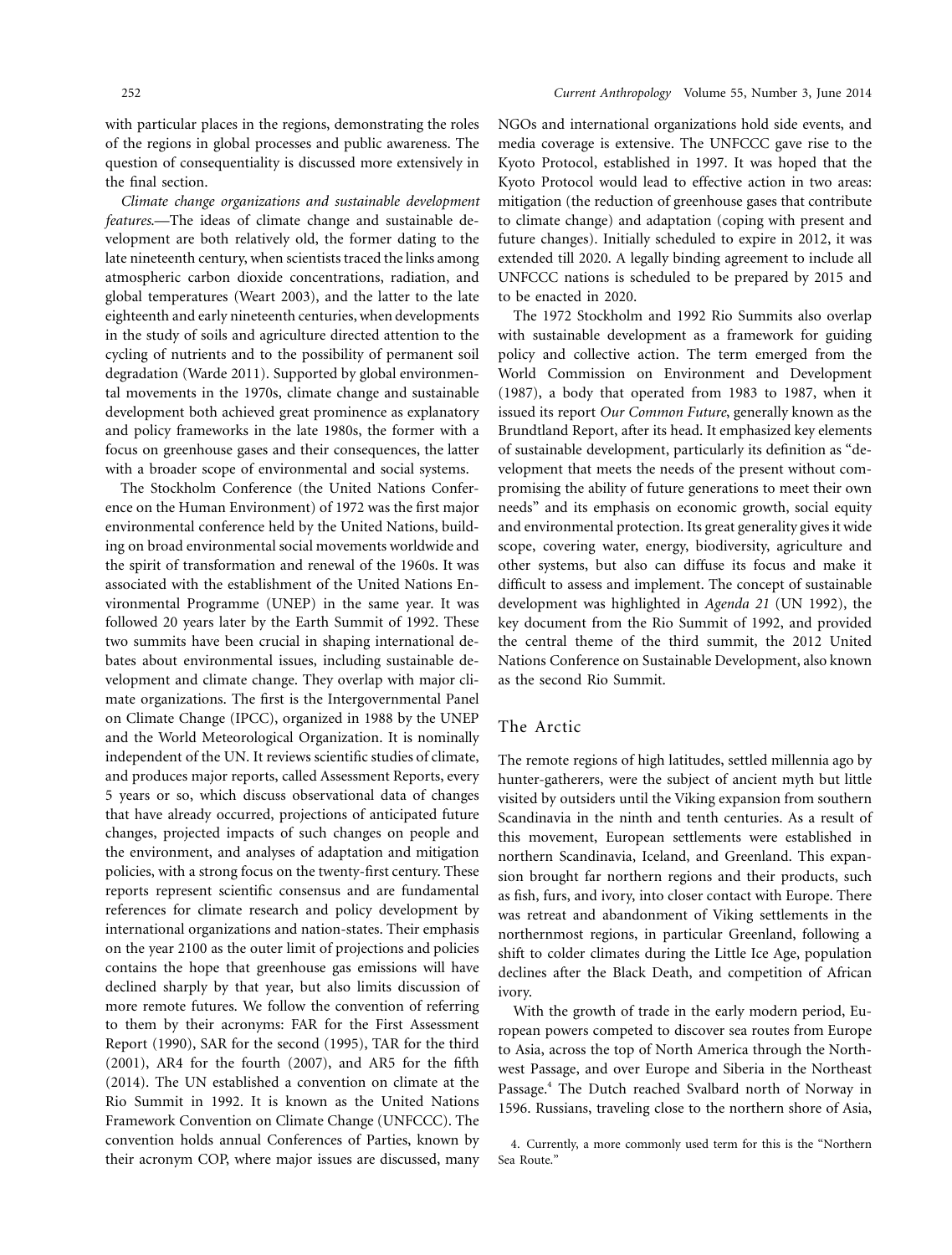arrived in the Pacific in the seventeenth century. They continued on to Alaska, exploring it in the 1740s and establishing settlements soon after in the Aleutian chain. This expansion involved interactions with indigenous populations, who provided food and served as guides.

The search for the Northwest Passage led to early exploration of the eastern coast of North America in the sixteenth and seventeenth centuries. The thick sea ice of the high Arctic was a major obstacle for explorers. Nonetheless, exploration of the high Arctic was active. Whaling became an important commercial activity in the seventeenth century and continued well into the nineteenth century. Significant coal deposits led to permanent settlements in Svalbard. It was not until the first half of the nineteenth century, though, that the Canadian Arctic was well explored and the early twentieth century that the North Pole was reached. These expeditions also were conducted with support from indigenous peoples, whose familiarity with the Arctic environment was crucial, especially for the expedition parties that overwintered. By the end of the nineteenth century, all portions of the Arctic had been incorporated into the territories of the nations adjacent to them.

In addition to economic and geopolitical interests, scientific exploration developed in the late nineteenth century. A number of countries sent expeditions on their own and held five major conferences. The high point of their efforts was the first International Polar Year (1882–1883), which was initiated by Austro-Hungarian explorers and also involved the United States, Canada, Russia, and Germany, as well as other European countries. An intergovernmental organization of a sort, it concentrated predominantly on the Arctic, with less effort in the Antarctic. A number of research stations were set up and staffed for periods of months or years. The researchers recorded data on weather, ice, and ocean conditions and observed the aurora borealis and the earth's magnetic field. This effort advanced the Arctic as an object of study and also established the group of nations involved in the region. An International Polar Year has been held roughly every 50 years, with the latest taking place in 2007–2008, in which for the first time social scientists and Arctic indigenous peoples were fully included in research efforts. If the Arctic was the object of international science and international conferences, it also held a broad cultural fascination. Its wildness was of great appeal to Romantic painters and to writers. Eskimo exhibits, as they were then called, were popular at the 1893 Columbian Exposition in Chicago and the 1904 Louisiana Purchase Exposition in St. Louis. Native artifacts from the Arctic were prized in collections of ethnographic and natural history museums across North America and Europe. The 1922 film *Nanook of the North* attracted wide audiences. There was a parallel, though perhaps lesser, fascination with the Saami of Scandinavia, peoples whose traditional lifeways centered on fishing, reindeer hunting and herding, and some agriculture.

By the time global attention to climate change was raised in the 1980s, the Arctic was well established as a coherent region in the far north. The most widely recognized of the high Arctic indigenous peoples, the Inuit (previously known as Eskimos) are featured in many cartoons (along with igloos and kayaks, items whose English names come from the indigenous languages) and in over 150 patents and trademarks in the United States alone.<sup>5</sup> A new element of this global attention can be found in the mobilization in recent decades by indigenous peoples, who focused on environmental and political issues in the years before the emergence of climate change as a global issue. An important beginning of this mobilization was the first Arctic Peoples Conference, organized in Copenhagen in 1973. It drew Inuit from Greenland and Canada, Saami from Norway, Finland, and Sweden, and a diverse group of First Nations from Canada. The first Inuit Circumpolar Conference (ICC), held in 1977 in Barrow, Alaska, reflected the strong engagement of Alaskan Inuit and the growing influence of global indigenous movements. The first conference issued 17 resolutions, focusing on autonomy, self-determination, and freedom of movement; several of them addressed environmental issues, particularly hunting rights and wildlife conservation. Highly conscious of a major nuclear accident at Thule, Greenland, in 1968, conference participants proposed banning nuclear weapons and waste from the Arctic. The awareness of transboundary movements of pollutants grew in 1986, when fallout from the explosion of the Chernobyl nuclear reactor reached the Arctic; radioactive substances accumulated in lichens, a principal food of reindeer, and affected the traditional Saami diet. The Inuit were concerned about the high concentrations of persistent organic pollutants, or POPs, in the atmosphere in the 1990s and lobbied to reduce these threats to their well-being. The ICC issued declarations about POPs at their meeting in 1998, contributing to the efforts that led to the regulation of these pollutants by the Stockholm Convention of 2001. Inuit communities have reported climate change, particularly in terms of temperature, ice conditionsm and wildlife, since the 1980s and 1990s, and the ICC focused on the issue by the late 1990s. The organization, which renamed itself the Inuit Circumpolar Council in 2006, continues to be active in climate change issues and has sent delegates to a number of Conferences of Parties (COPs), including COP 11 (Montreal, 2003), COP 13 (Bali, 2007), COP 15 (Copenhagen, 2009), and COP 17 (Durban, 2011), influencing, though not directly authoring, official documents issued at these events.

From the beginning of the Arctic Council in 1996, indigenous peoples have been active, with status as permanent participants. This consensus-based intergovernmental orga-

<sup>5.</sup> The registry of the US Patent and Trademark Office lists 162 trademarks since 1905 and two patents since 1976 associated with the term *Eskimo*, including the chocolate-covered ice cream bar known as "Eskimo Pie." The Australian Trade Marks Online Search System at IP Australia indicates that the name "Esky" for the portable cooler was trademarked in 1961, though similar coolers under the same name were first produced in 1884 [\(http://superbrands.com.au/index.php/](http://superbrands.com.au/index.php/volumes/volume-2/79-volumes/volume-2/247-esky-vol-2) [volumes/volume-2/79-volumes/volume-2/247-esky-vol-2\)](http://superbrands.com.au/index.php/volumes/volume-2/79-volumes/volume-2/247-esky-vol-2).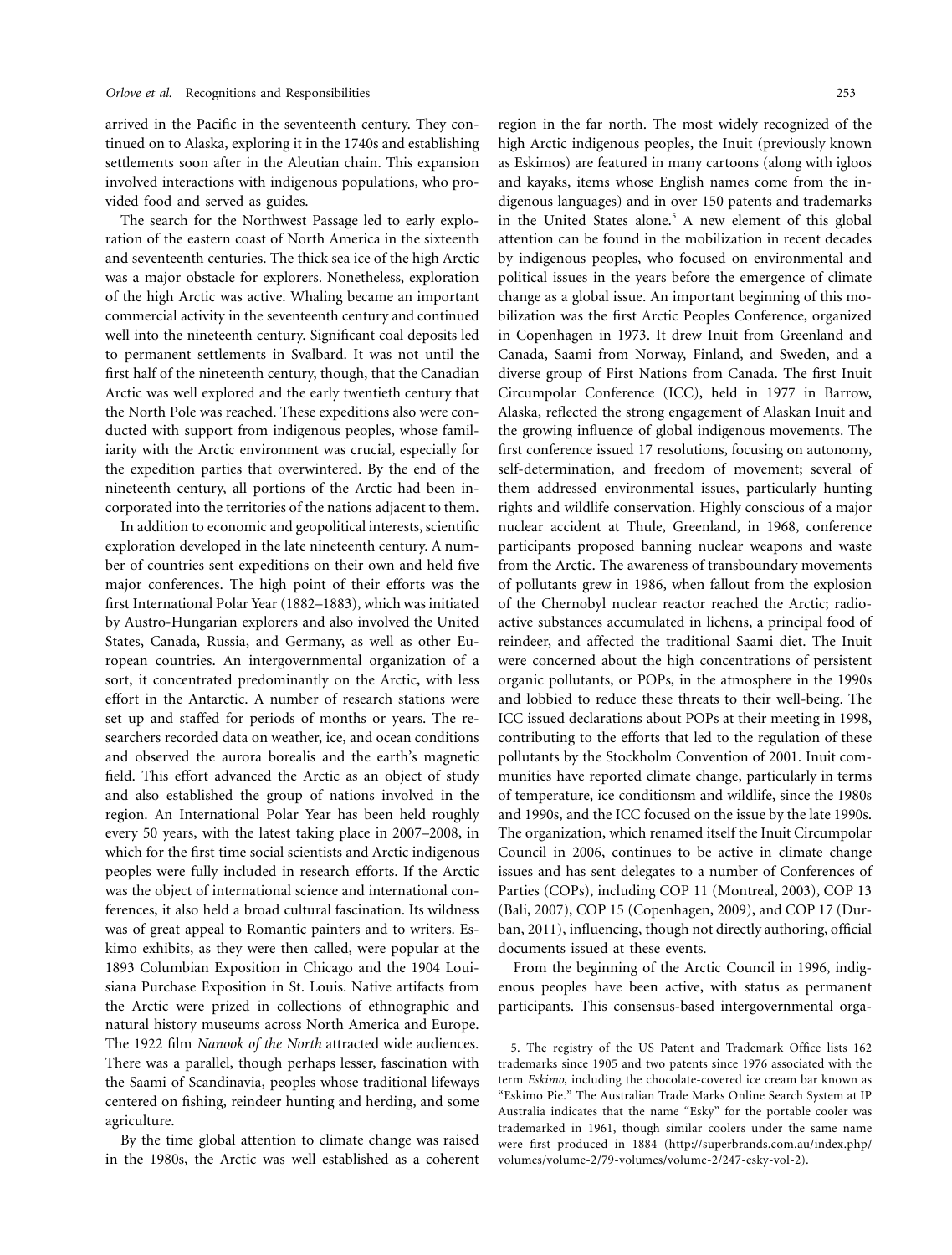nization, composed of the eighth high Arctic countries, addresses issues of climate change as well as pollution, conservation, and sustainable development more broadly. It was instrumental in the Arctic Climate Impact Assessment of 2005, a major evaluation of the negative effects of climate change on Arctic environments and populations, with particular attention to the effects of climate change on indigenous peoples; like the Intergovernmental Panel on Climate Change (IPCC) Assessments Reports, the Arctic Climate Impact Assessment projected changes to the year 2100. The ICC, the Saami Council, and Russian organizations of indigenous peoples were active participants in this assessment. The Arctic Council has not been very active in the COPs, in part because some member nations have resisted such participation.

The international scientific community has also heightened awareness of the sensitivity of the Arctic to climate change. The Arctic has featured prominently in IPCC reports since the First Assessment Report (FAR) and the Second Assessment Report (SAR) of the 1990s, which often conflated the Arctic with Antarctica. The polar regions were accorded a chapter in both the Third Assessment Report (TAR) and Assessment Report 4 (AR4). The reports paid particular attention to warming in the summer, the melting of sea ice, permafrost melting, and vegetation change. They also discussed impacts on human populations, including indigenous communities, and reported easier transportation and increased income from petroleum production as positive features; TAR and AR4 offered longer discussions of polar regions as a separate topic than the earlier reports did and considered human impacts and adaptation more extensively as well.

### Low-Lying Islands

As with the Arctic, the discussion of low-lying islands dates back centuries before the major waves of European colonial expansion. Medieval Europeans knew of the Canary Islands off Africa, which had long been settled, and probably of the Azores and Madeira; their stories echoed a long-standing fascination with the remoteness of islands and bore traces of Greek myths of Atlantis and of accounts of Arab travelers (Gillis 2004). Europeans visited these Atlantic islands in the fourteenth century and settled them in the early fifteenth century, displacing the native populations of the Canaries and establishing vineyards and plantations of sugar cane. This momentum continued with the discovery and conquest of the Caribbean from the end of the fifteenth century onward and with Spanish exploration of the Pacific in the sixteenth and seventeenth centuries. The Spanish controlled the Caribbean, with serious challenges from the British and French beginning in the mid-seventeenth century; the region had highly productive slave-run plantations. The Indian Ocean, with its long history of trade dominated by Arabs, also received European explorers, first Portuguese and then Dutch, French, and English, who conquered the few large islands. The low-lying Maldives, long settled by South Indian peoples,

were an Islamic sultanate that became a British protectorate in the late nineteenth century. Major European exploration of the Pacific developed in the eighteenth century. The French and British concentrated on the larger, more mountainous islands, which offered more resources and greater possibilities of establishing colonies. They valued these islands for their geopolitical importance in supporting commercial and military control and for economic production of plantation crops; they were fascinated with the chiefdoms and kingdoms that they encountered and with the traditions of interisland travel and exchange as well (Grove 1995).

The explorers had long been aware of these low-lying islands but did not direct their efforts toward them. The word *atoll*, which comes to English from the Maldivian language, first appeared in print in 1625 but was not common until the mid-nineteenth century. Visits to atolls began in the first half of the nineteenth century, when imperial competition was strong, with important French expeditions in the late 1820s. Charles Darwin stopped at a number of atolls during the voyages of the Beagle in 1831–1836, and the United States, developing a presence in the Pacific, conducted the Exploring Expedition of 1838–1842. These travelers gathered information on local populations and collected specimens for natural history and ethnographic museums. Atolls attracted some attention of scientists (Darwin correctly explained their formation, based on observations from his voyages), but, unlike the Arctic, they were not constituted as a major subject of scientific research. The first significant international organization for the study of coral reefs, associated with atolls, is the International Society for Reef Studies, which was not founded till 1980. Much like the Arctic, tropical islands have had a long importance in world culture, seen sometimes as benign paradises, with balmy climates and pleasant, peaceful inhabitants, and at other times as dangerous places, filled with diseases and savage, even cannibal, natives (Grove 1995). They are now widely familiar as tourist destinations and the subject of countless films.

Generally lacking major geopolitical importance and resources that could be exploited commercially, low-lying islands attracted little attention from imperial powers. Though the Spanish islands in the Caribbean drew attacks from other colonial powers, most of Micronesia remained under Spanish rule until the late nineteenth century, when Germans, Japanese, and later the United States gained control. Some of the last places to be claimed by imperial powers were atolls, such as Tuvalu. The United States established the Guano Islands Act in 1854, laying claim to uninhabited islands that contained guano, an important fertilizer, and took possession of some atolls in the Pacific and a few small islands in the Caribbean. These Pacific islands remained minor colonies and possessions through World War II and into the 1950s, gaining independence in the 1960s and 1970s and forming a number of separate countries. They established the South Pacific Forum in 1971 to promote cooperation. Atolls elsewhere had a similar history; for example, the Maldives, a British protec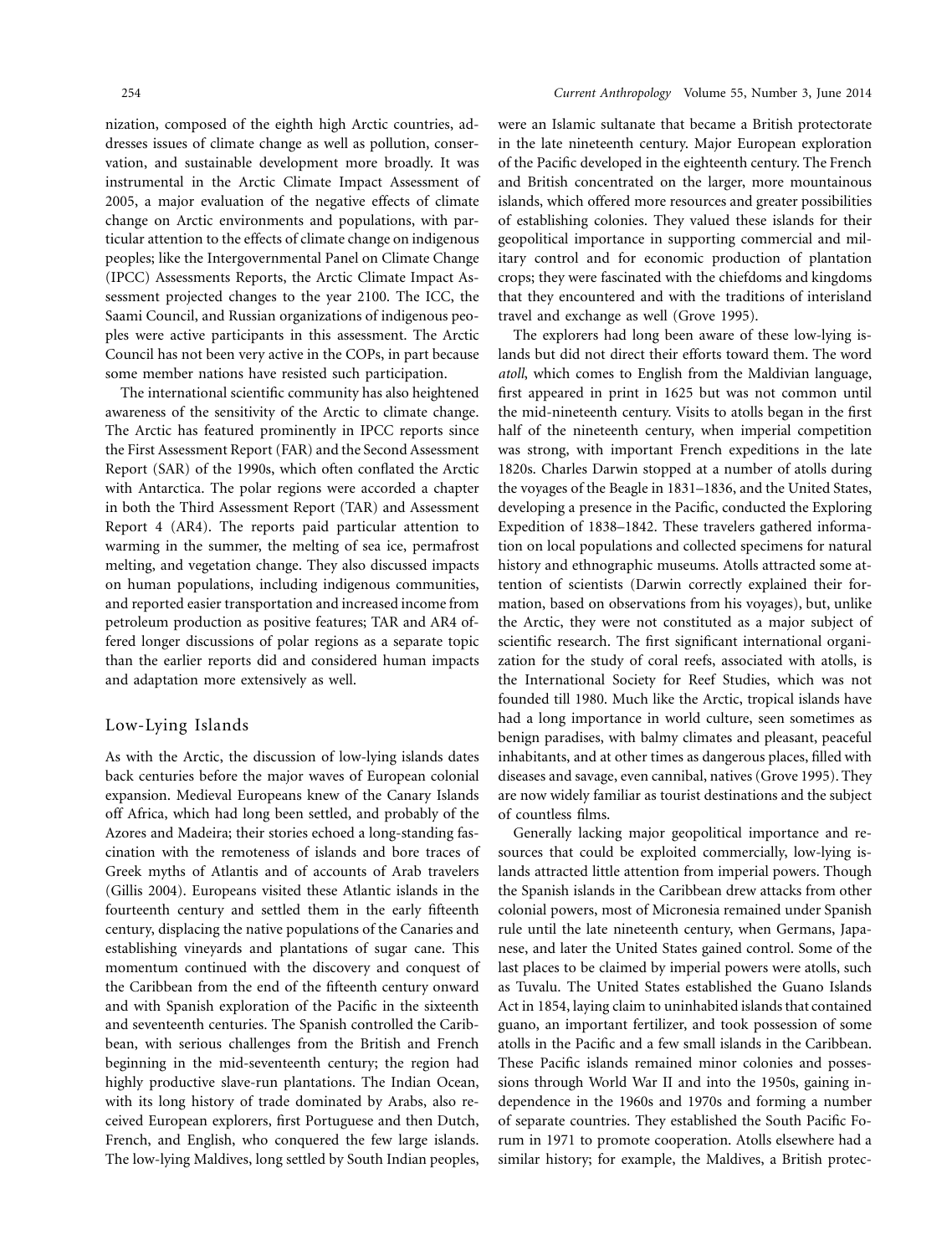torate since the 1880s, became independent in the 1960s. As with the Arctic, these small islands are often represented in cartoons—a few castaways under a palm tree on a tiny bit of sand in an immense ocean.

As has been the case with the Arctic, the low-lying islands have been involved in international environmental politics since the second half of the twentieth century, before the emergence of climate change as a global issue. Atmospheric tests of nuclear weapons on Pacific atolls began in the late 1940s, accompanied by the removal of some native populations and the exposure of others to radioactive fallout. In part from pressure from island groups, then still largely under colonial rule, the nuclear test ban treaty ended such tests in 1963, though France (which had lost access to its nuclear test sites in Algeria after that country's independence in 1962) continued carrying out such tests until 1996. Another important environmental issue for island nations is fisheries management. The delimitation of territorial waters and of exclusive economic zones in oceans expanded in the 1970s, initially from pressure from Ecuador and Peru, which sought to gain control over their highly productive coastal fisheries. The Pacific Islands Forum Fisheries Agency (FFA), established in 1979 with support from the South Pacific Forum, linked over a dozen island nations (Barnett and Campbell 2010). It lobbied effectively to establish this control. In 1982, the Third United Nations Convention on the Law of the Sea extended the limit to 200 miles, a move which granted large fishing zones to island nations and increased their bargaining power in international arenas.

In the 1990s, two international entities—loosely building on the format and success of the FFA—were formed to represent island nations worldwide and to address climate change and sea level rise; they now work in close coordination. The first, the Alliance of Small Island States (AOSIS), grew out of a conference on sea level rise organized by the government of Maldives, soon after major flooding there in 1987. The conference participants, including Kiribati, Trinidad and Tobago, Mauritius, and Malta, issued a declaration on global warming and sea level rise. Representatives from island nations attended the Second Climate Conference in Geneva in 1990, where the first IPCC assessment report was presented and steps were taken that led to the establishment of the UNFCCC in 1992. At this meeting, AOSIS was formed, with strong participation from the Caribbean (Heileman 1993). It pressed for forceful wording in the declarations issued by the Second Climate Conference and has participated actively in the United Nations Framework Convention on Climate Change (UNFCCC) process to limit greenhouse gas emissions and to support adaptation for island nations (Roddick 1997). It currently has 39 members, including island nations in the Pacific, Indian, and Atlantic Oceans and the Caribbean, a few Caribbean mainland countries (Belize, Guyana, and Suriname), and one African coastal country (Guinea-Bissau). It plays a very active role at the COPs and contributed to formulating the National Action Programmes for Adaptation

(NAPAs), promulgated at COP 7 held in Marrakech in 2001 (Barnett and Dessai 2002). Between 2004 and 2012 AOSIS contributed 44 major documents to COPs and the associated Subsidiary Bodies for Scientific and Technological Advice and for Implementation; AOSIS often evokes the powerful image of entire nations disappearing under rising seas, an event unprecedented in history and reminiscent of the myth of Atlantis (Lazrus 2012).

The Alliance of Small Island States contributed to the second international entity, Small Island Developing States (SIDS). Unlike AOSIS, which is an organization, SIDS is a category, officially recognized by the United Nations; AOSIS pressed for the inclusion of small island issues in the Earth Summit and the United Nations Conference on Environment and Development held in Rio de Janeiro in 1992, which, in turn, gave rise to the 1994 Global Conference on the Sustainable Development of Small Island Developing States in Barbados. The Declaration of Barbados, issued at this conference, recognized the SIDS category and considered a wide range of issues, including climate change, sea level rise, natural hazards, fisheries, and coastal management. A number of United Nations entities designate SIDS as a category, particularly in the United Nations Development Program and the United Nations Department of Economic and Social Affairs. Nearly all 39 members of AOSIS are included in the 51 SIDS states, and the two work closely together.

The IPCC Assessments Reports have directed considerable attention to low-lying islands and to coastal regions. These islands are discussed extensively in the FAR in a chapter on world oceans and coastal zones. Much discussion focuses on measuring and projecting sea level rise, tasks made difficult by the constant fluctuation of ocean surfaces with tides and currents and the rising and falling of coastlines. The SAR contains a chapter on coastal zones and small islands and mentions specific vulnerabilities of small island states stemming from physical, economic, and institutional factors, and it refers specifically to AOSIS; the TAR and AR4 each contain a chapter dedicated to small islands. They discuss adaptation in detail, with particular attention to the specific vulnerabilities of small island states, and the potential for local institutions to support adaptation.

#### Mountains

Bronze Age materials found in the Alps show that Europeans have traveled across mountain passes for millennia. Herders, hunters, miners, and foresters in medieval times visited high mountain regions as well, though they, and others, saw them as harsh and dangerous areas (Nicolson 1959). Travelers who crossed mountain passes avoided glaciers, and local people dreaded the glaciers' downslope advances as they covered pastures, forests, and farms, particularly during the Little Ice Age from the mid-sixteenth to the mid-nineteenth centuries.

Mountain climbing developed slowly in Europe. The oftencited beginning was the ascent of Mont Ventoux in France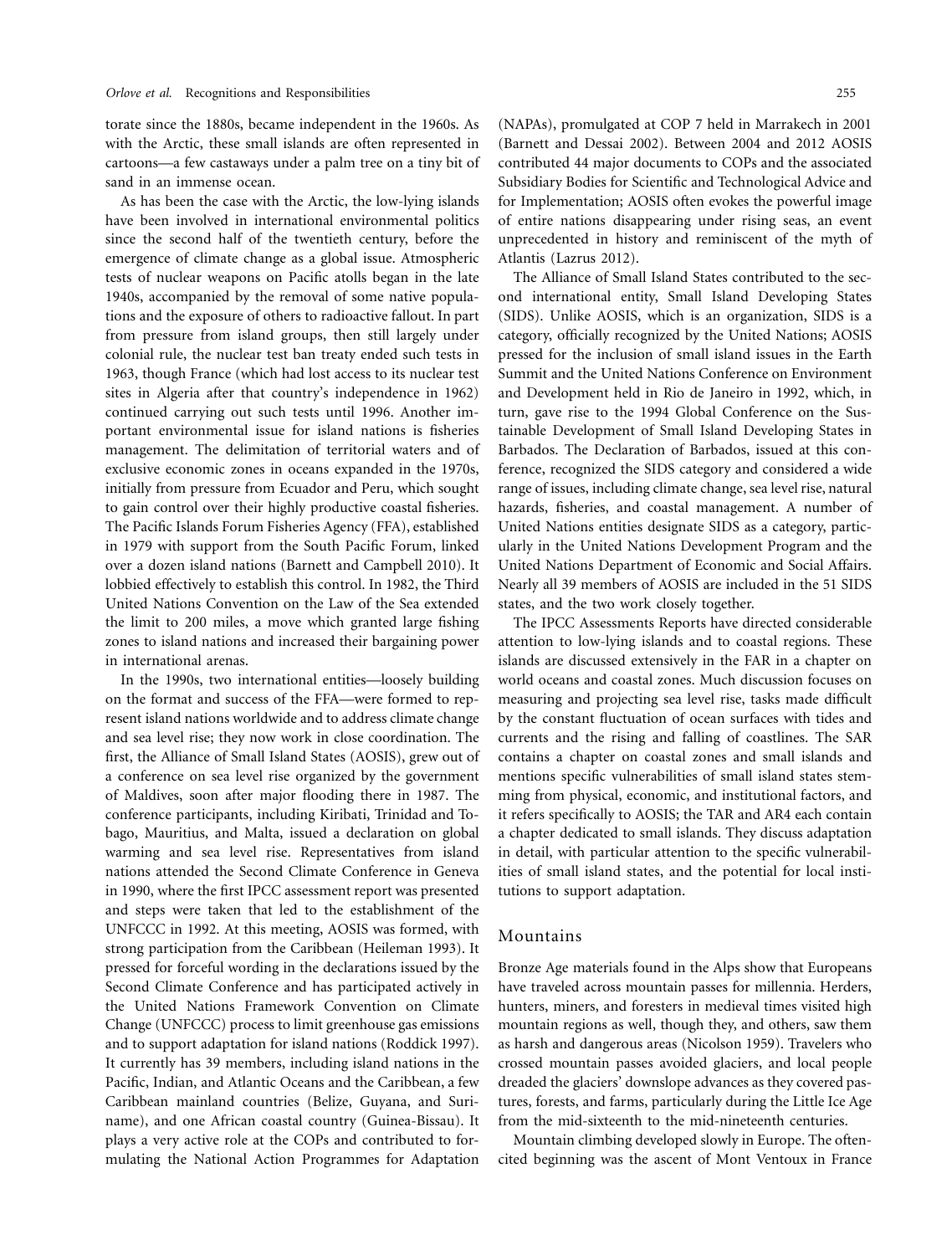by the Italian poet Petrarch in 1336, an early expression of Renaissance interest in empirical observation and curiosity about the natural world. Other ascents took place sporadically in following centuries. Inspired by the Romantic fascination with wild nature and intense personal experience, a wave of ascents of glacierized peaks began in the eighteenth century in the Alps and at the beginning of the nineteenth century in Norway; these relied heavily on local guides and porters. A group of British mountaineers founded the Alpine Club in 1857 and climbed actively, ascending the last major unclimbed peak in the Alps, the Matterhorn, in 1865. They and other mountaineers moved on to the Pyrenees and the Caucasus (both of which have small glaciers) and to high mountains around the world, a trend that culminated in the ascent of Everest by Hillary and a Sherpa guide, Tenzing Norgay, in 1953. The Alps have remained at the center of sport climbing internationally (the Union Internationale des Associations d'Alpinisme [UIAA], or International Mountaineering and Climbing Federation, was founded in Chamonix, France, near Mont Blanc, in 1932 and is headquartered in Bern, Switzerland). The travels of European climbers, especially in Asia, led to encounters with non-Western traditions that emphasized the spiritual quality of mountains as realms of purity and enlightenment. This exploration has been paralleled by a broad cultural interest in mountains, with extensive tourism and recreation in mountain regions. As in the other cases, mountains have had a long importance in world culture; they are seen as sublime, inspiring places, sites of pilgrimage and renewal, and the preferred destination of poets, such as Wordsworth. Like the Arctic and small islands, mountains are featured prominently in cartoons, often depicting a lone climber who reaches a cave, inhabited by an old hermit.

Overlapping the general cultural appeal of mountains and the specific engagement with sport climbing were two other phenomena, cartography and science (Orlove 1993). In the former, many nations and colonial powers in Europe, Asia, Africa, North America, and South America carefully mapped the rugged mountains, particularly the highest uninhabited zones, that marked their boundaries and that had not been measured precisely; a number of international border commissions in the nineteenth and early twentieth centuries resolved disputes that arose over geopolitical or resource issues in these mountains. The latter involved the scientific study of glaciers (Orlove, Wiegandt, and Luckman 2008). This research was prompted by natural disasters related to glaciers, such as the devastating 1818 floods in the Rhone Valley in Switzerland, which resulted from the outburst of a lake that had been dammed by glacial ice. During the nineteenth century, Swiss and Norwegian researchers began mapping glaciers. They drew on these observations and from the knowledge of local residents to propose the existence of an ice age in the remote past. Systematic data collection began in Switzerland in 1893 and in Norway a few years later. Swiss delegates to the Sixth International Geological Congress in 1894 established an International Glacier Commission, with the goal of studying long-term cycles of ice ages and shorter-term fluctuations of individual glaciers. Several glacier-related disasters in the Alps between 1892 and 1901 stimulated this interest. A Swiss geographer established a new glacier commission, the Permanent Service on the Fluctuations of Glaciers, within UNESCO in 1967; this organization planned a world glacier inventory in the 1970s, which led to the establishment in 1986 of the World Glacier Monitoring Service, whose activities were supported by several contemporary developments, including fuller understanding of ice dynamics, satellite observations, and expanded computer networks. The public interest in the topic increased greatly in 1991, when hikers in the Alps discovered a man's body at the edge of an ice field. Research showed that his body, covered soon after his death with snow that turned into ice, had been preserved for over 5,000 years, when the glacier receded and exposed him.

Recent scientific and development programs in mountain regions stem from the program Man and the Biosphere (MAB). Proposed at a UNESCO conference in Paris in 1968, MAB was launched by UNESCO in 1970. It played a major role in the United Nations Conference on the Human Environment, held in Stockholm in 1972 (di Castri 1976). In 1976, MAB began establishing biosphere reserves, protected areas designated to encourage harmony between people and nature. Reflecting the strong influence of researchers from Alpine nations in Europe, MAB identified mountains as a priority area, and many MAB reserves were located in mountain regions in the Alps and elsewhere (Batisse 1993). They sought to encourage economic development that maintained environmental values and supported traditional cultural forms. A program to develop climate change research, centered in MAB mountain biosphere reserves, was established at a conference in Scotland in 2005 (Greenwood et al. 2005). These focus on vegetated regions of mountains, at lower elevations than where glaciers are found. Researchers affiliated with UNESCO also were instrumental in founding the Switzerland-based International Mountain Society in the early 1970s. Supported partly by German development funds, the soceity publishes a journal on scientific and programmatic aspects of mountain environments. A similar set of concerns about preserving mountain environments from overexploitation was expressed by the UIAA in its 1982 Kathmandu Declaration on Mountain Activities, which previously had focused more on the safety of climbing equipment, classifying climbing route difficulty, and limiting the construction of cable car routes to major summits.

The International Centre for Integrated Mountain Development (ICIMOD) was founded in 1983 with support from UNESCO and Swiss and German aid programs (Orlove 2010). Based in Nepal, it centers on the Himalayas and the neighboring Hindu Kush. It first promoted watershed management, off-farm income generation, and environmentally sensitive engineering, with the goal of avoiding erosion and other forms of degradation of mountain environments. In later years it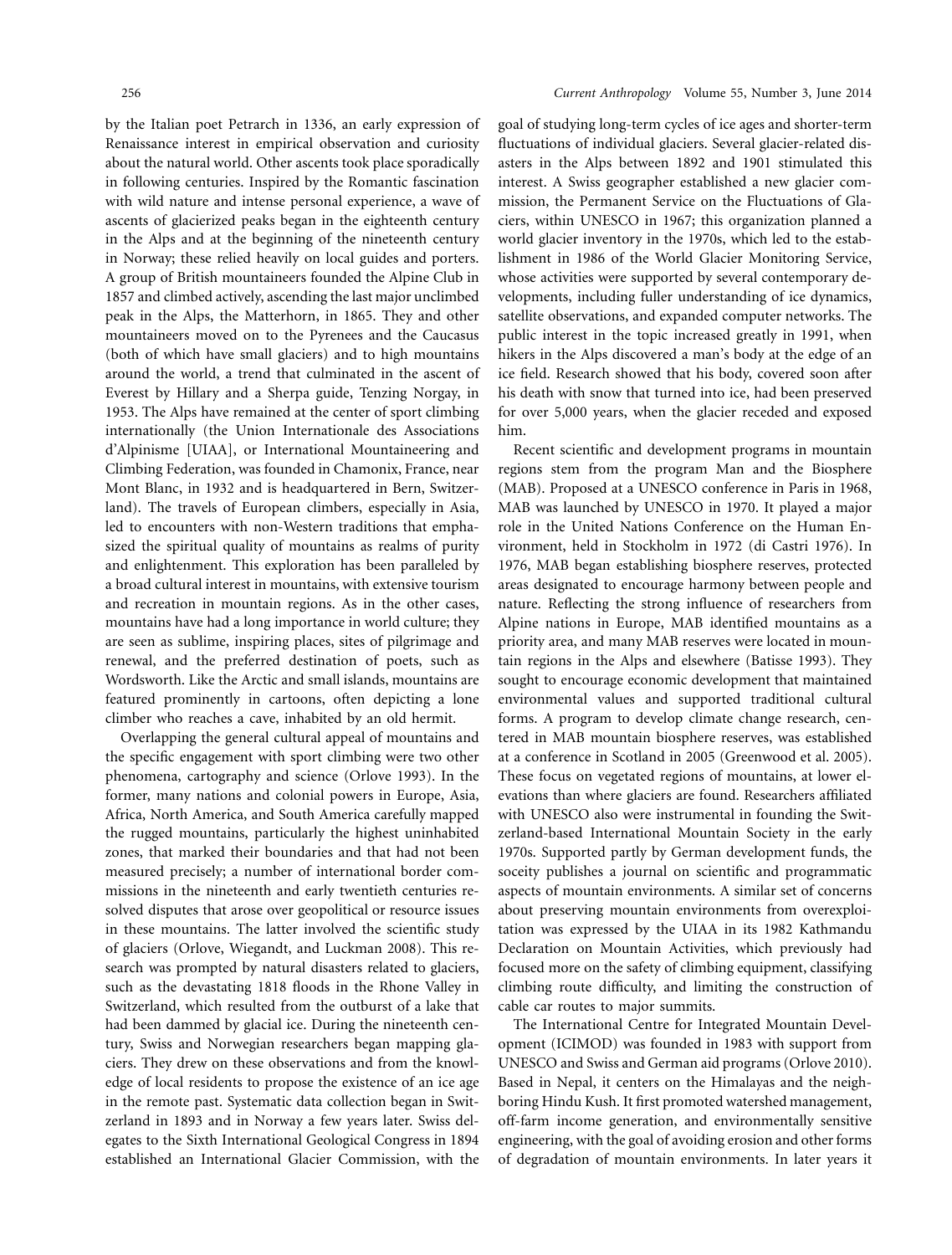has addressed hazard risk reduction and conservation of biodiversity as well. It remains active and fairly well funded, unlike the smaller and less stable mountain organizations in the Andes, East Africa, and elsewhere. The center has begun to mention climate change, and has attended most of the COPs since 2004, but its emphasis remains land use and economic activity. It has not contributed documents to the COPs and their subsidiary bodies.

The MAB mountain program pressed for the inclusion of mountain concerns at the 1992 Earth Summit. The conference report, *Agenda 21* (UN 1992), contains a chapter titled "Managing Fragile Ecosystems: Sustainable Mountain Development," which argues that mountain environments are being degraded—often irreversibly—through deforestation and overexploitation of agricultural and grazing land and links these causes to poverty and poor management practices. It emphasizes soil erosion as the most important problem, though it includes others, such as loss of biodiversity and deterioration of watersheds. It seeks to redress these problems by scientific research, the encouragement of environment-friendly technology, training programs, promotion of off-farm income sources, and participatory land use and watershed management. It proposes promoting these activities through the support of UN agencies, bilateral aid, the International Mountain Society, and regional organizations such as ICIMOD. These concerns and priorities match the framework of sustainable development as proposed in the Brundtland Report (World Commission on Environment and Development 1987).

Though mountains were proclaimed a priority at the Earth Summit in 1992, no major mountain organizations were formed.<sup>6</sup> Instead, mountain issues are dispersed across a number of UN agencies. The International Year of Mountains was declared for 2002, with a major forum held in Bishkek, Kyrgyzstan. The Mountain Partnership was set up to coordinate activities afterward, but it has accomplished relatively little. It held conferences in Italy in 2003 and Peru in 2004 but none afterward. It serves as a sort of umbrella organization for bilateral and international groups working in mountainous areas, among whom the Swiss have been particularly active. It publishes a newsletter, which has appeared less frequently since 2005. The UIAA issued a resolution that declared climate change a priority at its annual meeting in 2006, and it maintains a website on the topic.7

Mountains are mentioned in all the assessment reports, with a focus on glacier retreat, well documented in recent decades and projected, with strong confidence, to continue. The reports point to the impacts of this retreat on the availability of water for agriculture and hydropower in regions adjacent to mountains. The SAR contains a chapter on mountains, in which it is suggested that agriculture and forestry are vulnerable. The TAR and AR4 continue the emphasis on glacier retreat and hydrology. They introduce the issue of conservation, indicating that the ranges of plant and animal species have shifted upslope and will continue to do so, with the species at highest elevations facing extinction.

## Deserts

Deserts constitute the fourth and final case. Unlike the other three cases, where climate change makes areas, or portions of them, vulnerable to disappearance (low-lying islands, glaciers) or to loss of fundamental characteristics (the Arctic), the risk in this case is of expansion—specifically the disappearance of areas with extensive vegetation and their replacement by more barren zones. The word *desertification* that describes this process first appeared in 1949, in a work that depicted it as irreversible (Aubreville 1949).

Though Europe contains a number of arid areas, the true deserts, in the minds of Europeans, lay across the Mediterranean, south of the moist strip along the North Africa coast and associated highlands. Following the Arabo-Muslim conquest of North Africa in the seventh and eighth centuries, trans-Saharan trade increased, with gold, salt, and slaves traded north and horses and manufactured goods shipped south. In subsequent centuries a number of Islamic kingdoms, such as Mali and Songhai, were based in the Sahel, just to the south of the Sahara. Knowledge of these kingdoms reached Europe, particularly through Leo Africanus, a Muslim born in Spain in the late fifteenth century who traveled extensively in North Africa and in the Sahel; he was captured by Spaniards and brought to Rome, where he wrote geographical treatises and other works. His reports of Timbuktu, a large Muslim city in the Sahara, excited the imagination of Europeans.

The European exploration of the coasts of Africa began in the late fifteenth century and proceeded rapidly. Exploration of the interior occurred later, and the Sahara was among the last areas reached by the Europeans. A group of British founded the Association for Promoting the Discovery of the Interior Parts of Africa in 1788. A number of its members had ties to abolitionist organizations, to scientific exploration in the Pacific and elsewhere, and to commerce. They were eager to discover the source of the Niger and to locate Timbuktu, but the first confirmed visit to the city by a European did not occur until 1826. Saharan expeditions brought back materials for natural history and ethnographic museums. The Berlin Conference of 1884–1885—also a kind of intergovernmental organization—marked the full partition of Africa among European powers, principally Britain and France; they controlled large desert areas, though their rule was centered in moister, more populated regions. They expressed concern that the Sahara might encroach on these regions (Batterbury and Warren 2001; Fairhead and Leach 1996). Much as in the

<sup>6.</sup> Geopolitics may have played a role in this absence. Though a few countries, such as Nepal and Bhutan, promote themselves as mountain nations, they do not have the number or weight of small island nations. Switzerland supports mountain development internationally but cannot construct a group as powerful as the Arctic Council, because some of the most important potential members, such as China, India, and Pakistan, are more preoccupied with international tensions in the Himalayas.

<sup>7.</sup> See http://www.theuiaa.org.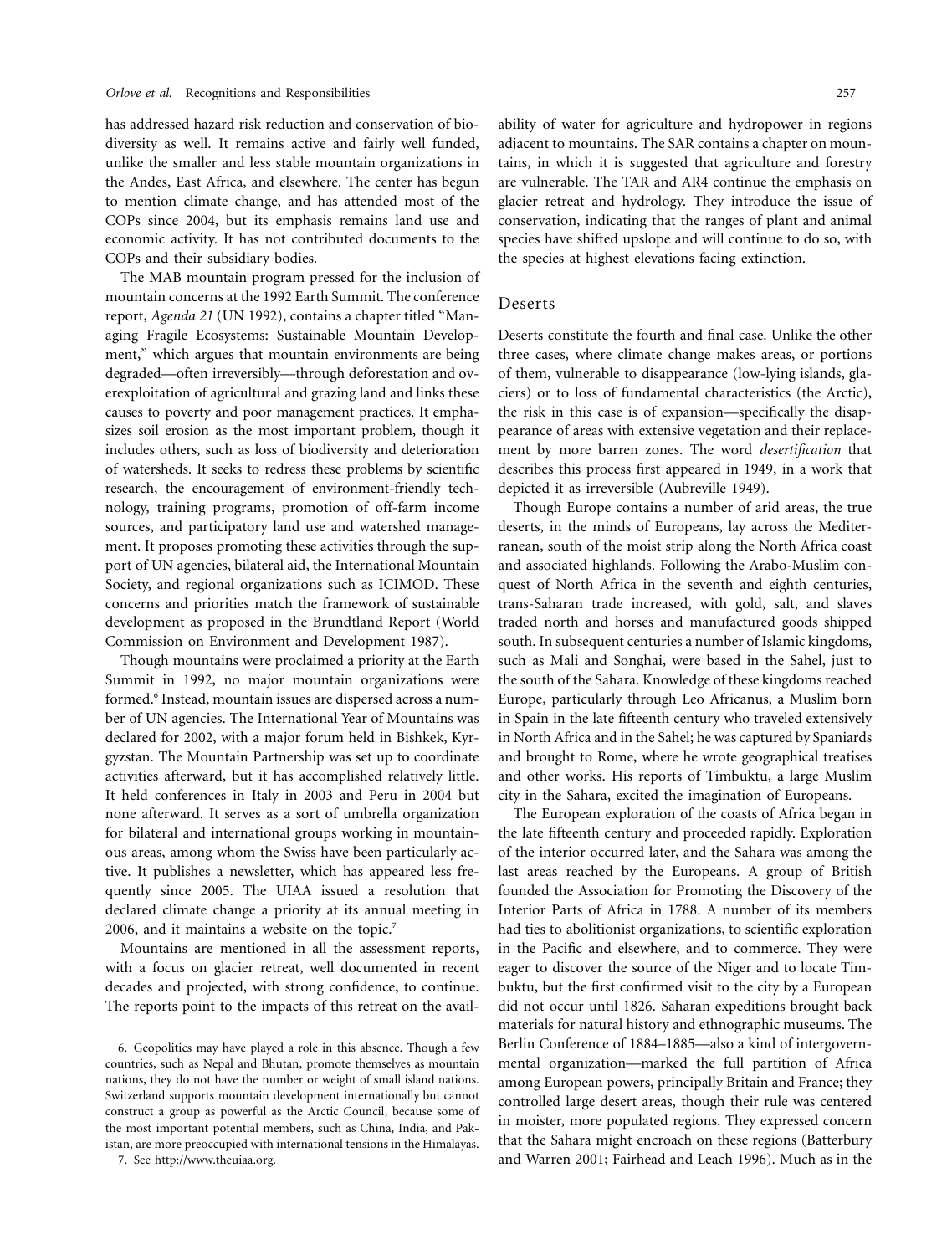other cases, deserts have had a long importance in world culture; they are seen as difficult, dangerous places, as sites of adventure and daring, often with ferocious tribal warriors. The film *Lawrence of Arabia* draws on earlier images (Caton 1999), as do the frequent cartoons that depict one or several travelers, who crawl beneath a blazing sun across sandy wastes toward an oasis—or a mirage. The nineteenth century was also the period of explorations of other deserts in Central Asia, Australia, and elsewhere. Some deserts had economic importance as well; the Atacama Desert on the Pacific coast of South America contained large deposits of sodium nitrate, a valuable fertilizer.

Despite this scientific, cultural, and economic interest, no organizations proposed deserts as a distinct object of scientific inquiry. Two major international centers that are part of the Consultative Group on International Agricultural Research (CGIAR) address crop breeding and effective management of soils and water in semiarid areas: the International Center for Agricultural Research in the Dry Areas (ICARDA) and the International Crops Research Institute for the Semi-Arid Tropics (ICRISAT), both founded in 1972. The former has a greater emphasis in the Middle East and North Africa, with a focus on legumes, the latter in South Asia and sub-Saharan Africa, with more attention to dryland grains, particular sorghum and millet.

Of great importance to the status of deserts in climate change politics is the African drought that lasted from the late 1960s through the early 1980s, beginning roughly a decade after many countries reached independence. It was particularly severe in the Sahel from 1968 to 1974 and served to reawaken earlier colonial concerns about the spread of deserts, understood to be an irreversible march of sand. The high mortality of people and livestock during this period created one of the great humanitarian crises of the postwar period.

Several organizations grew out of this period, including a regional organization, the Comité permanent Inter-États de Lutte contre la Sécheresse dans le Sahel (CILSS), or Permanent Inter-state Committee of Struggle against Drought in the Sahel. Its nine members, whose territories are contiguous, are largely Francophone countries (Mauritania, Senegal, Burkina Faso, Mali, Niger, and Chad), though it also includes one Anglophone country (the Gambia), and two Portuguesespeaking countries (Guinea-Bissau and Cape Verde, which are both members of AOSIS). It works on food security, water management, family planning, and other related issues. It receives support from overseas development assistance programs from the United States, Canada, and a number of European countries and from the OECD and coordinates with United Nations agencies as well. The committee has recently begun to refer to climate change, but the topic remains a minor theme in its publications and activities, and it has attended just one COP in the last 7 years.

The other organizations are associated with the United Nations. Faced with the drought in the Sahel, the UNEP convened the UN Conference on Desertification (UNCOD) in 1977 to conduct studies on drought and desertification and to develop plans to improve conditions in areas that had already suffered desertification. This conference proposed the UN Plan of Action to Combat Desertification (PACD), which was passed by the UN General Assembly in the same year. Its 28 recommendations, covering a wide range of activities, proposed establishing national organizations to combat desertification, running workshops and training programs to address the problem, and the creating, financing, and coordinating projects to halt desertification and promote recovery in affected areas. It shared the belief, widely held at the time, that the droughts in the Sahel and elsewhere were due to poor land use practices; in the Sahel, these included overgrazing and shortening of fallow cycles. By the last 1980s, PACD was widely faulted by the UNEP and others for lack of coordination of national and international level, weak monitoring, poor financial planning, and technical failures. It was also challenged for its weak scientific basis and vague, unworkable definitions of desertification (Rhodes 1991; Stringer 2008). The PACD officials argued that their problems stemmed from the lack of funding (Stiles 1984).

During the buildup to the highly visible 1992 Earth Summit, the UNEP recognized its evident failure. The issue of desertification was raised repeatedly in Rio de Janeiro. Another key chapter in *Agenda 21* (UN 1992) is titled "Managing Fragile Ecosystems: Combating Desertification and Drought." This report also placed soil as a central concern, focusing on loss of fertility and degradation of soil structure rather than on erosion. It attributed these changes to overuse that stemmed from poverty and to the absence of effective land management; it also mentioned climate variability as a cause. It sought to redress these problems by scientific research, soil conservation, reforestation, training programs, promotion of alternative income sources, and participatory land use management—a set of practices generally consistent with the framework of sustainable development, as enunciated in the Brundtland Report (World Commission on Environment and Development 1987). As a result, the UN created a second convention, the United Nations Convention to Combat Desertification (UNCCD). Though this convention sought to distinguish itself from its predecessor, in particular adopting the more current language of participation and decentralization, it also suffered from an imprecision in definition of deserts and desertification and from a lack of methods to assess progress toward its goal of reducing or ending desertification. The UNCCD had a membership of 193 countries. Some of these, such as Botswana, were largely desert, and others, such as Chile and Mongolia, had large desert regions. But others, not associated with desertification, used the convention to seek support. Moldova, claiming that crops sometimes failed because of insufficient rains, requested funding, as did Guyana, a largely forested country with a small population, seeking to forestall any risk of land degradation.

The UNCCD encouraged the UN to declare 2006 the International Year of Deserts and Desertification, but this effort,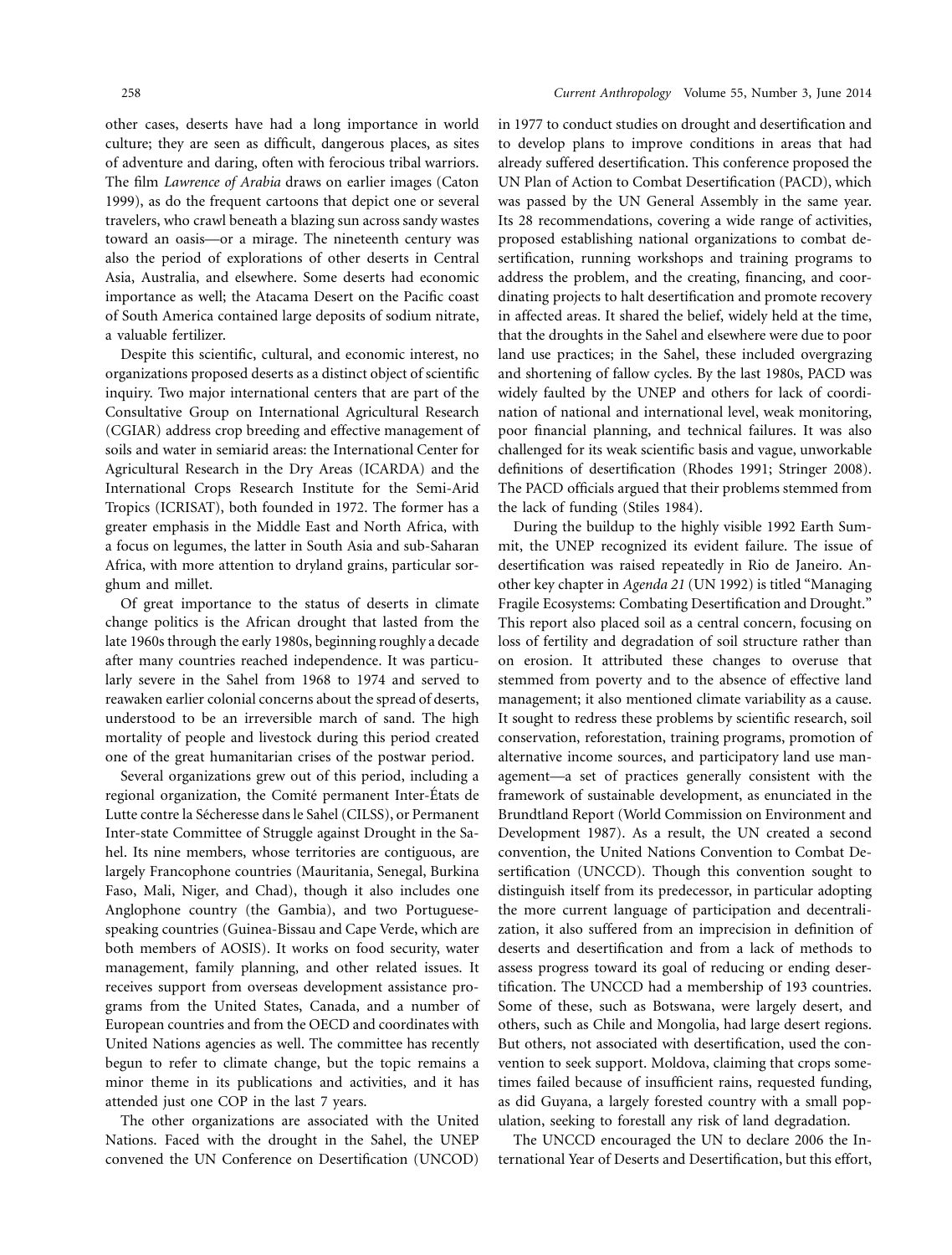too, did not achieve success (Rhodes 1991). Other critiques emerged of the UNCCD: for example, the discussion of desertification led government officials to focus on long-term changes in vegetation cover, rather than on short-term drought, which is of greater concern to farmers (Slegers and Stroosnijder 2008). Moreover, climatological studies documented the association of the drought of 1968–1974 with sea surface temperatures in the Atlantic and Indian Oceans (Giannini, Biasutti, and Verstraete 2008). However, the UNCCD continues to focus on desertification very broadly and to propose strategies that focus on land use and water management to address this problem.

The scientific literature which links climate change and deserts is somewhat more tentative than for other areas. Recent work has shown that climate change warms sea-surface temperatures in ways that can lead to drying in the Sahel and elsewhere and that other atmospheric processes, particularly the increase in aerosols, may exacerbate this effect (Giannini, Biasutti, and Verstraete 2008). Unlike the direct connections that link increasing greenhouse gas concentrations and rising temperatures with Arctic warming, sea level rise, and glacier retreat, desertification depends on rainfall as well as on warming, and shifts in precipitation are not as well established, or as well understood, as increases in temperature. There is nonetheless agreement that many (though not all) zones in the world are becoming drier and warmer and that these trends will continue; researchers continue to refine drought indices and projections (Liu et al. 2013; Sheffield, Wood, and Roderick 2012).

The assessment reports focus less directly on deserts than on polar regions and small islands, though they discuss regions that experience, or are projected to experience, a decrease in precipitation, an increase in number and intensity of droughts, or both. The FAR devoted attention to the Sahel, and the SAR contained two chapters on deserts, which traced the interactions of climatic and local human land use practices in changing vegetation and soils. The TAR indicated areas that have increasing drought risk and drying; AR4 talked about these regions (in the subtropics, the Mediterranean, Central Asia, and elsewhere) in greater detail and expressed stronger confidence in its projections. It stressed the importance of human factors in increasing vulnerability to impacts in these regions. Though TAR and AR4 indicate that a number of areas—including some semiarid zones bordering on deserts—are likely to become drier in coming decades, they describe these shifts as changes in precipitation or in droughts, rather than as instances of desertification. This choice of terminology suggests that climate change frameworks and desertification discourses remain separate.

This scientific basis seems sufficient to allow deserts to become strongly linked with climate change in the global public sphere. However, some factors have blocked this connection. Unlike the Arctic, low-lying islands, and glaciers, deserts are poorly defined, and the risk with deserts involves

the spread of deserts to nondesert areas, rather than the loss of deserts. More seriously, major international organizations maintain the notion that desertification is due to local and regional human-induced land use changes and that international aid, distributed nationally, can reduce the problem, diffusing the problem of desertification around the world and thus weakening it. Captured by other environmental and development discourses and organizations, deserts are not drawn as systematically as other places into climate change discussions. The regional CILSS maintains its ties to the United Nations through the United Nations Convention to Combat Desertification and has attended only one of the last seven Conferences of Parties of the UNFCCC.

## Discussion

These cases suggest the importance of the concepts mentioned earlier, which are the overarching concept of specificity—the association of climate change with a set of particular places and three related concepts, namely, selectivity (the somewhat arbitrary inclusion of some places and exclusion of others), historicity (the great temporal depth of this specificity and selectivity), and consequentiality (the effects of this specificity on climate politics and policy). The specificity and selectivity are seen in the way that two regions—the Arctic and lowlying islands—are closely associated with climate change, and the changes they face are understood in the global public sphere, in science, and in intergovernmental organizations as the consequence of increased emissions of greenhouse gases. These cases demonstrate the urgent need to mitigate climate change and to adapt to it. Mountains and deserts are more closely linked to the idea of sustainable development and, more concretely, to the need for projects that support alternative land use patterns and livelihoods. This idea and the associated projects are framed and funded differently from climate change adaptation. The mountain case is striking because it contains glaciers, also closely associated with climate change but less linked in public understandings and in international organizations to human populations. This allocation of some regions to a climate change framework and of others to a sustainable development framework can be found both in the documents of international organizations and more broadly in the global public sphere.<sup>8</sup> For the latter, we offer as examples the cartoons discussed earlier for each region. Internet searches reveal many cartoons of tropical plants and animals near igloos, and partially or wholly submerged desert islands, but offer no cartoons depicting climate

8. We note that, in a realist sense, all four regions are affected both by climate change (e.g., shifts in temperature, precipitation, and frequency of extreme events) and by the problems associated with unsustainable development (e.g., depletion of natural resources, loss of biodiversity, and declining water quality and availability); we seek rather to emphasize, in a constructivist sense, that regions are tied discursively and organizationally to one or the other of the frameworks.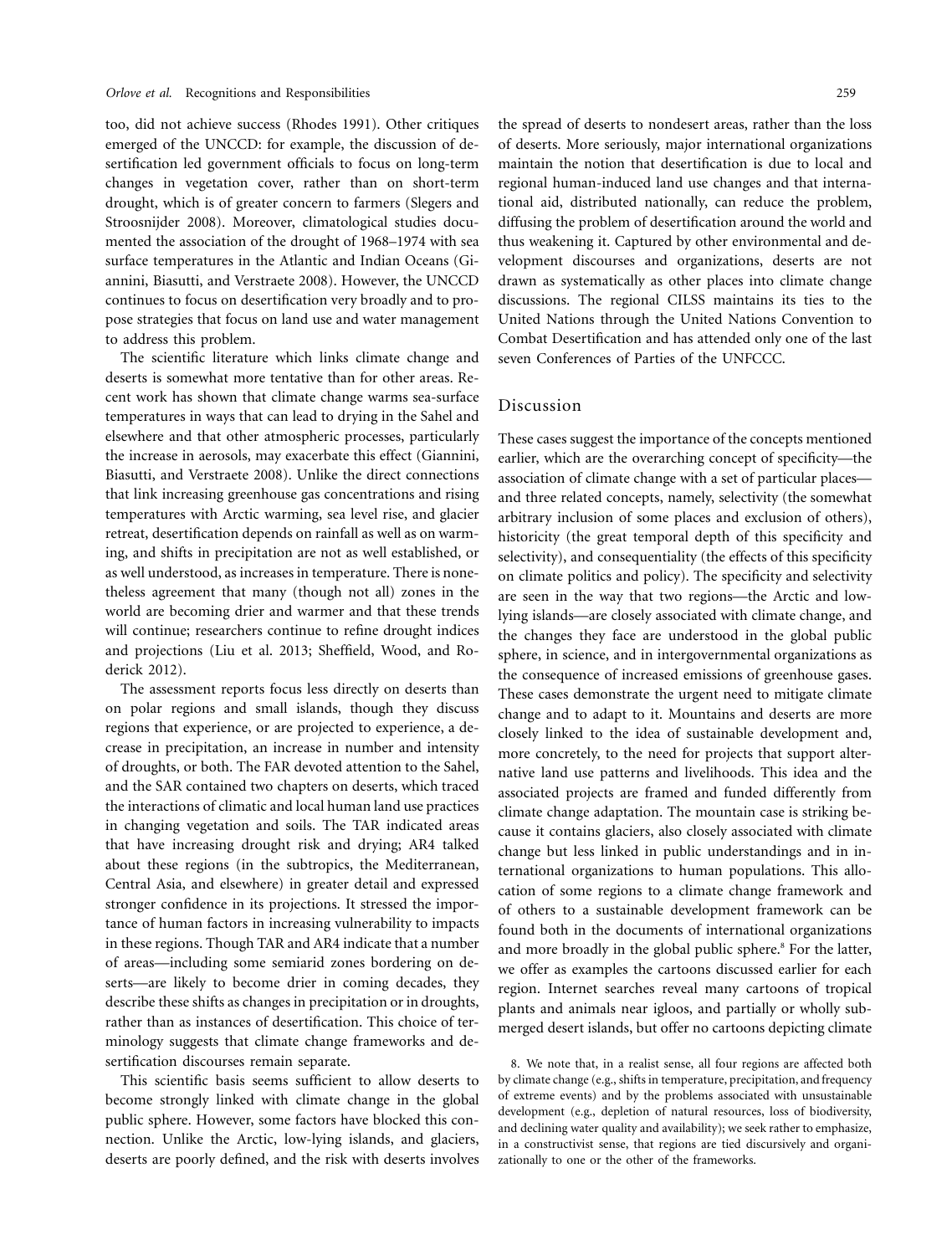change around desert oases or mirages, or in the high mountain caves with resident hermits.

The historicity is shown in the long trajectories of engagement of all four regions with Europe and the West. These trajectories predominantly began with the onset of European expansion and were further shaped by economic, political, scientific, and cultural dynamics of the colonial period. As a result of these histories, each region is understood as a highly specific kind of place, and each is associated with specific indigenous or localized populations. Though their political statuses varied in the postwar period (the islands and deserts as newly independent nations, the Arctic as a set of highlatitude areas of developed nations, and the mountains largely as the periphery of lowland states), all four engaged during the 1960s, 1970s, and 1980s with postwar environmental discourses. These engagements set the course for their highly distinctive involvements with the sustainable development and climate change frameworks, which emerged fully in a brief run of years in the late 1980s and early 1990s—a period that opened with the declaration of sustainable development in the Brundtland Report (World Commission on Environment and Development 1987) and the founding of the IPCC in 1988 and continued until the Earth Summit of 1992, which produced key documents (e.g., *Century 21*) and accords (UNFCCC, UNCCD). The bifurcation that allocates specific regions to one framework or the other has continued into the twenty-first century.

The mountains were the earliest to begin these engagements, promoted by scientists at the UNESCO Man and the Biosphere program and the Stockholm Earth Summit of 1972. The deserts were next, following the devastating Sahel droughts, via UNCOD in 1977. Both of these were discussed extensively in the Brundtland Report (World Commission on Environment and Development 1987). These two cases were featured prominently in the Earth Summit of 1992, whose conference report spoke of both as fragile ecosystems to be managed through sustainable local land use practices; these practices would prevent desertification of semiarid areas and erosion of the thin soils on steep mountain slopes. These two cases shared a focus on soil and sought local remedies to the poverty that drove overexploitation of land (led in part by the newly formed UNCCD). Though this framing emphasized poverty alleviation and called for international organizations to support appropriate development projects, it also placed the responsibility for the environmental problems with the local inhabitants, whose practices supposedly degraded local environments. It suggested local development and improved environmental management as solutions. Desert organizations like CILSS and mountain organizations like ICIMOD have maintained this focus.

The Arctic and low-lying islands both had significant postwar histories of regional environmental movements, with strong indigenous participation concerning nuclear contamination and persistent organic pollutants in the former and concerning nuclear testing and fishing rights in the latter. (Low-lying islands were mentioned briefly in the Brundtland Report [World Commission on Environment and Development 1987], which makes no reference at all to the Arctic.) Importantly, these movements placed responsibility outside the regions—with nuclear powers, with the industrial nations that produced pollution that reached the Arctic, and with powerful nations whose governments and commercial fishing fleets exploited resources that properly belonged to island nations. They proposed new international policies as solutions. The framings were continued directly into climate issues. The small island states joined early in the movements that gave rise to the United Nations Framework Convention on Climate Change and the Kyoto Protocol, and they have played continued to play a major role in it. The Inuit Circumpolar Council and the Arctic Council put pressure on the UNFCCC. The Arctic has also benefited from its geographical continuity; though spread across the tops of eight countries that span three continents and several major islands, it remains a single region.

As we have indicated, these divergent outcomes reflect a combination of different factors. Some of these have deep historical roots, such as the nineteenth-century scientific organizations that studied the Arctic and glaciers or earlier cultural framings of islands as exotic alternative worlds, of deserts as hostile, and of mountains and the Arctic as pristine. Some of these are more recent, such as postwar environmental movements and the availability of sustainable development framings and organizations that can influence international aid. Science, too, has played a role. In particular, the linkages of climate change to the Arctic, glaciers, and low-lying islands are quite direct, namely, through changes in temperature that melt ice in the first two, contributing to sea level rise that affects the third. The connections with desertification center on shifts in precipitation, with some from alteration of broad precipitation belts globally, and others from complex regional linkages between ocean warming and storm patterns.<sup>9</sup> Moreover, the specificity argument suggests linkages in both directions between politics and science. Though the claims about the vulnerability of low-lying islands in the IPCC reports are well established empirically, attention to these islands is owing in part to the strong influence of AOSIS—much as the lack of discussion of desertification in these reports reflects the weaker presence of CILSS—and to the existence of the UNCCD as an alternative to the UNFCCC.

9. We note that the Arctic and low-lying islands face other serious environmental issues that are loosely connected to climate change or that may be quite distant from it. The expansion of petroleum drilling and shipping will be challenging in the Arctic. Fisheries in both areas are overexploited, while in the Arctic new species are moving in as a result of ocean warming. Solid waste management is also a challenge to human settlements in both areas. These examples indicate that sustainable development frameworks are applicable to these regions, much as climate change frameworks are applicable to mountains and deserts.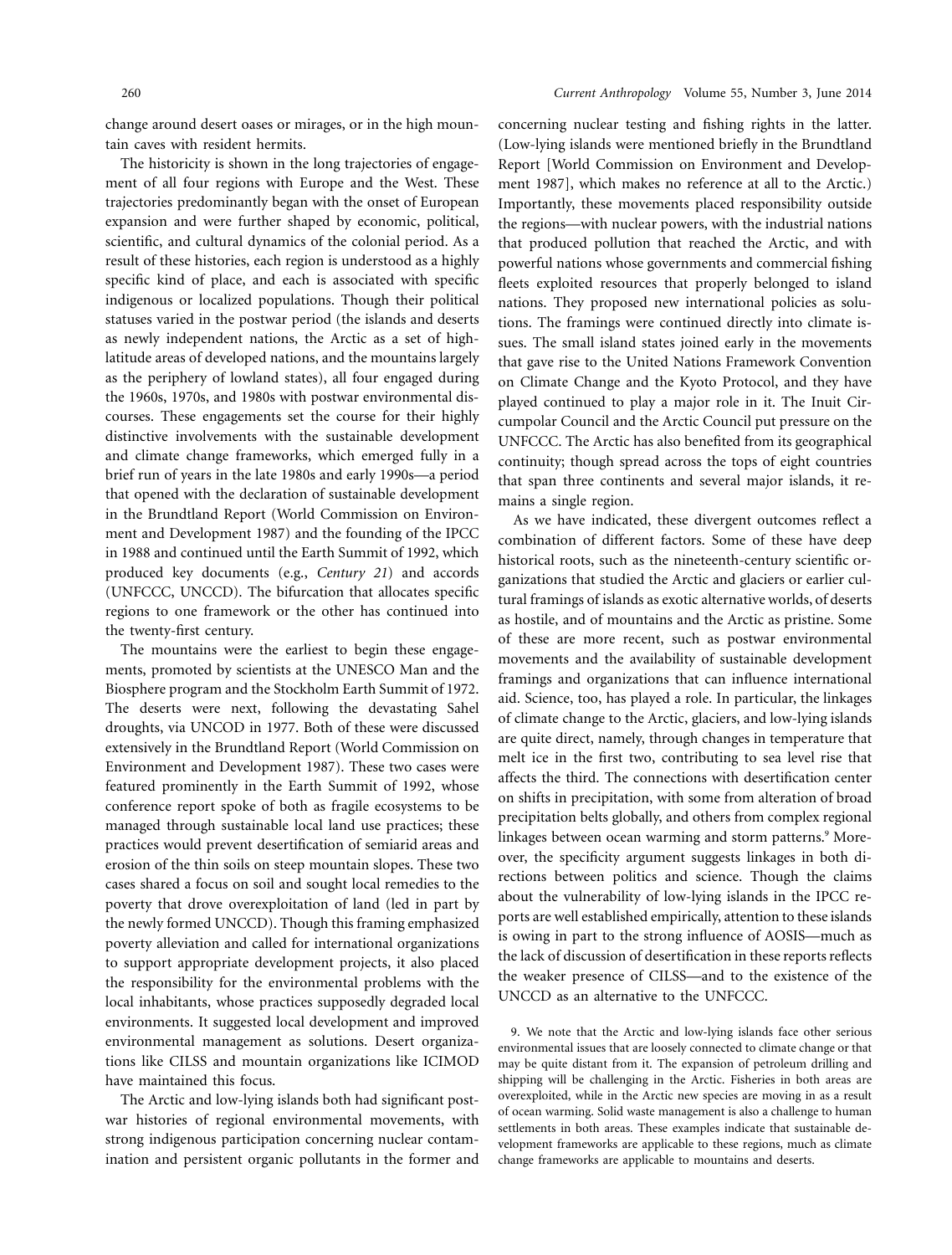This varied presence of the regions in IPCC reports is one aspect of the question of consequentiality, the third of our key questions. This question asks how the discussions of climate change, and the efforts to address it, have been influenced by this attention to specific places. To return to the terms first mentioned in the introduction, the consequentiality question moves from recognition to responsibility, from knowledge to action. In the current period of transition from the Kyoto Protocol to its yet-to-be-determined successor, it is difficult to discern the outlines of the policies and institutions that will shape future responses to climate change. Nonetheless, we note that some programs have begun to address the impacts in these specific regions; important early examples include the planned relocation, starting around 2000 and increasing in activity around 2007, of coastal native villages in Alaska that were impacted by coastal erosion due to sea ice loss (Yardley 2007) and also the long discussions (resulting in recognition in the Nuie Declaration made at the Pacific Islands Forum in 2008) about the resettlement of Pacific atoll populations affected by sea level rise to New Zealand (McAdam 2012). We suggest that further consequences of this selectivity are likely to lie in at least two areas: the perceived severity of the threat of climate change, and the types of actors in climate change policy. Regarding the severity, some argue that the vividness of examples of climate change at present supports efforts to address the problem, since, without these examples, many more people would dismiss climate change as uncertain or as a process that lies in the distant future; these examples also serve as evidence against climate change skeptics and deniers. Others claim that this association of climate change with remote places suggests that climate change is not immediate or pressing; they hope that alternate ways of representing climate change, less tied to specific places, might lead to more effective action on this crucial issue (Leiserowitz 2005). Our inclinations dispose us toward the former, since we think that the existing examples serve to invite others—residents of coastal cities and deltas, for example—to identify their regions as vulnerable.

Regarding the types of actors in climate policy, we suggest that the discussions of vulnerable places may reinforce the distinction between those who suffer the effects of climate change and those who have caused it by emitting greenhouse gases—in short, between victims and perpetrators (Doulton and Brown 2009). Moreover, these discussions may separate adaptation activities, which cope with the effects of climate change, from mitigation activities, which reduce its causes. By oversimplifying complex issues and by polarizing nations into stereotyped roles, these dichotomies can impede the urgent discussions about the fair allocation of costs of mitigation and adaptation. In this regard, it is worth noting that several nations within the Arctic Council—the United States, Canada, Russia, and Norway—are major producers of oil and gas, as is at least one member of AOSIS, Trinidad and Tobago (Hughes 2013), so that they cannot easily be classified either

as perpetrators or victims but rather combine aspects of both. Our inclinations, once again optimistic, lead us to hope that the specificity that we have discussed may serve to expand the discussion of responsibility. By showing the enormity of the losses that climate change is already bringing to the Arctic and with which it is threatening low-lying islands, it shows the urgency of mitigation and the challenges of adaptation, promoting rather than inhibiting the search for a framework to address both. By linking these concerns with remote places settled long before European colonialism, it links the responsibility for mitigation and adaptation not only to economic concerns but to concerns of more broadly defined human well-being and of human rights, particularly but not exclusively indigenous rights. This responsibility, in turn, has led many individuals, organizations, and municipalities to adopt both adaptation and mitigation efforts, often in the absence of support or policy guidelines from national governments. Such responsibility is also reflected in local adaptation efforts designed to protect local populations and communities against climate change impacts.

Our review of different regions has shown the long historical depth of the engagements that link these regions to colonial, international, and global orders. Though these engagements demonstrate the great unevenness of power in global economic and political systems, they also show the capacity of some small groups in remote areas to gain wide recognition, to pressure powerful nations to take responsibility for their actions, and to influence intergovernmental organizations that manage issues such as nuclear testing, fishing rights, and pollution in the direction of greater equity and sustainability. In the earlier decades when these issues were unfolding, the urgency and difficulty of establishing a new order seemed broadly as challenging as the tasks that climate change now raises—grounds, perhaps, for optimism. However, our review of the different regions also shows the lasting power of nonclimate framings to limit recognition of climate impacts in other cases, such as the mountains and deserts, and to deflect responsibility for these regions. It is in this complex terrain of recognition and responsibility that future climate politics will unfold.

### Acknowledgments

We would like to thank Kaitlin Butler and Julia Olsen for their work as research assistants and to express our gratitude to the many people who commented on earlier versions of this paper presented at the University of Copenhagen, the Graduate Center of the City University of New York, and Yale University. Mattias Borg Rasmussen and Pam McElwee gave particularly detailed and valuable comments.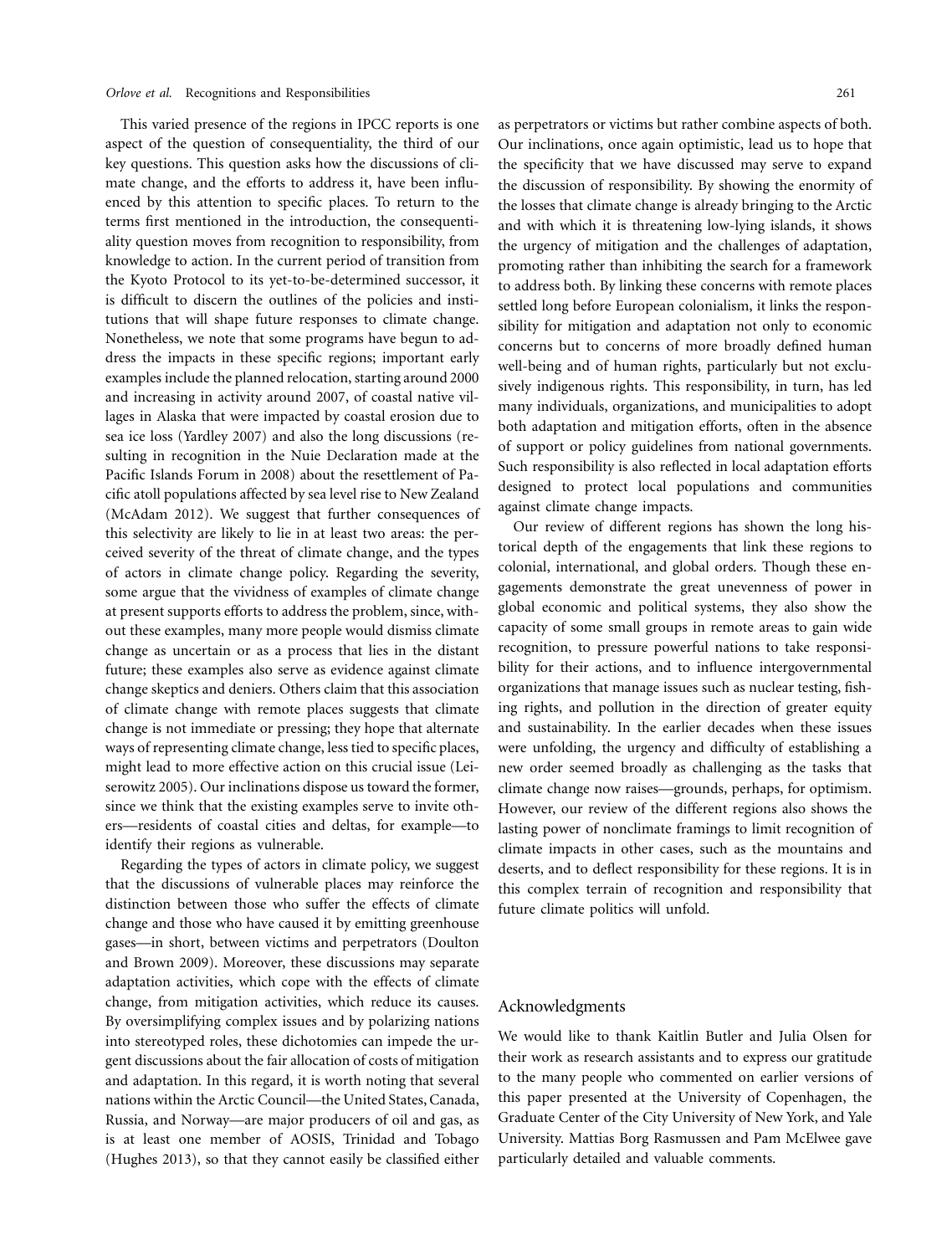## Comments

## The Impossible Geographies of Climate Change

## **Jon Barnett**

Resource Management and Geography, The University of Melbourne, Victoria 3010, Australia [\(jbarn@unimelb.edu.au\)](mailto:jbarn@unimelb.edu.au). 30 X 13

In contrasting the lack of focus on deserts and mountainous regions relative to the Arctic and small islands, Orlove and colleagues point to the absurd and yet powerful geographical imaginaries bound up in representations of climate change. Climate change science has strong globalizing tendencies, producing knowledge about everywhere and therefore nowhere in particular (Hulme 2010). Yet selective representations of selected places as "vulnerable" are integral to most discursive formulations of the dangers of climate change (Liverman 2009). From the perspective of those with situated knowledges, the impossible geography of climate science as a problem of everywhere viewed from nowhere is exposed in these repeated and simple characterizations of places as vulnerable.

The Arctic and islands, and deserts and mountains, are all marginal places, distant in space and the consciousness from the metropoles that consume their products, appropriate their cultures, produce the emissions that endanger them, and make decisions about ways to do climate change adaptation to them. Indeed, marginality is a social production and is a more important driver of vulnerability to climate change than the environmental facts of the places where people live (Adger 2006; Wisner 1998).

Whereas the characteristic that initially defines these places as vulnerable is their exposure and sensitivity to climate change (ice melts, sea level rise, glaciers retreat, and desert expansion), it is social marginality (and often indigeneity) that makes these particular places iconic in climate change discourses. For not all arid places, low-lying small islands, mountainous regions, and cold places are said to be vulnerable (e.g., Australia, Singapore, Switzerland, and the Antarctic): it is only the risks to the socially marginal within these otherwise equally exposed places that are the focus of climate change discourses.

Of course, there are people in otherwise powerful and seemingly unexposed societies who are vulnerable to climate change (consider the homeless in New York), and people in seemingly marginalized and exposed societies who are not (e.g., the nobility in Tonga). Similarly, responsibility for emissions is not so easily cartographically delimited, for as Paul Baer (2006) shows, the richest 10% of people in developed countries emit several times more carbon dioxide than the poorest decile in developed countries.

Casting Indigenous peoples in the Arctic, deserts, islands and mountains as vulnerable to climate change can lead to impacts arising from policies. Vulnerability strongly implies

"powerlessness," and this denial of agency creates a neocolonial opportunity to save the imperiled through adaptation (Veland et al. 2013). Adaptation—somewhat like "development" for most of the history of that project—is often described as a thing to be done to vulnerable people rather than by them. In islands, for example, there is talk of moving people around like freight cars and of major environmental modifications, both of which would transform cultural practices and heritage in a manner not unlike but well in advance of that expected to arise from climate change per se (Barnett and O'Neill 2012).

However, as Orlove and colleagues explain so well, marginal places that are associated climate change are not passive: they are often active participants in the description themselves as endangered by climate change. Tuvalu, for example, is known around the world for its voice on—and as a symbol of the dangers of—climate change. Consider that in 2009, through the use of NGOs, the media, negotiating skill, and emotion, Tuvalu held the attention of the world—and its leaders—for an entire day during the climate change negotiations (Farbotko and McGregor 2010). One wonders how it is then that this undeniable political agency of marginal peoples does not give rise to a more nuanced understanding of their vulnerability to climate change. Therefore, the ambiguity that Orlove and his colleagues have about the effects of associating climate change with certain places is justified, for it empowers as it disempowers, and it is too early to tell if the more nuanced geography of risk and responsibility that it identifies will translate into new solutions.

The simple geographical imaginaries of climate change are perpetuated in the international climate change regime. The important dimensions of class and knowledge/power are lost in the intergovernmental negotiations on climate change. The elites who negotiate on behalf of the developing South are no more inclined to acknowledge their own emissions than the bureaucrats who negotiate for the developed North are to acknowledge the poverty they see when they drive from home to the airport. The lacunae point to the problem, for as long as climate change is "global," and imperils only environmentally and socially marginal Others, then reducing emissions will be an option, responsibility will remain a principle that applies to governments alone, and (in)action will remain in the hands of the procedurally flawed cul-de-sac that is the United Nations Framework Convention on Climate Change.

## **Michael Bollig and Sara de Wit**

Department of Cultural and Social Anthropology, University of Cologne, Albertus-Magnus-Platz, 50923 Köln, Germany [\(michael.bollig@uni-koeln.de;](mailto:michael.bollig@uni-koeln.de) [sdwit@uni-koeln.de\)](mailto:sdwit@uni-koeln.de). 3 XI 13

This contribution by Orlove and colleagues is a timely and important contribution to the anthropology of climate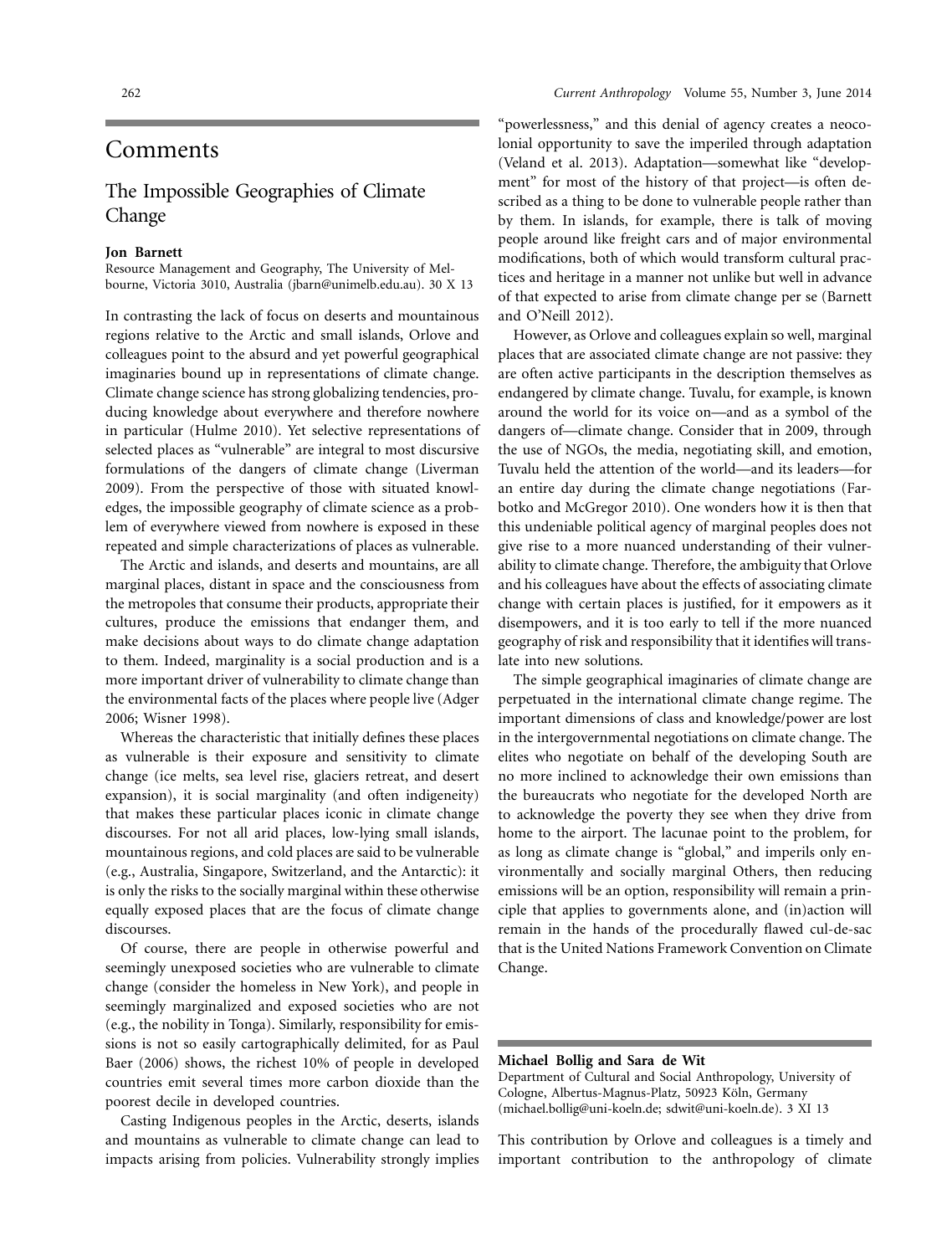change. It frames and structures the rapidly developing knowledge on the complex interrelationship between cultural and social dynamics and the geobiophysical and discursive processes summarized under the label "climate change." The authors begin with a very relevant yet simple question: Why has global attention to climate change been unevenly distributed across the world? While the social-ecological systems of the arctic and of small low-lying islands (mainly in the Pacific and the Indian Oceans) have received tremendous attention, other areas that have also been pronounced ecologically fragile—for example, mountainous areas and desert margins have not featured prominently in the climate change debate. In order to answer this question, Orlove et al. make use of two guiding principles: recognizability (how climate change is understood through its impacts on specific places) and responsibility (how responsibility is allocated once specific places are connected with detrimental environmental changes), as well as three operational concepts: selectivity, historicity and consequentiality. The first concept details how specific places are chosen and how the boundaries of such areas are depicted. The historicity concept directs our attention to the manifold linkages between contemporary visions of the effects of climate change in specific places and earlier bodies of knowledge on (detrimental) environmental change in these very places. The consequentiality concept focuses on political outcomes, programs, and strategies. Orlove et al. explain their four cases in a convincing manner with reference to these concepts, but is this analytical framework transferable to other regions of the world? Sub-Saharan Africa is described as the region most vulnerable to climate change, but the translation of the global climate change paradigm to local African settings is highly uneven. Do the concepts outlined by Orlove et al. help us to analyze these ambiguities?

We will here focus on the social-ecological systems that we have personally been dealing with for some time: those of northwestern Namibia and northern Tanzania. Northwestern Namibia is currently afflicted with a disastrous drought. In May 2013 the president of Namibia declared a state of emergency and suggested that the current drought is a clear evidence of global climate change. His opinion is echoed in a myriad of newspaper articles and internet presentations on the drought. The Himba pastoralists, an indigenous community, are challenged by the local consequences of global climatic change, a problem to which they did not contribute at all. Indeed, public reports deal much more with the current drought (read "climate change effects") among the Himba and in the picturesque Kaokoveld than with adjoining drought-stricken areas inhabited by populations much more involved in labor migration and practicing smallholder agriculture. The motif of "indigenous community and landscape under threat" has had considerable historical continuity. In a contribution to *Visual Anthropology*, Bollig and Heinemann (2002) describe how, through visual presentations, the Himba are made into an indigenous community, their image feminized, and their indigeneity and connectedness with the landscape progressively fostered. Indeed, the Himba/Kaokoveld landscape has been seen as threatened for over a century. Poaching, overgrazing, and the misuse of fire were "threats" analyzed by the colonial regime. In more recent times the plans for a large hydroelectrical dam, a major tar road, alcohol abuse, and uncontrolled tourism have been pinpointed as major problems. That such a system is under threat comes as no surprise: it has always been threatened.

The case of northern Tanzania also bears witness to the importance of applying a political ecology approach, along with historical contextualization, in order to understand the entanglement of landscape, people, and global discourses and institutions. By tracing the genealogy of global environmental narratives it becomes clear that the drylands of northern Tanzania, which form part of Maasailand, have a long history of being subjected to the "production of nature," generally motivated by Western conceptions of pastoral inefficiency and conservation ideologies, but perpetuated by the Tanzanian government (Sachedina 2008). In line with Orlove et al. we observe that both northwestern Namibia and the drylands of northern Tanzania have a history of being associated with local destructive practices such as overgrazing and poaching; hence, these social-ecological systems have by and large remained the focus of sustainable development and broader environmental paradigms. Yet, recent catastrophic droughts have prompted the discussion of climate change as a new explanatory framework for these "threatened" environments. In 2009 northern Tanzania suffered from a severe drought that resulted in massive losses of livestock among Maasai pastoralists. While, on the one hand, the consequentiality of framing this disaster as climate change has led the government to invest in a (short-term) restocking program, on the other hand, President Kikwete of Tanzania embraced the climate change discourse as offering a welcome scapegoat, blaming global climate change as the major reason why the Maasai families "became suddenly poor." This statement must be understood in a broader political context, as it was put forward in a period of escalation in an ongoing land conflict between the government and the Maasai pastoralists of Loliondo district. The conflict received widespread international attention after the government announced its plans to create a buffer zone for alleged "conservation purposes," while granting hunting rights to the private investor OBC from the United Arab Emirates, which resulted in the eviction of thousands of Maasai from their grazing lands (see Eguavoen et al. 2013). In this instance, the global climate change paradigm rather veils ongoing processes of marginalization and encapsulation.

Our case studies from northern Tanzania and northwestern Namibia largely support the analytical framework as stipulated by Orlove et al., for they reveal the arbitrary nature and opportunistic recognition of climate change by different stakeholders in particular regions and within specific time horizons. However, our findings also show that the overarching specificity question, as employed by the authors of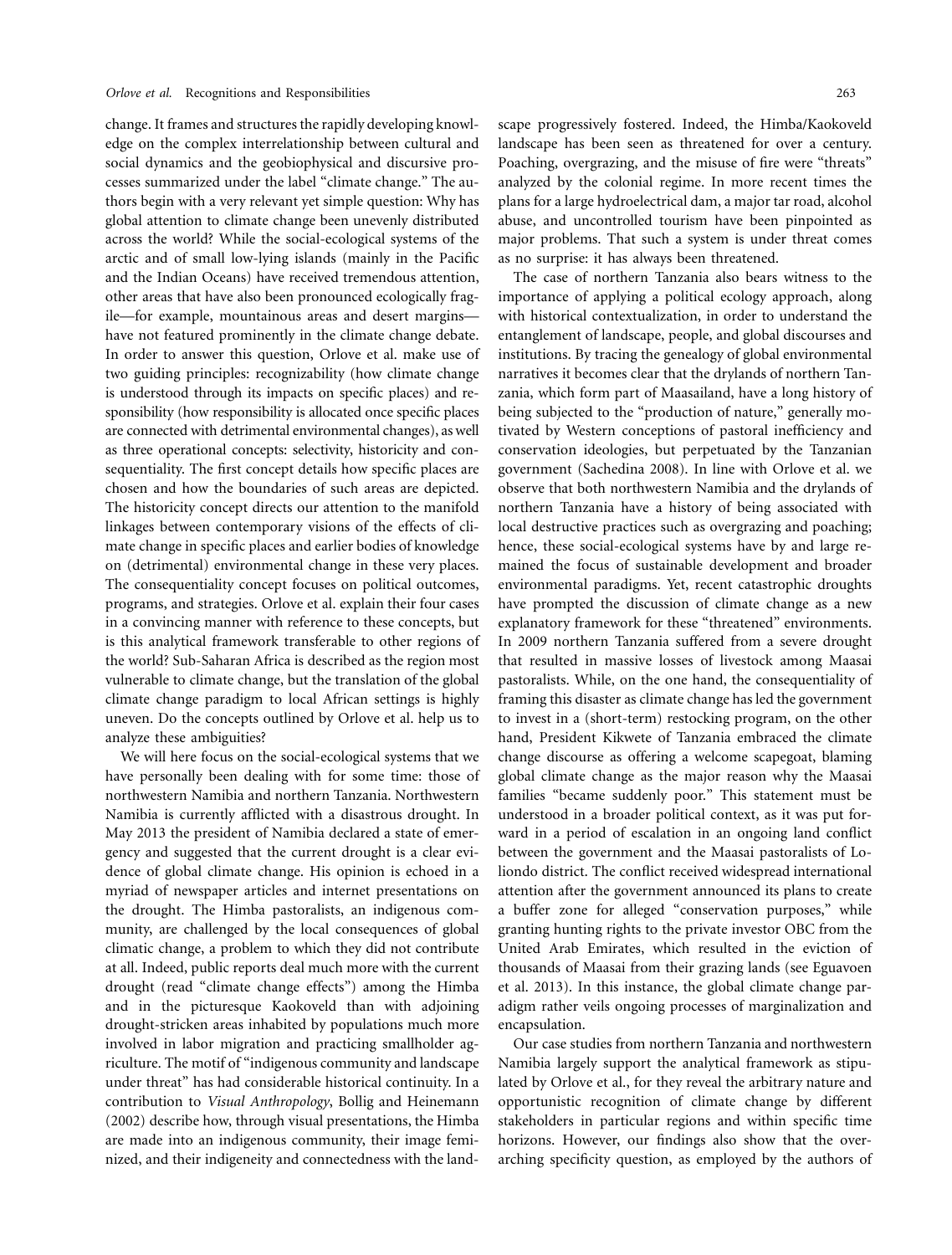the "global public sphere," requires more in-depth analysis of particular contexts across different scales and more nuanced methodological tools if we wish to understand how, within which frameworks, and under which conditions certain "global" selectivity dynamics are made "local." Put in another way, the authors' vital contribution to constructivist insights could be enriched if complemented with ethnographies that go beyond the global sphere into more diverse specific localities, where these discourses are subject to continuous contestation, modification, and appropriation (cf. Weisser et al. 2013).

### Todd A. Crane<sup>10</sup>

Livestock Systems and Environment, International Livestock Research Institute, Nairobi, Kenya [\(T.Crane@cgiar.org\)](mailto:T.Crane@cgiar.org). 30 XII 13

This paper makes the case that public concern over the impacts of climate change is a function of historically situated and socially constructed discourses of human-environmental interactions that vary with geographic regions. Furthermore, the authors propose that variation in these discourses materially affects the ways that institutions respond to climate change. The study of how institutions of global governance and research create, adopt, and perpetuate particular discourses that frame environmental issues is fundamentally important for analyzing how networks of understanding and practice affect global public responses.

The authors deliberately approach the issue from a constructivist perspective, briefly acknowledging that more realist perspectives readily recognize that climate change is affecting all parts of the world. Yet, I can't help but feel disappointed that realist perspectives were relegated to a couple of footnotes. It is true that all issues, climate change or otherwise, are given meaning through social processes that are unavoidably historically situated. However, this does not mean that those issues do not have a material reality that also affects the social construction and response. The overall argument is that social construction of issues has material outcomes, yet the authors give little consideration to how materiality ("environmental dynamics," in their words) informs the social construction.

Taking materiality seriously is not incompatible with understanding the politics of discourses, but it requires us to grapple with complexity in a more substantial way. For example, while the desertification discourse has without a doubt been used politically in the last few decades (as the climate adaptation discourse begins to), environmental change emerging from human activity is more than just a discourse; it is well documented in the archaeological and ethnographic record in many parts of the world. Consequently, it seems

appropriate that local use practices should form a key reference point for political and scientific attention in understanding environmental change in mountainous and dryland environments. This is not to say that climate change is irrelevant but that in these areas, human livelihood practices interact with the effects of global climate change in ways that suggest a sustainable development framework (which I disagree is clearly distinct from adaptation frameworks, as the authors suggest). In contrast, the observed effects in polar regions and low-lying islands are clearly not resulting from local land use practices, and thus the responses to address them differ. Considering these important material differences, it should be unsurprising that they are socially constructed in different ways.

Historicity also demands that we take materiality seriously. For example, the West African Sahel has a very long and welldocumented history of extraordinary rainfall variability, with cycles of extreme drought that can span years, decades, centuries, or even millenia. These cycles correlate with eras of expansion and contraction of the Sahara Desert. This longterm environmental history complicates any attempts to unequivocally attribute contemporary patterns of drought stress to anthropogenic climate change (or local land use practices, for that matter), something a constructivist approach is ill equipped to address.

The authors take a very broad, interpretive approach that is notably loose in both systematicity and references. For example, it is true that quick searches of "climate change pictures" and "climate change cartoons" in Google Images delivers an overwhelming number of polar bears and small islands, but there is also a significant thread of images depicting dessication as well. Furthermore, a vast acronymic sea of organizations and projects are currently working on climate change adaptation and mitigation in dryland Africa and mountainous zones of Asia, including the CGIAR Research Program on Climate Change, Agriculture and Food Security (CCAFS). Why were such points of evidence ignored or overlooked?

To close, I agree with the overall argument that discursive framing by research and governance bodies is mutually reinforcing and has material consequences, yet the article falls short of presenting this case robustly. In essence, this article has developed a series of grand narratives around the four zones of the world and then woven them together into an even grander narrative about the nature of perception and response to climate change in the global public sphere. While the argumentation is alluring, the grand narrative approach has left me with the uneasy feeling that a very sweeping claim is being built upon somewhat shaky evidential foundation.

All that being said, this article's general focus of how the discursive construction of environmental change interacts with concrete responses in the intertwined fields of governance and research is both compelling and timely. While I have been critical of the evidential robustness of this paper, I also recognize that it establishes an important agenda for

<sup>10.</sup> Formerly of Knowledge, Technology, and Innovation, Wageningen University.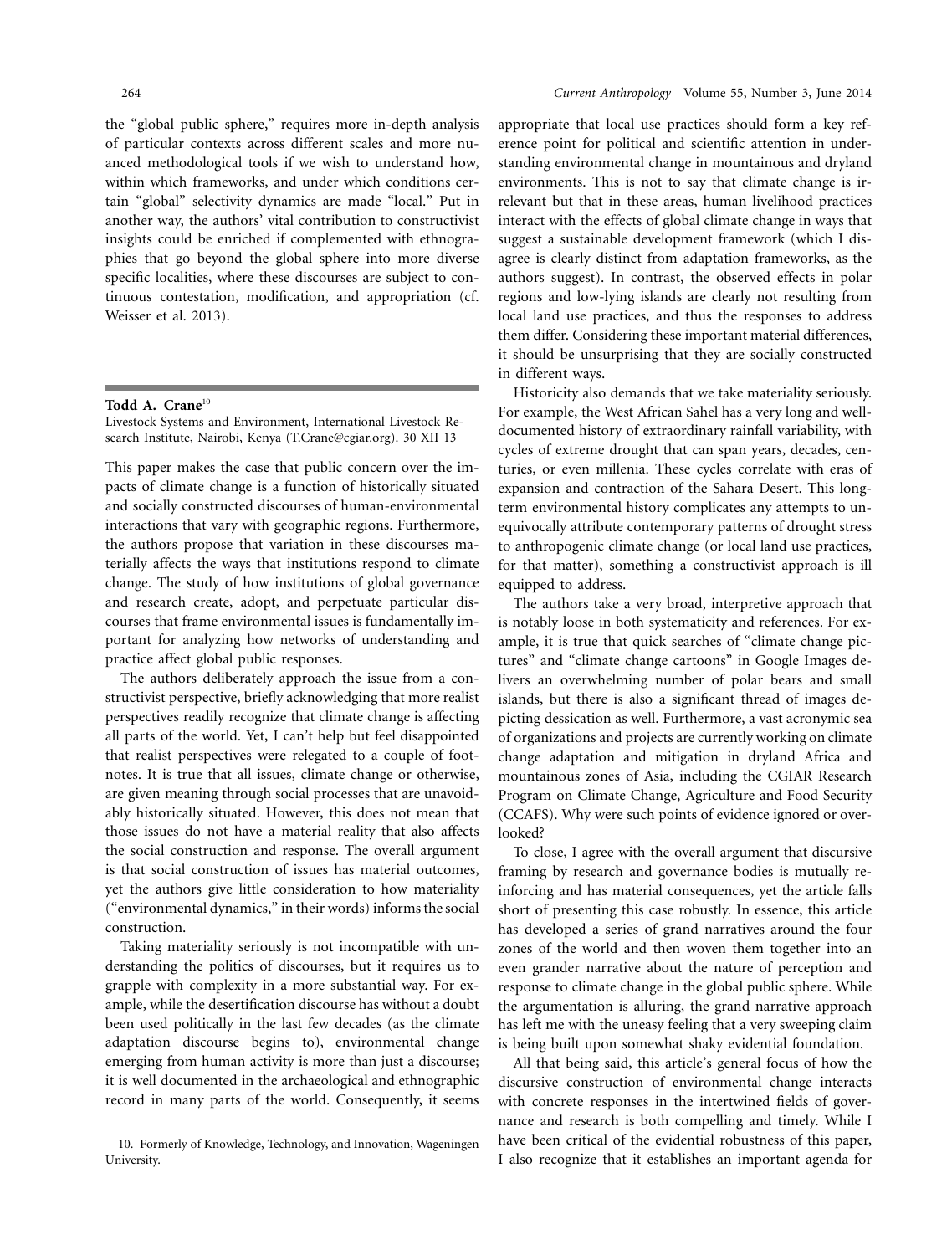follow-up research that more closely and empirically analyzes how practices and actions of global institutions shape and are shaped by various discourses relating to climate change, as well as how those institutions materially link scientists, policy makers, "local people," and the biophysical environment in which we all live.

#### **David Demeritt**

Department of Geography, King's College London, K4. L10, Kings Building, Strand, London WC2R 2LS, United Kingdom [\(david.demeritt@kcl.ac.uk\)](mailto:david.demeritt@kcl.ac.uk). 22 XI 13

Orlove and colleagues highlight unevenness in the attention paid to climate change and its impacts. Focusing on four iconic cases—the Arctic, low-lying islands, mountains, and deserts—they explain this selectivity in terms of what, if any, climate impacts are recognized; how; and by whom are shaped long histories of colonial contact that in turn also shape attributions of responsibility for climate change and its consequences. Their attention to history and to the particularities of the places "through which climate change as a whole is understood" provides a welcome corrective to the tendency for claims about the constructedness of climate change to ignore the historical embeddedness of its understanding and experience. But if, as Raymond Williams (1980:67) once noted, the "concept of nature contains . . . an extraordinary amount of human history," its geographies are no less important, and the analysis provided by Orlove and colleagues might be made sharper still through closer attention to geography, in the sense both of discipline and spatial relations.

As a discipline, geography can clarify the units represented by their four case studies. Orlove and colleagues alternatively refer to the Arctic, low-lying islands, mountains, and deserts as "regions" or "places" or "environments," but these terms have subtly different meanings. Region and place, for example, are often understood in terms of a nested hierarchy, with a number of distinct places encompassed within wider regions. The concept of place acknowledges the sedimented cultural histories that impart a sense of place above and beyond mere location on a coordinate grid in the Cartesian cartography of abstract space, but there has been long-standing debate about whether regions should be defined ethnoculturally, like Boasian cultural areas, physically, in terms of climatological variables sometimes said to determine those cultural distributions, or holistically, "in respect to its total combination of major characteristics," both human and physical (Hartshorne 1939:393). Environment has an altogether different genealogy, strongly associated with cybernetics and an understanding of the world as a system of interlinked physical systems, and its emergence as a defining focus for geographical research has been associated with subdisciplinary specialization (Demeritt 2009), which in turn has tended to displace the integrative concerns of old-style regional geographers for whom looking

"upon a landscape without any recognition of the labour expended in producing it or of the extraordinary adjustments of streams to structures . . . is like visiting Rome in the ignorant belief that the Romans of today had no ancestors" (Wooldridge 1958:34).

These distinctions matter because place, region, and environment name different configurations involving their own selective forms of recognition. Fueled by a budding indigenous rights movement, the Inuit Circumpolar Council has forged new transnational links across an Arctic region defined in ethnohistorical terms very different from the physicalist focus of the US National Science Foundation's Division of Polar Programs, which funds research in the Arctic and Antarctic, including a landmark program of ice core research using oil-drilling technology to recover continuous records of the earth's temperature and atmospheric chemistry stretching back hundreds of thousands of years (Alley 2000). These different framings of a peopled Arctic region and of polar environments highlight very different features of climate change that appeal in different ways to different audiences.

To understand the unevenness of those appeals and the processes of selective recognition and responsibilization they involve, it is also helpful to think about geography in the sense of spatial relations. Perhaps more so now than ever before, connectivity in our globalized age is not simply a function of physical proximity in absolute time and space. Rather connectivity can be conceptualized topologically in terms of relational space and various multidimensional forms of "distance" (Créton-Cazanave 2010; Murdoch 2005), including the cognitive distance between interlocutors seeking a hermeneutic fusion of horizons, the social distance separating often physically proximate but socially excluded outgroups from in-groups, and the network distances involved in various technologically mediated interaction and arrangement highlighted by actor-network theorists (e.g., Jones 2009).

Recognition of global climate change is helping to bring previously distant things into closer relationship with one another—whether it is the financial equivalences among atmospheric constituents produced through emissions trading (Lovell et al. 2013) or the way that sea level rise provides the basis for mutual identification among island states of Polynesia, Micronesia, and the Caribbean with otherwise very different cultural histories. But if identity and connectivity are functions of spatial relations rather than absolute physical proximity, it is also important to appreciate how recognizing climate change can divide the otherwise proximate. The national focus for emission reduction strategies, for example, has tended to downplay inequalities within states and the effects of carbon taxes and duties on fuel poverty. Similarly, the deliberation at the latest UN Framework Convention Conference of the Parties in Warsaw has focused much more on the responsibility of rich nations for climate disasters in poor ones, rather than on the differential vulnerabilities within nations to severe weather. Orlove and colleagues rightly high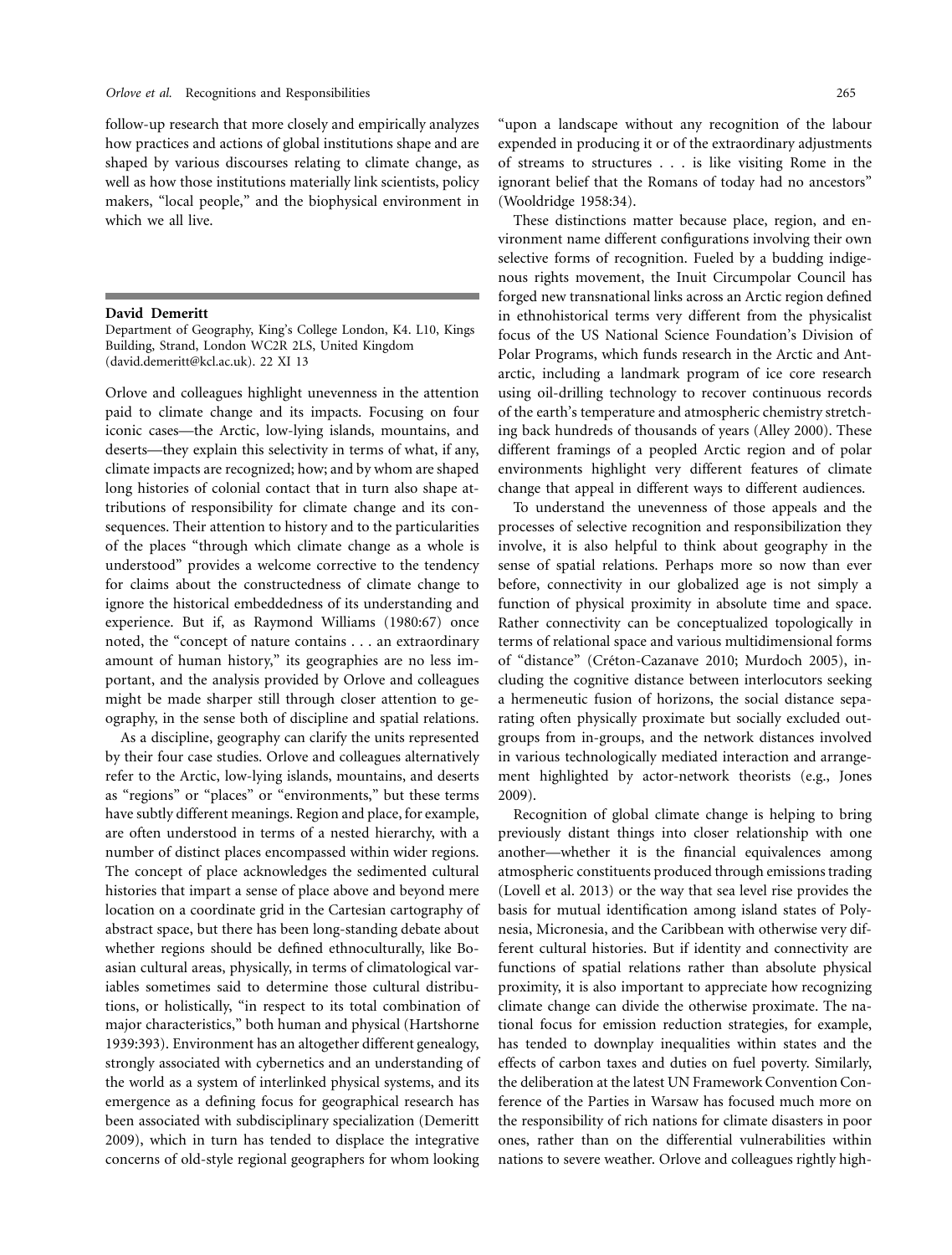light selectivity in recognition as a key obstacle to organizing collective responses to climate change, but collectivities also involve spatial relations that demand more attention as well.

#### **Hildegard Diemberger**

Mongolia and Inner Asia Studies Unit, University of Cambridge, The Mond Building, Free School Lane, Cambridge CB2 3RF, United Kingdom [\(hgmd2@cam.ac.uk\)](mailto:hgmd2@cam.ac.uk). 4 XI 13

The authors poignantly show that climate change is not just about the changing climate but also about what is done in its name, reflecting the uneven attention given to different affected areas of the world. Entangled with a wide range of other issues, climate change is perceived on a global scale through powerful images of specific localities that lend themselves to communication. Melting ice in the polar regions and on high mountains and rising sea level threatening to submerge low-lying islands offer to the public eye what seems evidence of a process that can be understood in terms of causality and accountability.

The places that seem to have become the epitome of climate change have done so for several reasons; the sense of vulnerability of the affected people certainly elicits a moral and political response that can be mobilized by the communities involved as is shown in the article. However, much more prominent is the use of images from these places in response to a global search for indicators, and this often creates a range of oversimplifications and can draw emotional reactions. As the glaciologist and meteorologist Georg Kaser has highlighted "proxies are of different kinds, their links to climate drivers are complex, and each proxy tells just part of the climate story. . . . The retrieval of related climate signals is never straightforward, and only the combination of a series of proxies gives confidence in a reconstructed climate history" (Diemberger et al. 2012:14 [comment by Georg Kaser]).

Working as indicators, images of these places can be mobilized to drive action and elicit the feeling that the uncertainty that fuels debates and controversies can be contained. They also provide the backdrop for popular interpretations of contingent events perceived as abnormal (which may or may not actually be connected to changing weather patterns) and may contribute to the conceptualization of what is actually perceived as a global threat. Paradoxically, one of the drawbacks of this heightened attention on particular areas that have become the epitome of climate change is that in fact this perception may mask the complexity of the specific phenomena at stake so that "anomalies," such as the nonretreating Kharakorum glaciers, can be manipulated to fuel controversies. Also, dealing with climate related environmental transformations in terms of simplified causality can easily fuel divisive local/global and rural/urban blame games.

An important consequence of this is that in areas where climate signals lend themselves less straightforwardly to popular communication, these might be dealt with under less powerful rubrics as is shown in the article in relation to mountains and deserts. To the powerful argument made in the article that the uneven attention given to different areas of the world affected by the changing climate has a range of farreaching consequences, it can be added that global narratives generally seem to be perceived in localized ways and at specific times (in a certain area an extreme meteorological event may skew public perception toward the feeling of climate change urgency, while an acute problem of a different nature may imply a drop in significance). The issue of uneven attention is something that can be observed not only on a global scale but also locally; for example, it has been noticed that in the Khumbu area of Nepal the Imjia glacial lake, which threatens to generate a glacial lake outburst flood, has grabbed a lot of attention, while further down the valley the Pharak area, which is likely to be also affected in such an event, is given much less prominence and it is little considered in terms of other climate related environmental transformations (Sherpa, forthcoming). Reinforced by the skew caused by uneven attention, extreme events are much more likely to be seen as connected to climate change than are incremental changes that might in the long run be more significant.

There is certainly the risk that narratives of climate change, in all its gravity, may obscure other important issues with which the changing climate is invariably entangled. Perceived through the lenses of specific places and events, this global threat may be understood and acted upon in a skewed way with a wide range of unintended social, political, and environmental consequences.

### **Carol Farbotko**

CSIRO Ecosystem Sciences, GPO Box 2583, Brisbane, QLD 4102, Australia [\(carol.farbotko@csiro.au\)](mailto:carol.farbotko@csiro.au). 3 XI 13

Climate change, it is argued in Orlove et al.'s paper, is imagined unevenly across ice, mountain, desert, and island. This unevenness is not due to any inherent characteristic of these geographies but is shaped by temporally deep forces such as imperialism, science, and culture. An achievement of this paper is the way it urges readers to question anew those (often Eurocentric) assumptions about the place of humans in the world, and how place shapes human fields of care. Why, we are given pause to ask, does a desert often figure negatively, as unproductive, barren space? Is an island valuable in and of itself? What makes iciness special? And why are mountains both feared and revered? This paper reminds us that our geographies are indeed always ordered hierarchically, albeit often implicitly. Hierarchical orderings take for granted that "my place is what I care about," and that "my place is not yours." In such orderings, faraway places seem to require a visceral, financial, ancestral, or imaginative tie for them to matter to those not rooted in place—by birth or residence,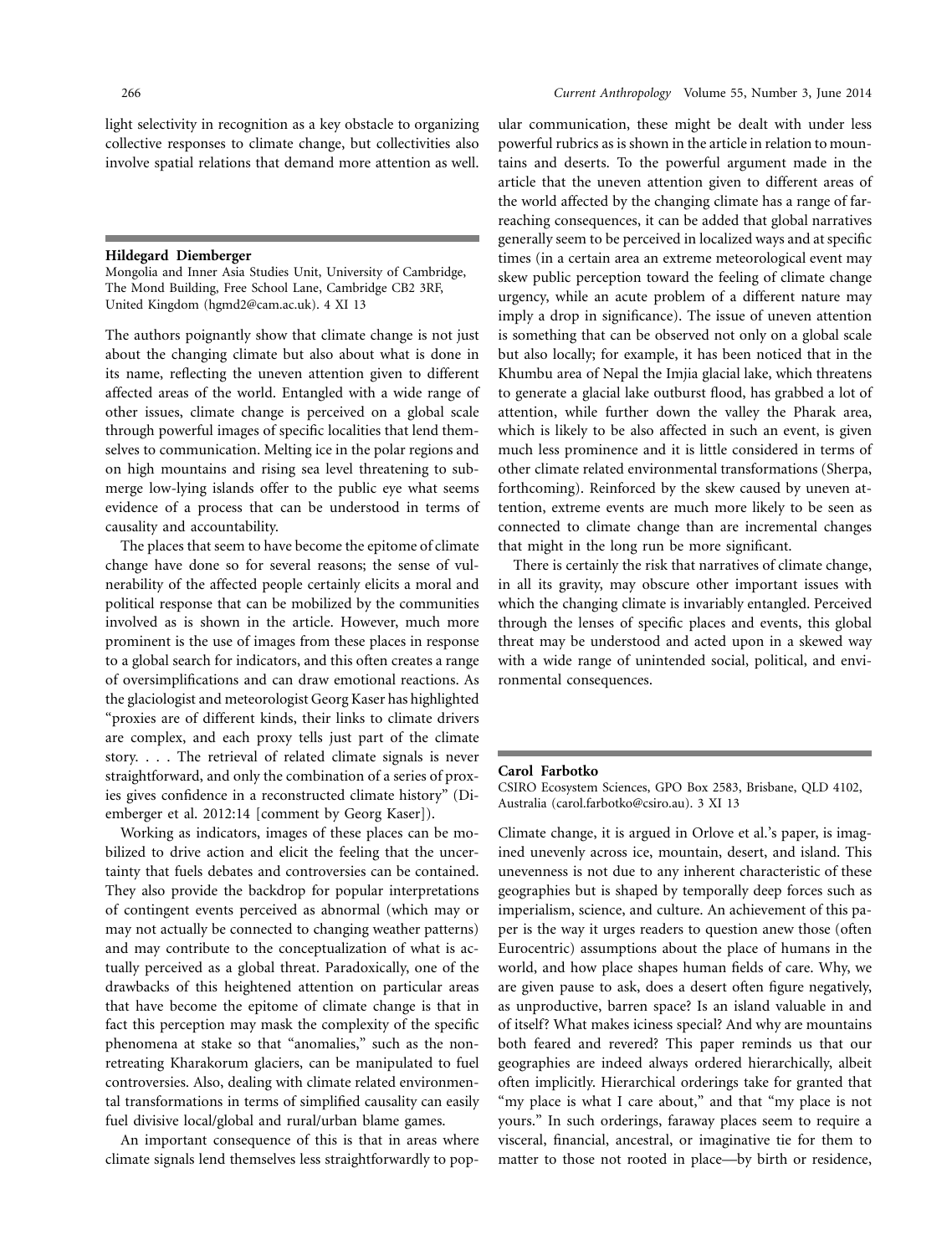or both. Islophilia, for instance, is perhaps a condition of continental dwellers prone to utopian myth making (Baldacchino 2005). Those who worry about disappearing islands, such as myself, are being asked to think, for example, about why the fate of small island inhabitants grips our geographic imagination and yet the fate of millions of delta dwellers facing the same sea level rise may not.

On the other hand, climate change debate has, to an extent, challenged some localisms away from the defensive, insular, and parochial. Civil society in particular has shown us that human fields of care can reach to places never seen, in some cases never before even heard of. Distant others are not beyond the reaches of emotion and meaning. It is possible to make sense, ethically, of distant worlds and people. However, while climate change may challenge some treasured illusions of temporal and spatial boundedness, it may also be understood as nothing more than a rearrangement of very familiar lines of power. Climate change may be simply a new form of imperialism, a new justification for the devouring of the resources of many (and polluting their places) for the benefit of a distant favored few. Or it may be a reworking of an even more timeworn project to find and make much of boundaries in nature that seem to demarcate a "natural" division between my place and your place. Ice, mountain, desert, and island are geographies that may seem, to many on their constitutive outsides, remote, extreme, exotic and Other (Said 1978). If we believe that poles, mountains, deserts, and islands are fundamentally different from cities and villages, what of assumptions therein of their "essence"? Are they permanent? Natural? Pole, mountain, desert, and island are too easily imagined as geographies that are essentially nonhuman, with their indigenous populations too easily erased from yearnings for a pure, unpopulated Nature. Orlove et al. remind us that understanding these changing landscapes, and what it is like to dwell in them in a changing climate, has only just begun.

#### **David McDermott Hughes**

Department of Anthropology, Rutgers University, New Brunswick, New Jersey 08901, U.S.A. [\(dhughes@AESOP.Rutgers.edu\)](mailto:dhughes@AESOP.Rutgers.edu). 1 XI 13

As "Recognition and Responsibilities" indicates, fairness and balance have not characterized the Anthropocene thus far. Indeed, one has to look hard to find a just or redistributive impact, measure, or meme wafting, like so much carbon dioxide, into the atmosphere. I commend the authors for dissecting the biases with respect to landscape types—how policy makers treat some people and places as the firstborn and others as the stepchild.

I want to enlarge this analysis with respect to the narrative's particular Cinderella: deserts. Arid lands, the anthropologists indicate, are the only one of their four ecosystems expanding under climate change. In Africa, for instance, the Sahel and the savannah are experiencing desertification, whereby grasses

and open woodland give way to dunes and sparse vegetation. In contrast with this proliferation, ocean atolls, the Artic cryosphere, and mountain glaciers are all shrinking. Activists and technocrats of climate change consider the dwindling of these three biomes to be a global problem. Meanwhile, they treat the growth of the fourth as a merely regional issue. Does this opposition between increase and decrease account for the lopsided degree and scale of concern? Certainly, vanishing a form of extinction—compels the attention of those trained in Darwinian natural history. Extinction, after all, killed God, in the sense that the fossil record of long-gone species discovered in the century before Darwin—proved that Noah had not succeeded. Now, climatologists anticipate and dread the failure of contemporary policy to save coral islands and polar bears. Imagine Earth in 2300 completely devoid of surface ice. Deserts, by contrast, can look forward to a healthy future. All the scientist has to fear here is too much of a good thing.

But—and here is the cultural point—deserts are not a good or lovely thing in the minds of many of the scientists and policy makers analyzed in "Recognition and Responsibilities." I do not have space in this brief comment to demonstrate the northern European ancestry, origins, or training of many of these specialists. Their outlook reflects deep historical associations with moist temperate biomes, rather than with deserts. In this sense, international policy vis-à-vis climate change may recapitulate intercontinental exploration. Eighteenth-century surveyors of Australia found its interior deeply foreign. As Paul Carter (1987) writes, it contained few of the "features"—valleys, mountains, lakes, or rivers reaching the sea—through which Britons conventionally packaged, categorized, and "read" their own country. Across the Pacific, droughts and deluges in California shocked colonists from the East Coast, like "Walden Pond on LSD" (Davis 1998:14). Spanish settlers and, of course, native inhabitants understood the desert, but for others it was unknowable—not pregnant with meaning but barren in every sense. Scientists travel with at least some of this historical baggage. Indeed, the late twentieth-century attention to species diversity has only thickened the antiarid bias. In popular discourse, rainforests hold the "genetic reservoir" and "lungs of our planet." Deserts appear to belong more on Mars.

These sentiments represent a limited imagination, rather than a diagnosis of unalterable biophysical qualities. Indeed, one should not have to look hard to see the flip side of desertification: the vanishing of water from arid environments. "In the desert," writes the outdoorsman Craig Childs, "water in any amount is a tincture, so holy that it will burn through your heart when you see it" (Childs 2000:xiii). An oasis—to continue the metaphor—will burn through every part of you. The Jordanian-born Abdelrahman Munif begins his epic *Cities of Salt* with a description of Wadi al-Uyoun: "an outpouring of green in the harsh obdurate desert . . . dazzling you with curiosity and wonder. . . . It was one of those rare cases of nature expressing its genius and willfulness"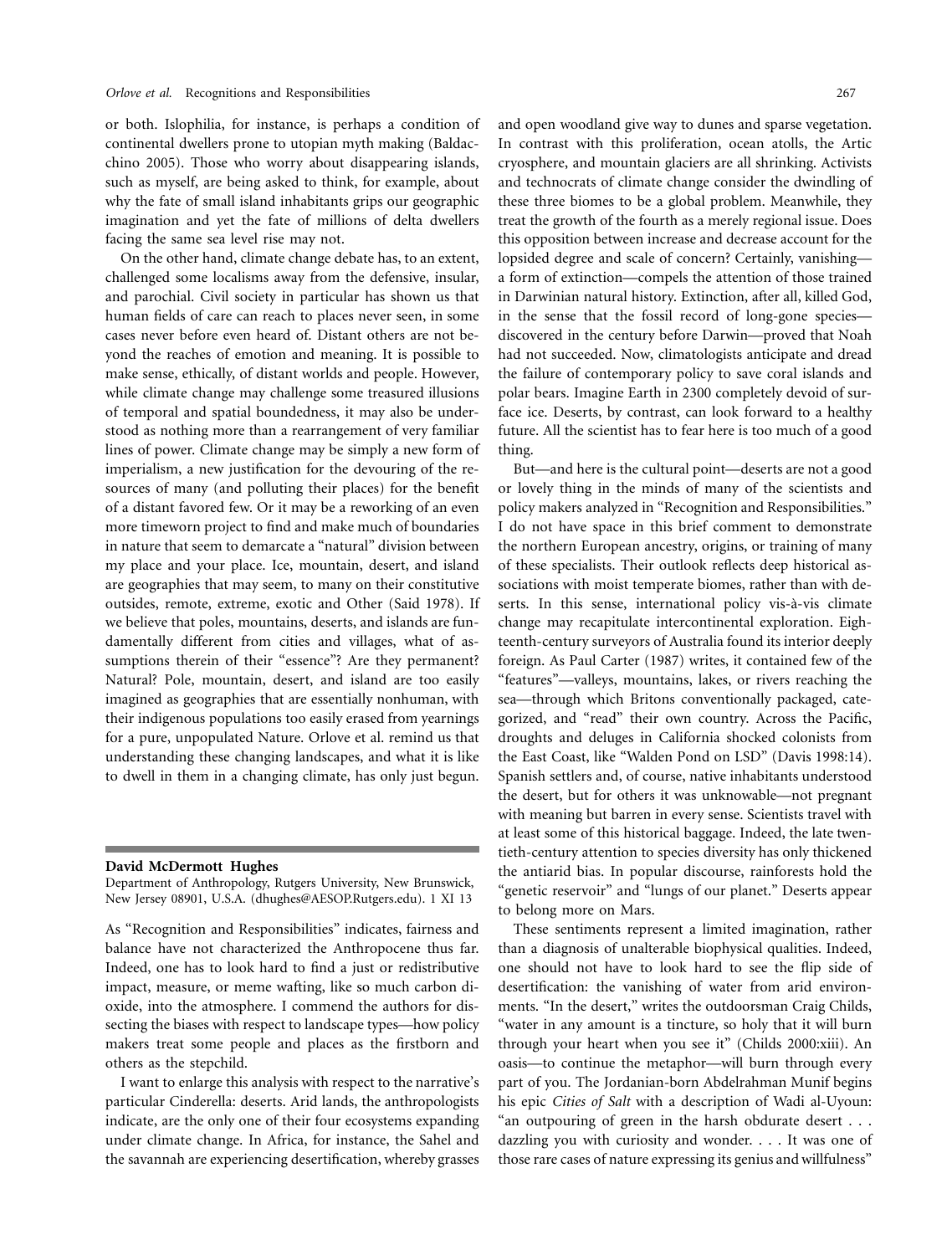(Munif 1987:1). Dates and palms constitute the negative space of the desert, always available for a positive reversal. Oasis is to desert as atoll is to ocean. If one were to flip negative and positive space in this way, one might rephrase spreading "desertification" as "desiccation," or the contraction of wetlands. But, in a contingent fashion, activists and policy makers fighting climate change have forgone this lingo. They approach it only though a linguistic slip: AOSIS, the Association of Small Island States, sounds very close to "oasis." The founders of AOSIS, informants in my own research, designed their acronym precisely to encourage this conflation, and today even experts from small islands refer to their caucus as a palmfringed pool of water. Not entirely neglected, deserts obtain recognition in the puns and humor of climate change policy.

#### **Jean Michaud**

Département d'anthropologie, Université Laval Québec, Pavillon Charles-De Koninck, bureau 3431 1030, avenue des Sciences-Humaines, Québec G1V 0A6, Canada [\(Jean.Michaud@ant.ulaval.ca\)](mailto:Jean.Michaud@ant.ulaval.ca). 3 XI 13

Readers acquainted with the evolution of development discourse since World War II, and in particular with the global/ local riddle that it has become mandatory to refer to since the 1990s, may sense reiteration in this article by Orlove, Lazrus, Hovelsrud, and Giannini. The authors' main claim is to discuss "the specificity of places associated with climate change in the global public sphere." Questions are raised on three fronts—selectivity, historicity, and consequentiality appraised in four locales—the Arctic, deserts, low-lying islands, and mountains. The authors "focus on these four regions to argue that the distribution of concern about climate change impacts is historically situated" and want to show "how climate change as a whole is understood through specific places." Discourse, thus, is located historically and geographically, and "culture sits in places" (Escobar 2001)—which should come as little surprise.

An underlying question springs to mind, not explicitly formulated by the authors: Can science and its institutions be trusted to understand the intricacies of global climate change while knowing very little about its impacts on local populations, and crucially, on how local populations face, understand, and interpret climate change? Or, moving one step further: Can the global public interest be safely put in the hands of experts—the "international domain of science" and practitioners—the "intergovernmental organizations"? This is the difficult dilemma of objectivity versus accountability, positive science versus social complexity, technical proficiency versus indigenous knowledge. One thinks of critical authors such as Nancy Scheper-Hugues (1995) on the anthropologist as "spectator" versus "witness" or Tim Forsyth (2003) on the uneasy marriage of science with environmental politics.

Upon declaring "we argue that specific places, rather than the planet as a whole, are emphasized in public understandings and debates about climate change," the authors discuss a series of supranational organizations related to their four geographical regions. One's immediate reaction might be to ask, How does such a division of the object of concern (climate change discourse) into ecological niches (deserts, mountains, etc.) help us to better understand the peoples and societies inhabiting these and their (re)actions, their agency in the face of the climate variation, and a growing occurrence of extreme weather events? I raise this question because examining "the specificity of place in climate change work," an overt aim of the paper, does not extend here to examining the specificity of peoples, practices, and aspirations in these same locales. If one judges from the treatment applied to "mountains," a space I am reasonably familiar with, the authors' argument is indeed challenged by the impediment of scale. The examination is from such a distance from the ground that particular societies in any given place disappear, along with their specificity and projects. While the authors announce their interest in "people and organizations" and "individual and collective recognizers," they instead offer an outline of (a selection of) institutional representations and discourse on such peoples from high above, with the type of generalizations akin to those impairing recent influential books on the social history of mountains by Scott (2009) and Mathieu (2011)—but not Debarbieux (2010).

This piece can conceivably be thought provoking to newcomers to this field. However, to return to the initial question, placing this demonstration against the background of Castells's "global public sphere" remains problematic and entails technocentric assumptions. Communication is only global for the world's elite participating in the latest forms of volatile technologies, accessible only to a minority on this planet. It is doubtful that on the topic of climate change, as on any other "global" issue, one would extract genuinely analogous discourse from Denmark, Fiji, Chile, Cambodia, and Qatar, to say nothing of comparing these and drawing firm conclusions.

I cannot share the authors' optimism when they conclude their exposé by stating: "Our review of different regions has shown the long historical depth of the engagements that link these regions to colonial, international, and global orders." The density of the historical survey in a short piece spreading over the entire world can simply not support such an acrossthe-board statement. It is even more difficult to unreservedly agree that this demonstration provides evidence of "the capacity of some small groups in remote areas to gain wide recognition, to pressure powerful nations to take responsibility for their actions, and to influence intergovernmental organizations that manage issues such as nuclear testing, fishing rights, and pollution, generally in the direction of greater equity and sustainability." If social change were that simple, wouldn't hegemony and domination be things of the past?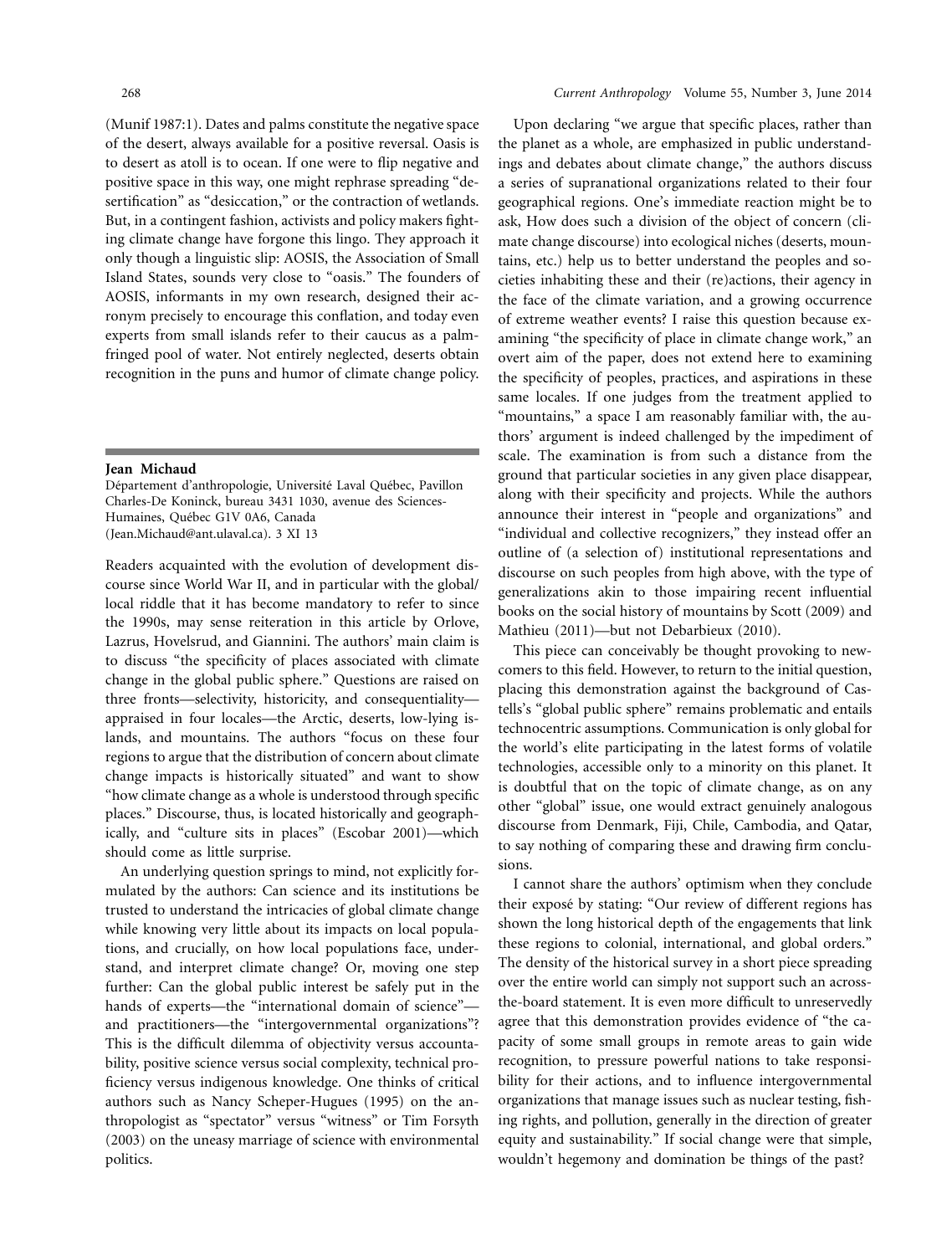## Politics of Misrecognition: Framing Out Liability under a Changing Sky

#### **Jesse Ribot**

Department of Geography and Geographic Information Science, University of Illinois, 220 Davenport Hall M/C 150 Urbana, Illinois 61801, U.S.A. [\(ribot@illinois.edu\)](mailto:ribot@illinois.edu). 13 XI 13

*There are districts in which the position of the rural population is that of a man standing permanently up to the neck in water, so that even a ripple is sufficient to drown* him. (R. H. Tawney, quoted by Scott [1976:1])

The brilliance of this article is in its identification and explanation of skewed global geographic attention to climate risk and social vulnerability. It lays the groundwork for a direly needed recalibration. Through histories of place the authors show how visible Arctic and island climate change effect are iconized in iceberg-bound polar bears and islands swallowed by a rising sea, whereas the complex risks faced by mountain and desert peoples are disturbingly framed as matters of their own sustainability. The authors outline the political and institutional paths that shape this selective inclusion and occlusion of place, problem, and cause.

Vulnerability is always rooted in social relations. Yet the social framing as sustainable development turns responsibility back on the victims. This framing gives climate change a clean slate, limiting responsibility for redress. For example, 90% of the world's drylands fall in developing countries, they cover over 40% of the earth's surface, house 34% of the world's population, and are home to almost half of the world's poor (UNCCD 2011:6,14). Drylands' poor are already deeply vulnerable in the face of ordinary climate variability and change. But by calling their problems social—a matter of sustainable development—risk is naturalized as a preexisting condition. With this slight of framing, the emitting nations absolve themselves of responsibility for redress for the vast majority of the earth's vulnerable. Is this an accident of institutional histories or the slight of images? Is it part of a well-crafted politics of selective attention?

The UN Framework Convention on Climate Change has set up an adaptation fund that further formalizes the exclusion of the vulnerable—those with preexisting conditions need not apply. Adaptation funds from emitting nations are earmarked to redress only the damages of the additional stress that climate change might cause. This additionality stance implicitly acknowledges that climate change is anthropogenic and that the responsible parties should fund adaptation (Khan and Roberts 2013:182). But additionality also implies a turn away from responsibility for the preexisting precarity of those at risk—most of whom were vulnerable in the face of climate stress well before climate change met the horizon. The UNFCCC is laying down a cutoff for vulnerability redress.

The convention only acknowledges the increment of suffering associated with added stress—preexisting precarity, the very condition that turns any climate stress into disaster, is framed out.

The targeting of adaptation funds toward the anthropogenic increment accepts that nature has been cultured but, paradoxically, requires that the chronic misery of precarity be naturalized—as background. The setting of this increment and the cordoning off of liability for vulnerability is a carefully debated absolution. It is not an accident that vulnerability which is socially produced within a larger set of national and global forces (cf. Rodney 1973; Wallerstein 1974; Wolf 1981; Watts and Bohle 1993)—is occluded, naturalized, made blameless. In explaining the balance of attention across regions, I think it would be fruitful to extend the analysis into a broader politics of cause and blame. Why is it that UNFCCC is willing only to restore people to their state of prechange misery? Why do they cordon off liability and obscure the root causes of the very problem they are charged with solving? Where is the broader responsibility for preexisting vulnerabilities equally produced in the crucible of global relations? Like the increment, the Arctic and small islands seem easier to focus on less daunting liabilities.

I am concerned with the focus that the Anthropocene brings to climate while turning attention away from suffering. Were suffering the center of analysis, climate (and climate change) would be one important stressor among many embedded in a set of social, political, and economic processes that produce and maintain marginality and precarity. With rigorous causal analysis, responsibility for suffering and attention among regions would be rebalanced. The climate community is focusing too intently on the tip of the iceberg of causal histories. It has long been clear that the best solution to climate-related vulnerability is to reduce vulnerabilities of those who are already at risk (e.g., Drèze and Sen 1989:60; European Commission 2013:5; Field et al. 2012:76). Yet despite that the poor live precarious lives and that redressing their current precarity would reduce future risk, we seem to be much more horrified by images of future disasters than the present ongoing crisis. Attention needs to be recalibrated. This article is a brilliant start to that rebalancing process. Nobody in 2014, in the world's wealthiest generation in history, should be left up to his neck awaiting the wave that will drown him.

#### **Peter Rudiak-Gould**

Department of Anthropology, University of Toronto, 19 Russell Street, Toronto, ON M5S 2S2, Canada [\(peter.rudiak.gould@utoronto.ca\)](mailto:peter.rudiak.gould@utoronto.ca). 11 X 13

Greenhouse gases do not respect national boundaries, and their effects will leave no part of the biosphere unscathed. In this sense climate change is inherently global; yet in culpa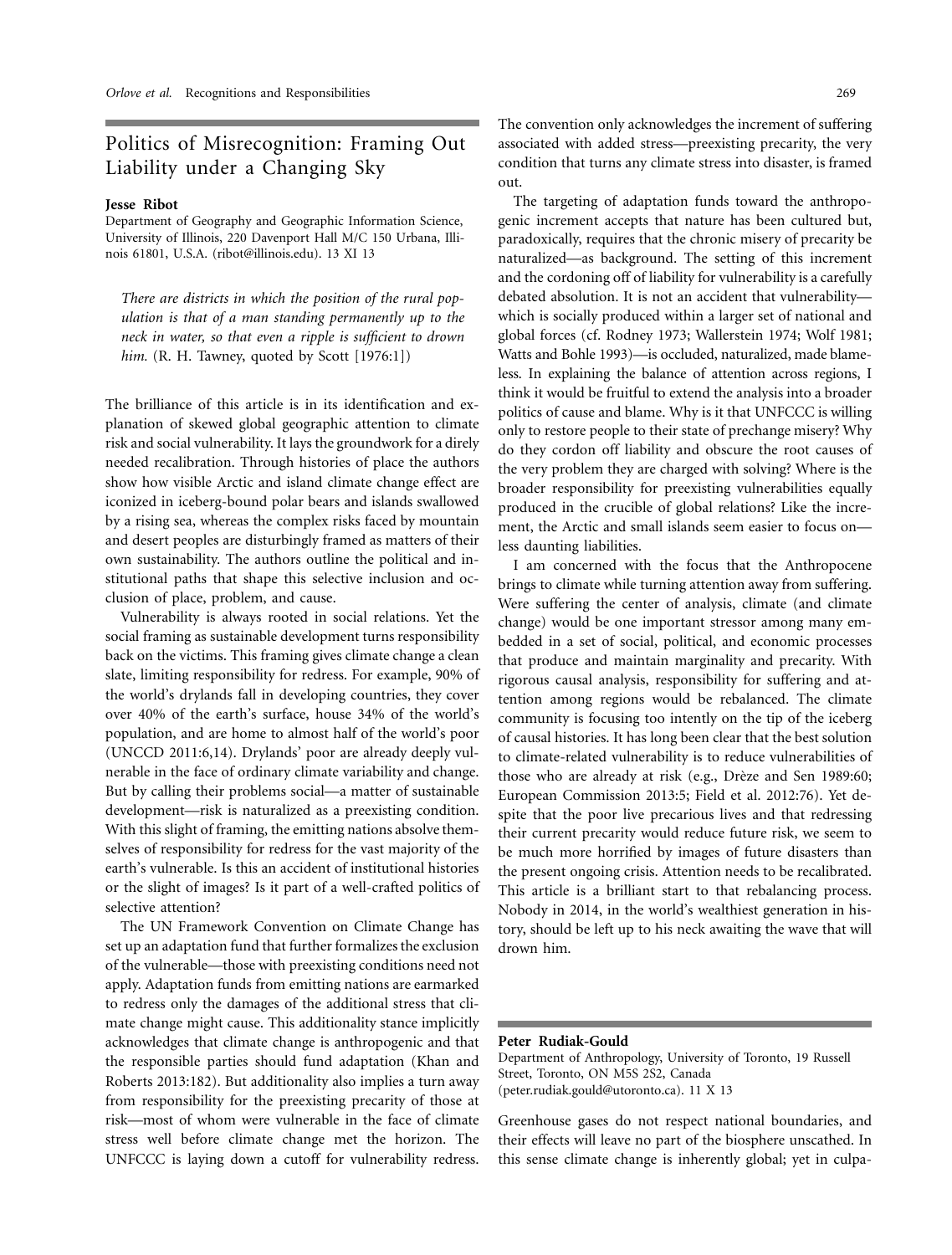bility, in vulnerability, and (as this article ably demonstrates) in public and institutional attention, climate change is radically uneven in distribution and inherently localized. Progressive scholars tend to advocate that second understanding of climate change: by rejecting universalizing framings of climate change, we can perceive and address the inequities that lie at its heart (see, e.g., Smith 2007). Orlove and colleagues' contribution is to demonstrate that, on the contrary, localizing climate change does not inevitably unmask injustice but may instead create its own inequities, emphasizing some regions at the expense of others and entrenching unhelpful monocausal accounts of socioecological distress in particular locations.

The authors' explanations for this pattern of "selectivity" are compelling. Even so, I would like to propose a few additional explanations that the article does not fully address. I offer these in the spirit of discussion rather than critique. One explanation hinges on loss. "Lamenting Eden" is the name that Mike Hulme (2009:342–344) gives to framings of climate change that invoke such a feeling or story: climate change as irrevocable, heartrending disappearance. Low-lying islands slot into that schema easily, since they face not only injury but indeed obliteration and have already, for centuries, been associated in Western minds with a vanishing primitive past or prelapsarian Garden (Farbotko 2005). Loss is also easily applied to arctic regions and to glaciers, as they are considered, respectively, the most latitudinally and most horizontally remote places on earth and therefore the last places to feel the fatal touch of humanization. Moreover, ice, like islands, can entirely disappear. In contrast, mountains cannot disappear on any human time scale. The novel *Lost Horizon* (Hilton 1933) places its object of yearning (Shangri-La) in the mountains, but what is lost is youth, innocence, and beauty, not the unmovable mountains themselves. As for deserts, the authors astutely note that we do not dread their disappearance but rather their expansion; they are objects of fear rather than anticipatory nostalgia.

Web searches, a crude but serviceable indicator of what is on the public mind, back up this explanation based on suitability to narratives of loss. In English, with quotations surrounding each phrase, "disappearing islands" yields 57,000 Google hits, "disappearing arctic" 35,000, "disappearing glaciers" 30,000, while "disappearing mountains" yields less than 4,000 and "disappearing deserts" a paltry 816. "Loss of islands" yields about 33,000, "loss of the arctic" over 5 million, "loss of glaciers" 115,000, but "loss of mountains" only about 6,000, and "loss of deserts" a mere 272.

Low-lying islands have another point in their favor in terms of narrative fittingness: there are nation-states that consist entirely of such land forms, allowing arresting headlines of "entire nations" vanishing. The authors take note of this attention-grabbing discourse, but I would like to push the analysis further. A few nations are composed almost entirely of mountainous terrain, but (as the article makes clear) they have attracted little attention to themselves as mountain countries. Moreover, they cannot claim to be vanishing because mountains cannot vanish. No countries are wholly deserts, and the ones that come the closest are, for Western publics, more often associated with danger than with sympathy. There are no entirely arctic nations, and the closest approximations do not qualify as nation-states (Greenland) or appear far too prosperous to be seriously imperiled (Iceland, Finland), though evidently this narrative handicap is not so crippling as to preclude attention to arctic climate change.

These explanations for uneven attention have the virtue of deep historicity that the authors rightly insist on. Narratives of loss draw upon millennia-old Judeo-Christian mythology, a centuries-old cult of nature, and a long colonial history in which, to borrow from Kipling, some objects of conquest are devils, demanding destruction, while others are children, demanding protection. Narratives of a country's right to stay above water call back to the nineteenth-century rise of the nation-state as the preeminent identity-claiming polity, a bounded cultural unit with a right to self-determination which in turn depends on the older Enlightenment ethic of individual autonomy, extended and reapplied to larger collective entities. The loss of an "entire nation" is especially impactful, I think, in the era of the UN, whose "one country, one vote" system in its General Assembly assumes that all nations are equal even though they vary in population size by a factor of more than one million. The reification and essentialization of the nation-state dies hard, and the public's habitual failure to recognize that national territories are not the only homelands makes prophecies of ten thousand displaced Tuvaluans more alarming than prophecies of ten million displaced Egyptians. The authors have asked some important questions, and I hope that additional answers will be forthcoming from the scholarly community.

## Reply

We would like to open with a double expression of thanks, first, to the commentators, who took the time and care to read our article with close attention and to provide thoughtful and articulate responses and, second, to the members of the *Current Anthropology* editorial office, who selected a wide range of commentators, corresponding to the broad spatial and temporal scale of our article, and in this way assured it a thorough set of readings. The commentators are drawn from several continents and from different traditions within anthropology and related disciplines, and they include specialists across the regions that we discuss. In addition, they focus on a variety of spatial and temporal scales—a point of particular importance for our paper, which seeks to cover several centuries' history across wide swathes of the globe in a small number of (rather large) pages.

We are grateful for the generally positive reception of our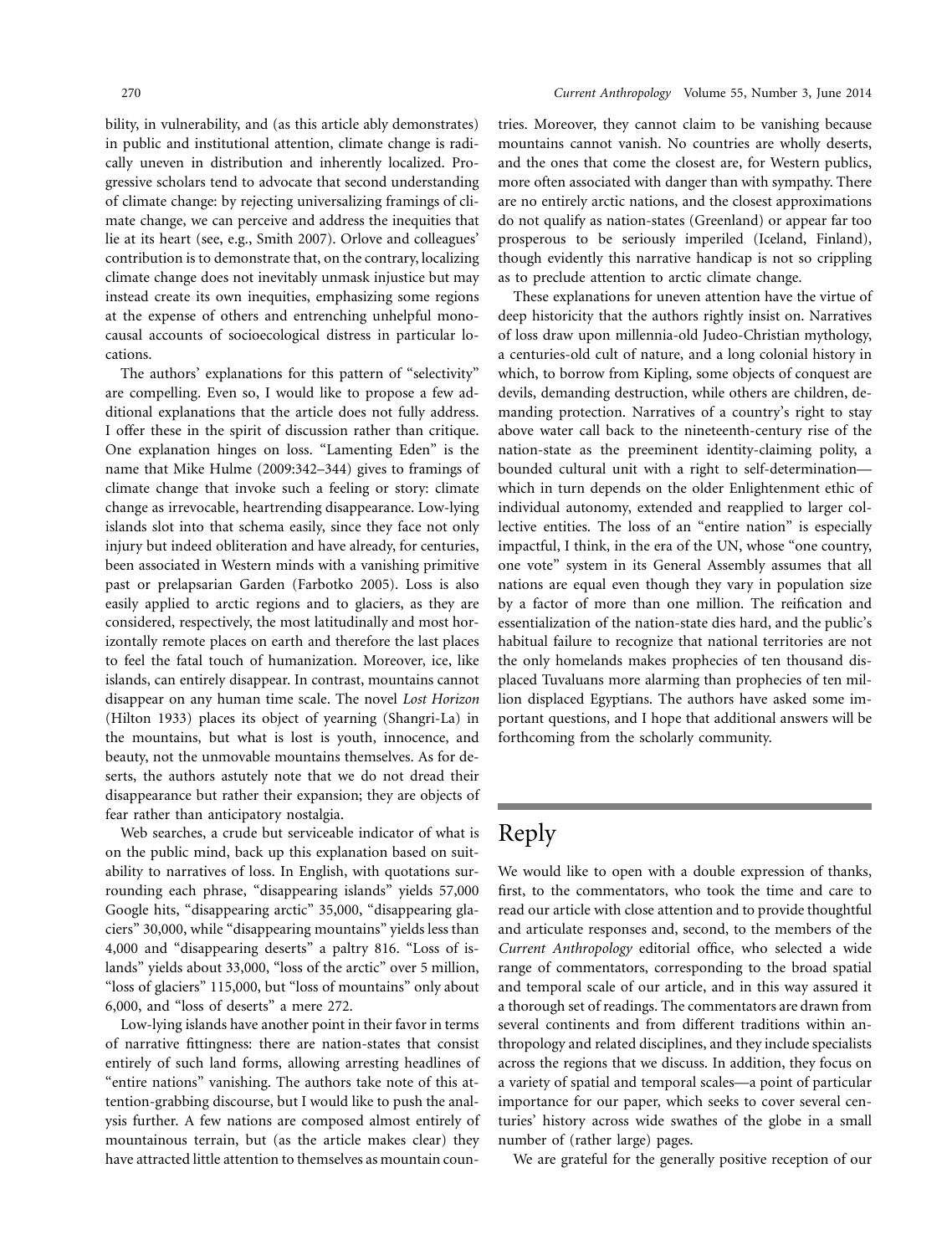article and are gladdened by the words of praise. But we are grateful as well for the more critical readings that raise questions about the theoretical approaches and methodologies that haped our research, about the cogency of our findings, and about the implications that we trace from our work. Indeed, we are gladdened by these critical readings as well, since they suggest that the commentators find our topic to merit attention and our arguments to deserve engagement. We group the various comments into two broad categories: ones that address the overall framing that structures the research and discussion, and others that consider specific key elements within this research and discussion.

With regard to the overall framing, there are three major questions, all linked explicitly to spatial issues. Demeritt accurately recognizes that we set up a comparison of four cases (the Arctic, low-lying islands, mountains, and deserts), and that the strict parallelism of our treatment and our discussion indicate that we consider our cases, not as disparate but rather as instances of some more general spatial entity. He notes, also accurately, that we are quite lax in the terms that we use to characterize these cases and entities. We alternate between "place," "region," and "environment" to name the kind of broad spatial entity (at a large but subglobal scale) of which these four cases are instances. He sketches some elements of the discussions within geography that place these different terms into clearer relations to one another. We acknowledge this deficiency. Demeritt's question leads us to recognize that we had left implicit a point that we could have developed more overtly: these cases received attention not only from scholars who classify them neatly but also from the peoples who inhabited them, from others who traveled to them, and yet others who wrote about these places. Some of these people focused on one case, while others considered several. We suggest that these others often treated the cases as disparate, rather than as parallel cases of some broad spatial entity. For example, Europeans in the premodern era viewed the Arctic in near-mythic terms but were more familiar with deserts. We recognize the importance of geographical systems of classification, but our coverage of several continents and centuries leads us to consider a range of material that may not sit well within any one such system. On a related note, Demeritt also suggests that we should pay more attention to the spatial relations within and between the cases, in physical, cultural, and moral terms. Here, too, we could have foregrounded more clearly the different patterns of spatialization within each of our cases in different periods, pressing more on the term *recognition* in our title to indicate the emergence of awareness—among residents and outsiders—of each case as a coherent unit. In a somewhat different vein, Hughes encourages us to consider the unique characteristics of each case and sketches out some distinctive features of deserts; we appreciate his discussion of these specific qualities, treated only summarily in our overview. We thank him for his elaboration of ideas surrounding deserts and desertification and for his

attention to the literal and symbolic roles of deserts in human imagination and politics.

A second question of overall framing, like the first one, addresses spatial issues, but at a planetary rather than regional scale. Several commentators raised questions about the existence of the global public sphere or about the evidence we presented for it. Michaud questions whether the global public sphere is of significance for any except a small elite minority; our research points to wider participation in this space, much as Bollig and de Wit, included in these comments, document for two remote regions in African countries, presumably the sort of area Michaud finds as being excluded from this sphere. Others suggest additional lines of evidence about the global public sphere. Crane discusses photographs in addition to the cartoons that we mentioned at several points, and Rudiak-Gould tallies websites. We welcome this expansion; as we discussed in our review of our methodology, we looked for multiple lines of evidence and recognize that there are more.

A final question of overall framing is also spatial in nature. There were several calls for finer-grained analysis, suggesting that our focus on four cases presented the cases as relatively uniform and in this way neglected the variation within them—as if we had selected just a few primary colors to paint a map of a world that consists of many different shades. Michaud says that our perspective is "from high above." In a similar vein, Bollig and de Wit ask for more "nuance" and, in a related fashion, call for looking more "in depth." They suggest that our ideas could be "enriched" by studies on a smaller scale, since we would see more variety in the circulation and response to the broad discourses—climate change, sustainable development—which we present so sketchily. We wholeheartedly agree; studies on different scales complement, support, and indeed enrich each other. Our point in this article was to make the larger claim that we hope will be followed up with additional empirical insight at other scales. The examples that Bollig and de Wit provide, as well as Diemberger's contrast of two cases in Nepal, whet our appetite to see more of them.

The second set of comments center on key elements of our evidence and discussion. Some address the way that we divide our four cases into two sets of two, and others press us to develop more fully our central notions of recognition and responsibility within the global public sphere. A few commentators accepted the division of the cases into those (the Arctic, low-lying islands) where change is largely attributed to climate change and those (mountains, deserts) where it is linked by many to sustainable development, particularly regarding local land management practices, but wanted different accounts of this classification. Diemberger agrees with our bipartite division but offers a complementary explanation, saying that in mountains and deserts "climate signals lend themselves less straightforwardly to popular communication" than in the Arctic and on low-lying islands; in other words, the cases differ in the directness of the climate impacts, as well as in the political and cultural histories that we empha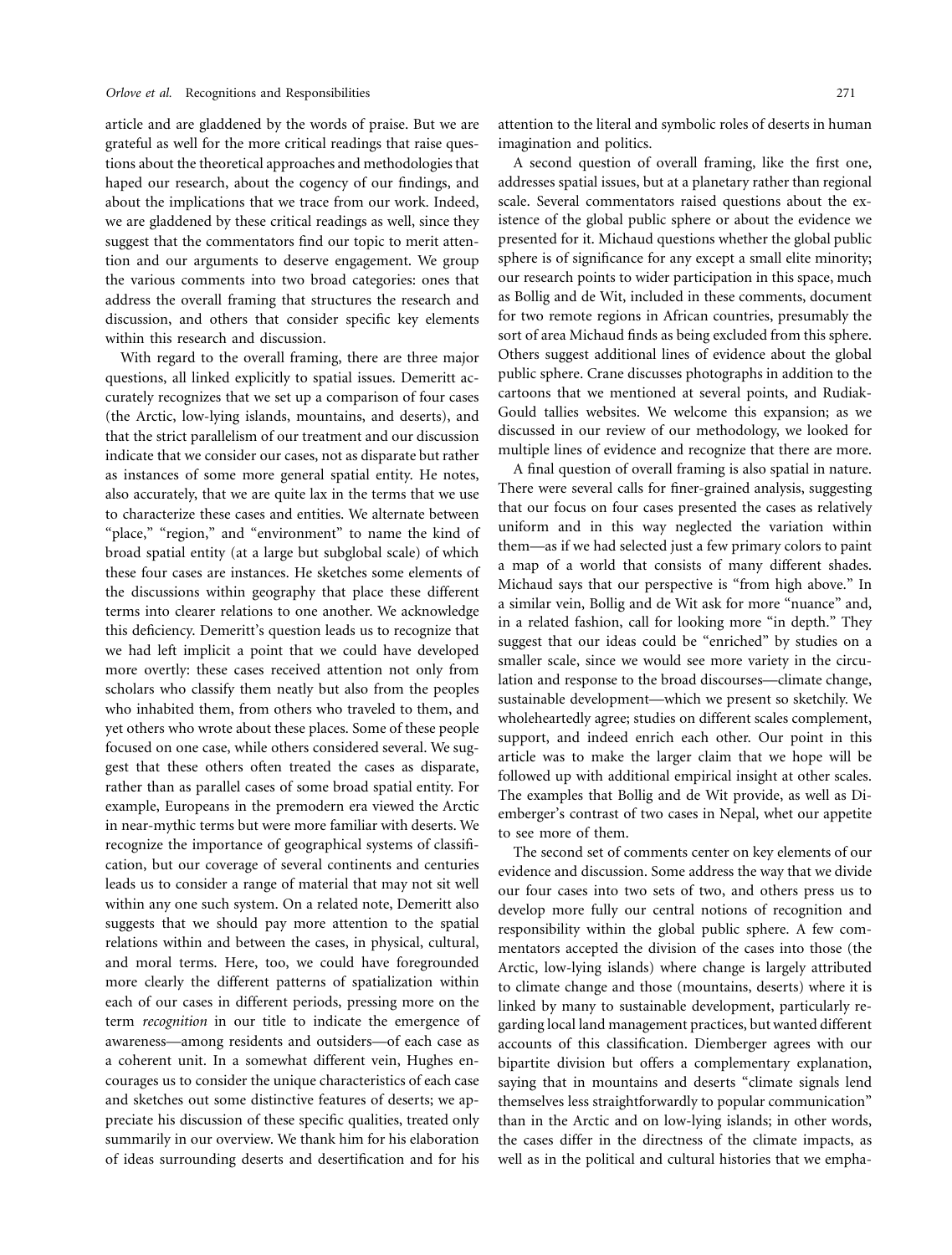size. Seeing that our argument is largely a constructivist one, Crane called for realist perspective as well. Crane also suggests that local land use practices are not a source of environmental harm in the Arctic and on low-lying islands, though they are in mountains and deserts; in other words, the cases differ on the presence or absence of local unsustainable land use practices, as well as in the global political and cultural histories. (Diemberger's suggestion is also a realist addition to our constructivist account.) These points are reasonable ones, and we acknowledge that our (necessarily brief) contrast of the two sets of cases involves simplification. Nonetheless, we retain the emphasis that we place on political and cultural histories.

To Diemberger, we would suggest that the apparently straightforward character of climate signals in the Arctic and low-lying islands is, at least in part, the product of steady pressure by representatives of those regions to bring their plight to the attention of scientists. In low-lying islands, for example, the processes by which sea level rise interact with coasts is highly complex, with some islands even experiencing accretion. In other words, it is a simplified understanding of sea level rise that circulates in the global sphere. To Crane, we would suggest—rather delicately, since we do not wish to blame local residents for impacts—that colonial and postcolonial transformations have indeed brought shifts in livelihoods and settlement patterns in the Arctic and low-lying islands, rendering some inhabitants in the Arctic less able to move from village sites affected by coastal erosion or less able to follow marine resources shifting northward as a result of increasing ocean temperatures, and encouraging residents of atolls to mine coral for construction and to increase groundwater withdrawals. In some low-lying island communities the desire for cement homes—and the status that comes with them—drive extensive coastal mining that disrupts the ability of coastlines to buffer storms and may enhance erosion due to sea level rise. Ironically, cement made from ground coral is also sometimes used to build sea walls with often perverse effects of accelerated erosion. We do concur strongly with Crane's point about the importance of climate variability in the Sahel and Sahara and agree that climate was not fixed before anthropogenic climate change became so significant. (The same is true of glaciers, as we discussed in our section on mountains.) As these readings suggest, we might have stressed more fully the points in which we stated our full recognition in the objective nature of climate change, and linked our readings of the IPCC's Assessment Reports more extensively to other sections of the article. Anthropogenic climate change, like natural climate variability, is a complex process that involves a number of our planet's physical and biological systems; it interacts in many ways with social, economic and political processes as well. Our task was to examine how climate change has (and has not) been taken up in the powerful sphere of public perception and action—the sphere in which mitigation and adaptation efforts are hashed out and implemented, with more or less attention paid to responsibilities to those affected.

Other comments point to gaps in our accounts, to deficiencies in the evidence that we present to support our accounts, and to the omission of evidence that runs counter to our accounts. For example, Crane points out that we mischaracterize the relative neglect of climate change frameworks on the part of international organizations that work in deserts. He cites specifically CCAFS, the Climate Change, Agriculture, and Food Security program, one of the organizations within the umbrella of CGIAR, which works globally on agricultural development. This program, which began operations in 2010, has grown in importance in the last few years and deserves attention. However, we did include other examples of engagement with climate change issues among organizations in the desert case (CILSS) and in the mountain case (ICIMOD) as well. We acknowledge that our discussion of specific programs and organizations was selective and that there were some omissions; this was also an issue for our discussion of the mountain case, where a large number of small- and medium-sized international organizations operate. Moreover, climate discourses, policies, and institutions are changing rapidly, a pace that created challenges for us. If we were beginning to conduct our research right now, we might find ourselves discussing other cases, such as cities and deltas, or other policy frameworks, such as the loss and damage perspective (Oliver-Smith et al. 2012).

Finally, some commentators ask us to go further with our discussion of recognition and responsibility. Michaud, citing an article by Scheper-Hughes in this journal, presses us to acknowledge that anthropologists can act as spectators, who are disengaged from the social worlds they observe, or as witnesses, who are committed to social transformation. We share this concern; indeed, though all four of us are active as academic researchers, we also all work in organizations that engage directly with social issues that arise out of climate variability and change, and we all participate directly in programs with local communities, policy makers, and NGOs. In a similar vein, Barnett cautions us to consider the hidden dangers of the climate policy frameworks that strip many people of their capacity to act, in some cases making adaptation something that is "done to vulnerable people rather than by them." But, there is also strong evidence that local communities engage in developing reactive and proactive adaptations, and that this is driven from within. Very few nations indeed have developed national policies for climate adaptation. We certainly agree that the people who bear the present impacts of climate change should be active participants in the establishment and implementation of frameworks to address climate change; we regret that this agreement was not more widely evident to all readers of the article. Indeed, the motivation for the article was precisely to identify and expose some of the reasons why those most affected are often excluded climate policy processes. Ribot makes this even more explicit in his discussion of the naturalization of vulnerability. We agree as well with the commentators who encourage the adoption of simpler, more gripping language. Farbotko's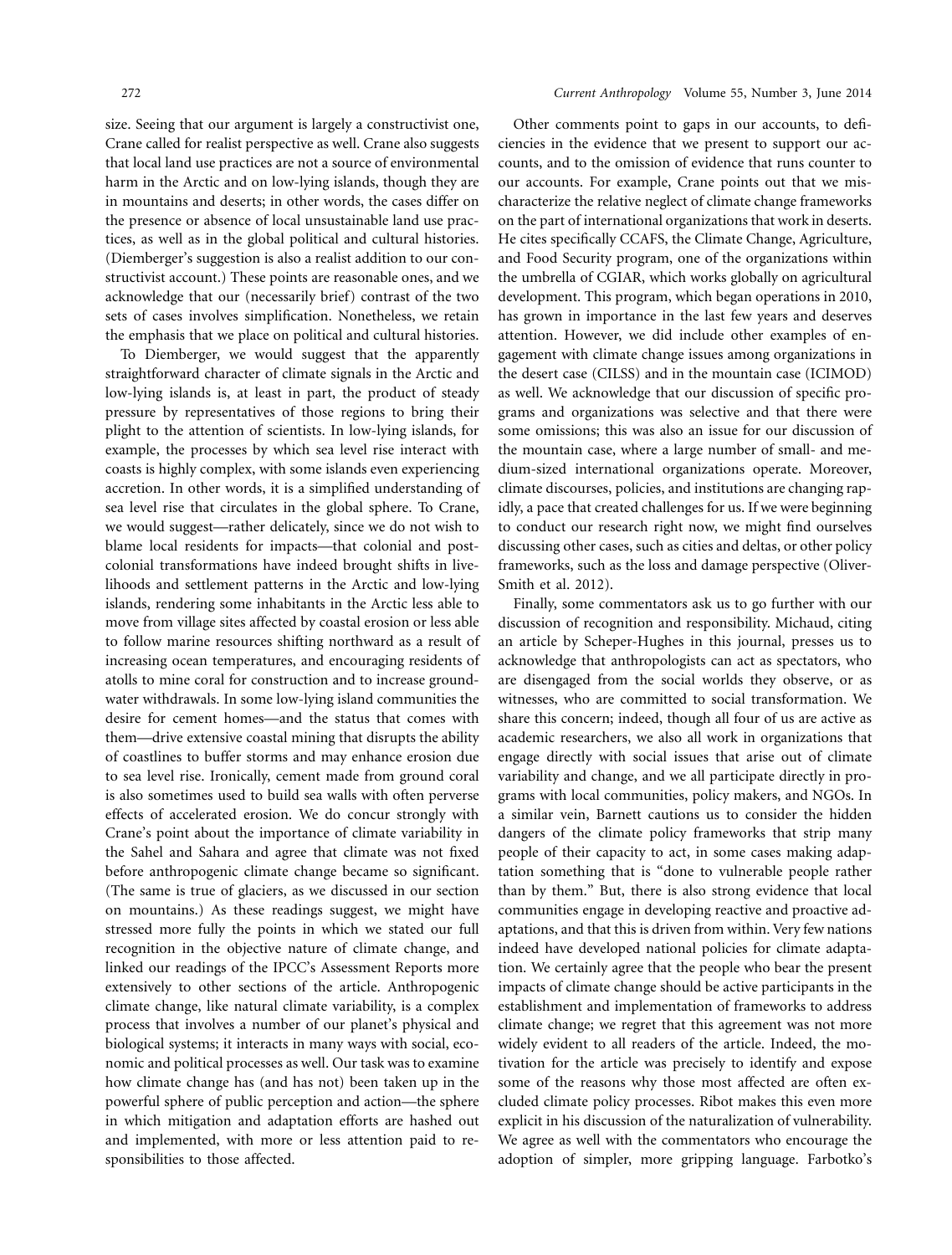phrase "human fields of care" is an effective, and less cerebral, rephrasing of "recognition and responsibility," as is Ribot's call to acknowledge human suffering, especially in reference to the Anthropocene, which tends to deflect suffering from the center of analysis so that, as he states, "we seem to be much more horrified by images of future disasters than the present ongoing crisis." Hughes and Rudiak-Gould both write of "loss," using the word in both its material and emotional meanings. We find this use of language to be effective, both within academic journals and beyond them. However, our words were also chosen with care to convey specific processes that we see in contemporary, global climate discourse namely, that some places are recognized as affected while others are not and that responsibilities are likewise unevenly distributed. As Farbotko reminds us, this is not necessarily a negative effect: "distant others are not beyond the reaches of emotion and meaning" in productive ways.

The word *loss* has led us to identify another word that serves to encapsulate our argument: habitability. The Europeans who traveled around the globe in the fifteenth and sixteenth centuries, encountering new lands and the people who lived in them, came to recognize what Headley (1997) has called "the earth's total habitability." Anthropologists and other researchers later traced the movements of peoples and the development of technologies and cultures that allowed humans to settle virtually everywhere on the world in preindustrial times. By contrast, climate change is eroding and ending the potential of many zones to support human life (even more than prior threats to habitability from other aspects of industrialization, such as mining and toxic wastes); in some cases, adaptation efforts will not be sufficient to address these threats. Discussions of managed retreat from sea level rise (de la Vega-Leinert and Nicholls 2008) and governance system to protect climate refugees (Biermann and Boas 2010) point to the limits of habitability, as do, on a smaller scale, the increased frequency of evacuations from climate change–related hazards (Birkmann, Seng, and Setiadi 2013). In our article, we have examined the widespread views that attribute the declining habitability of the Arctic and lowlying islands to global forces external to these regions (climate change), while explaining this decline in mountain and desert regions to local forces internal to these regions (unsustainable land use).

On a number of occasions, as we were working on this article, we thought that our ideas might be developed more effectively if we had decided to write a book, with one chapter for each case and other chapters for frameworks and discussions. Our other commitments prevented us from taking that route, but we also realized that writing a book would entail long delays. We wanted to get word out more quickly. These comments confirm our choice to us, even though we would have welcomed more pages to develop our arguments and evidence in greater detail. They suggest to us that we were able to convey and support our core view, that climate debates are strongly influenced by the earlier exchanges from which

they emerge, rather than being entirely new discussions. As such, they reflect global histories of inequality and power differentials. Our aim is not to normalize these discourses but rather to illuminate their tenacity and role in contemporary framings of anthropogenic climate change. We are particularly grateful for the attentive reception and active engagement that the commentators have given us. They give us hope that anthropology can contribute to the global discussions of this urgent topic.

—Ben Orlove, Heather Lazrus, Grete K. Hovelsrud, and Alessandra Giannini

## References Cited

- Adger, W. N. 2006. Vulnerability. *Global Environmental Change* 16(3):268– 281. [JB]
- Alley, R. B. 2000. *The two-mile time machine: ice cores, abrupt climate change, and our future*. Princeton, NJ: Princeton University Press. [DD]
- Aubreville, André. 1949. Climats, forêts et désertification de l'Afrique tropicale. Paris: Société d'Editions Géographiques, Maritimes et Coloniales.
- Baer, P. 2006. Adaptation: who pays whom? In *Fairness in adaptation to climate change*. W. Neil Adger, Jouni Paavola, Saleemul Huq and M. J. Mace, eds. Pp. 131–154. Cambridge, MA: MIT Press. [JB]
- Baldacchino, G. 2005. Editorial: islands—objects of representation. *Geografiska Annaler B* 87(4):247–251. [CF]
- Barnett, Jon, and John Campbell. 2010. *Climate change and small island states: power, knowledge and the South Pacific*. London: Earthscan.
- Barnett, Jon. and Suraje Dessai. 2002. Articles 4.8 and 4.9 of the UNFCCC: adverse effects and the impacts of response measures. *Climate Policy* 2(2– 3):231–239.
- Barnett, Jon, and Saffron O'Neill. 2012. Islands, resettlement, and adaptation. *Nature Climate Change* 2 (1):8–10. [JB]
- Batisse, Michel. 1993. The Silver Jubilee of MAB and its revival. *Environmental Conservation* 20(2):107.
- Batterbury, Simon, and Andrew Warren. 2001. Desertification. In *International encyclopoedia of the social and behavioral sciences*. N. Smelser and P. Baltes, eds. Pp. 3526–3529. Oxford: Elsevier.
- Beck, Ulrich. 1999. *World risk society*. Malden, MA: Polity.
- Biermann, Frank, and Ingrid Boas. 2010. Preparing for a warmer world: towards a global governance system to protect climate refugees. *Global Environmental Politics* 10(1):60–88.
- Birkmann, Joern, Denis Chang Seng, and Neysa Setiadi. 2013. Enhancing early warning in the light of migration and environmental shocks. *Environmental Science and Policy* 27(S1):S76–S88.
- Bollig, M., and H. Heinemann. 2002. Nomadic savages, ochre people and heroic herders: visual presentations of the Himba of Namibia's Kaokoland. *Visual Anthropology* 15:267–312. [MB/SD]
- Carter, Paul. 1987. *The road to Botany Bay: an exploration of landscape and history*. New York: Knopf. [DMH]
- Castells, Manuel. 2008. The new public sphere: global civil society, communication networks, and global governance. *Annals of the American Academy of Political and Social Science* 616:78–93.
- Caton, Steven C. 1999. *Lawrence of Arabia: a film's anthropology*. Berkeley: University of California Press.
- Childs, Craig. 2000. *The secret knowledge of water*. Boston: Little, Brown. [DMH]
- Créton-Cazanave, L. 2010. Penser l'alerte par les distances: entre planification et émancipation; l'exemple du processus d'alerte aux crues rapides sur le bassin versant du Vidourle. PhD thesis, Université de Grenoble. [DD]
- Davis, Mike. 1998. *Ecology of fear: Los Angeles and the imagination of disaster*. New York: Vintage. [DMH]
- Debarbieux, Bernard. 2010. *Les faiseurs de montagne: imaginaires politiques et territorialite´s, XVIIIe–XXIe sie`cle*. Paris: CNRS E´ditions. [JM]
- de la Vega-Leinert, Anne C., and Robert J. Nicholls. 2008. Potential implications of sea-level rise for Great Britain. *Journal of Coastal Research* 24(2): 342–357.
- Demeritt, David. 2001. The construction of global warming and the politics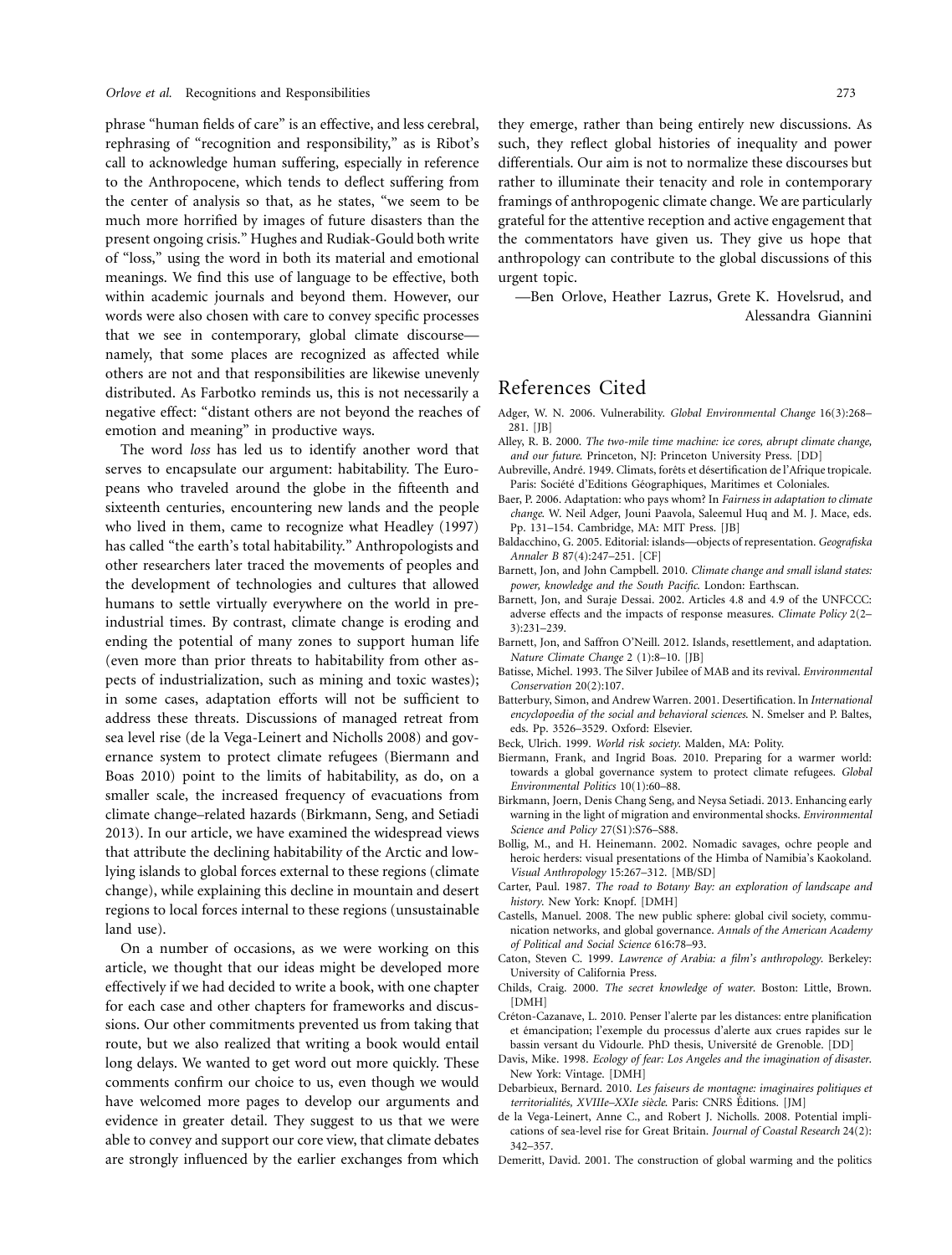of science. *Annals of the Association of American Geographers* 91(2):307– 337.

. 2009. From externality to inputs and interference: framing environmental research in geography. *Transactions of the Institute of British Geographers* 34:3–11. [DD]

- di Castri, Francesco. 1976. International, interdisciplinary research in ecology: some problems of organization and execution; the case of the man and the biosphere (MAB) programme. *Human Ecology* l 4(3):235–246.
- Diemberger, Hildegard, Kirsten Hastrup, Simon Schaffer, Charles F. Kennel, David Sneath, Michael Bravo, Hans-F. Graf, et al. 2012. Communicating climate knowledge: proxies, processes, politics. *Current Anthropology* 53(2): 226–244. [HD]
- Doulton, Hugh, and Katrina Brown. 2009. Ten years to prevent catastrophe? Discourses of climate change and international development in the UK press. *Global Environmental Change* 19(2):191–202.
- Drèze, J., and A. Sen. 1989. *Hunger and public action*. Oxford: Clarendon.  $[IR]$
- Eguavoen, I., K. Schulz, S. de Wit, F. Weisser, and D. Müller-Mahn. 2013. Political dimensions of climate change adaptation: conceptual reflections and African examples. ZEF Working Paper 120, Department of Political and Cultural Change, Center for Development Research, University of Bonn. [http://www.zef.de/workingpapers.html.](http://www.zef.de/workingpapers.html) [MB/SD]
- Ericson, Jason, Charles Vorosmarty, S. Lawrence Dingman, Larry Ward, and Michel Meybeck. 2006. Effective sea-level rise and deltas: causes of change and human dimension implications. *Global and Planetary Change* 50(1–2): 63–82.
- Escobar, A. 2001. Culture sits in places: reflections on globalism and subaltern strategies of localization. *Political Geography* 20:139–174. [JM]
- European Commission. 2013. Climate change, environmental degradation, and migration. Commission Staff Working Document 138, European Commission, Brussels. [JR]
- Fairhead, James, and Melissa Leach. 1996. *Misreading the African landscape: society and ecology in a forest-savanna mosaic*. Cambridge: Cambridge University Press.
- Farbotko, Carol. 2005. Tuvalu and climate change: constructions of environmental displacement in the Sydney *Morning Herald. Geografiska Annaler, Series B: Human Geography* 87(4):279–293. [PR-G]
- Farbotko, Carol, and Heather Lazrus. 2012. The first climate refugees? Contesting global narratives of climate change in Tuvalu. *Global Environmental Change* 22:382–390.
- Farbotko, Carol, and Helen V. McGregor. 2010. Copenhagen, climate science and the emotional geographies of climate change. *Australian Geographer* 41(2):159–166. [JB]
- Field, C. B., V. Barros, T. F. Stocker, D. Qin, D. J. Dokken, K. L. Ebi, M. D. Mastrandrea, et al., eds. 2012. *Managing the risks of extreme events and disasters to advance climate change adaptation: a special report of working groups I and II of the Intergovernmental Panel on Climate Change*. Cambridge: Cambridge University Press. [JR]
- Forsyth, Tim. 2003. *Critical political ecology: the politics of environmental science*. London: Routledge. [JM]
- Giannini, A., M. Biasutti, and M. M. Verstraete. 2008. A climate model-based review of drought in the Sahel: desertification, the re-greening and climate change. *Global and Planetary Change* 64(3–4):119–128.
- Gillis, John. 2004. *Islands of the mind: how the human imagination created the Atlantic world*. New York: Palgrave MacMillan.
- Greenwood, Greg, Astrid Björnsen, Claudia Drexler, and Martin Price. 2005. MRI newsletter 5: glochamore update. *Mountain Research and Development* 25(3):282–283.
- Grove, Richard H. 1995. *Green imperialism: colonial expansion, tropical island Edens and the origins of environmentalism, 1600–1860*. Cambridge: Cambridge University Press.
- Gupta, Akhil. 1998. *Postcolonial developments: agriculture in the making of modern India*. Durham, NC: Duke University Press.
- Hacking, Ian. 1999. *The social construction of what?* Cambridge, MA: Harvard University Press.
- Hardin, Rebecca. 2011. Concessionary politics: property, patronage and political rivalry in Central African forest management. *Current Anthropology* 52(S3):S113–S125.
- Hartshorne, R. 1939. *The nature of geography*. Lancaster, PA: Association of American Geographers. [DD]
- Headley, John M. 1997. The sixteenth-century Venetian celebration of the Earth's total habitability: the issue of the fully habitable world for Renaissance Europe. *Journal of World History* 8(1):1–27.
- Heileman, Leo. 1993. The Alliance of Small Island States (AOSIS): a mechanism for coordinated representation of small island states on issues of common concern. *Ambio* 22(1):55–56.
- Hilton, James. 1933. *Lost horizon*. London: Macmillan. [PR-G]
- Hovelsrud, Grete, K., Birger Poppel, Bob van Oort, and James D. Reist. 2011. Arctic societies, cultures, and peoples in a changing cryosphere. *Ambio* 40(1):100–110.
- Hughes, David M. 2013. Climate change and the victim slot: from oil to innocence. *American Anthropologist* 115(4):570–581.
- Hulme, Mike. 2009. *Why we disagree about climate change: understanding controversy, inaction and opportunity*. Cambridge: Cambridge University Press. [PR-G]
- -. 2010. Problems with making and governing global kinds of knowledge. *Global Environmental Change* 20(4):558–564. [JB]
- Jasanoff, Sheila. 2010. A new climate for society. *Theory, Culture and Society* 27(2):233–253.
- Jones, M. 2009. Phase space: geography, relational thinking, and beyond. *Progress in Human Geography* 33:487–506. [DD]
- Khan, M. R., and J. T. Roberts. 2013. Adaptation and international climate policy. *WIREs Climate Change* 4:171–189. [JR]
- Latour, Bruno. 2004. Why has critique run out of steam? From matters of fact to matters of concern. *Critical Inquiry* 30(2):225–248.
- Lazrus, Heather. 2012. Sea change: island communities and climate change. *Annual Review of Anthropology* 41:285–301.
- Leiserowitz, Anthony. 2005. American risk perceptions: is climate change dangerous? *Risk Analysis* 25(6):1433–1442.
- Liu, Jian, Bin Wang, Mark A. Cane, So-Young Yim, and June-Yi Lee. 2013. Divergent global precipitation changes induced by natural versus anthropogenic forcing. *Nature* 493:656–659.
- Liverman, D. 2009. Conventions of climate change: constructions of danger and the dispossession of the atmosphere. *Journal of Historical Geography* 35(2):279–296. [JB]
- Lorenzoni, Irene, Anthony Leiserowitz, Miguel de Franca Doria, Wouter Poortinga, and Nick F. Pidgeon. 2006. Cross-national comparisons of image associations with "global warming" and "climate change" among laypeople in the United States of America and Great Britain. *Journal of Risk Research* 9(3):265–281.
- Lovell, H., J. Bebbington, C. Larrinaga, and T. R. Sales de Aguiar. 2013. Putting carbon markets into practice: a case study of financial accounting in Europe. *Environment and Planning C: Government and Policy* 31:741–757. [DD]
- Manzo, Kate. 2010. Imaging vulnerability: the iconography of climate change. *Area* 42(1):96–107.
- Mathieu, Jon. 2011. The third dimension: a comparative history of mountains in the modern era. Katherine Brun, trans. Knapwrell: White Horse. [JM]
- Matthews, Andrew. 2011. *Instituting nature: authority, expertise, and power in Mexican forests*. Cambridge, MA: MIT Press.
- McAdam, Jane. 2012. *Climate change, forced migration, and international law*. Oxford: Oxford University Press.
- Munif, Abdelrahman. 1987. *Cities of salt*. Peter Theroux, trans. New York: Vintage. [DMH]
- Murdoch, J. 2005. *Post-structuralist geography: a guide to relational space*. London: Sage. [DD]
- Nicolson, Marjorie Hope. 1959. *Mountain gloom and mountain glory: the development of the aesthetics of the infinite*. Ithaca, NY: Cornell University Press.
- Oliver-Smith, Anthony, Susan L. Cutter, Koko Warner, Cosmin Corendea, and Kristina Yuzva. 2012. *Addressing loss and damage in the context of social vulnerability and resilience*. UNU-EHS Policy Brief 7. Bonn: Institute for Environment and Human Security.
- Orlove, Benjamin S. 1993. Putting race in its place: order in colonial and postcolonial Peruvian geography. *Social Research* 60(2):301–336.
- -, 2009. The past, the present, and some possible futures of adaptation. In *Adaptation to climate change: thresholds, values, governance*. W. Neil Adger, Irene Lorenzoni, and Karen O'Brien, eds. Pp. 131–163. Cambridge: Cambridge University Press.
- -. 2010. Glacier retreat: reviewing the limits of adaptation to climate change. *Environment* 51(3):22–34.
- Orlove, Ben, Ellen Wiegandt, and Brian H. Luckman, eds. 2008. *Darkening peaks: glacial retreat, science and society*. Berkeley: University of California Press.
- Reynolds, Travis W., Ann Bostrom, Daniel Read, and M. Granger Morgan. 2010. Now what do people know about global climate change? Survey studies of educated laypeople. *Risk Analysis* 30(10):1520–1538.